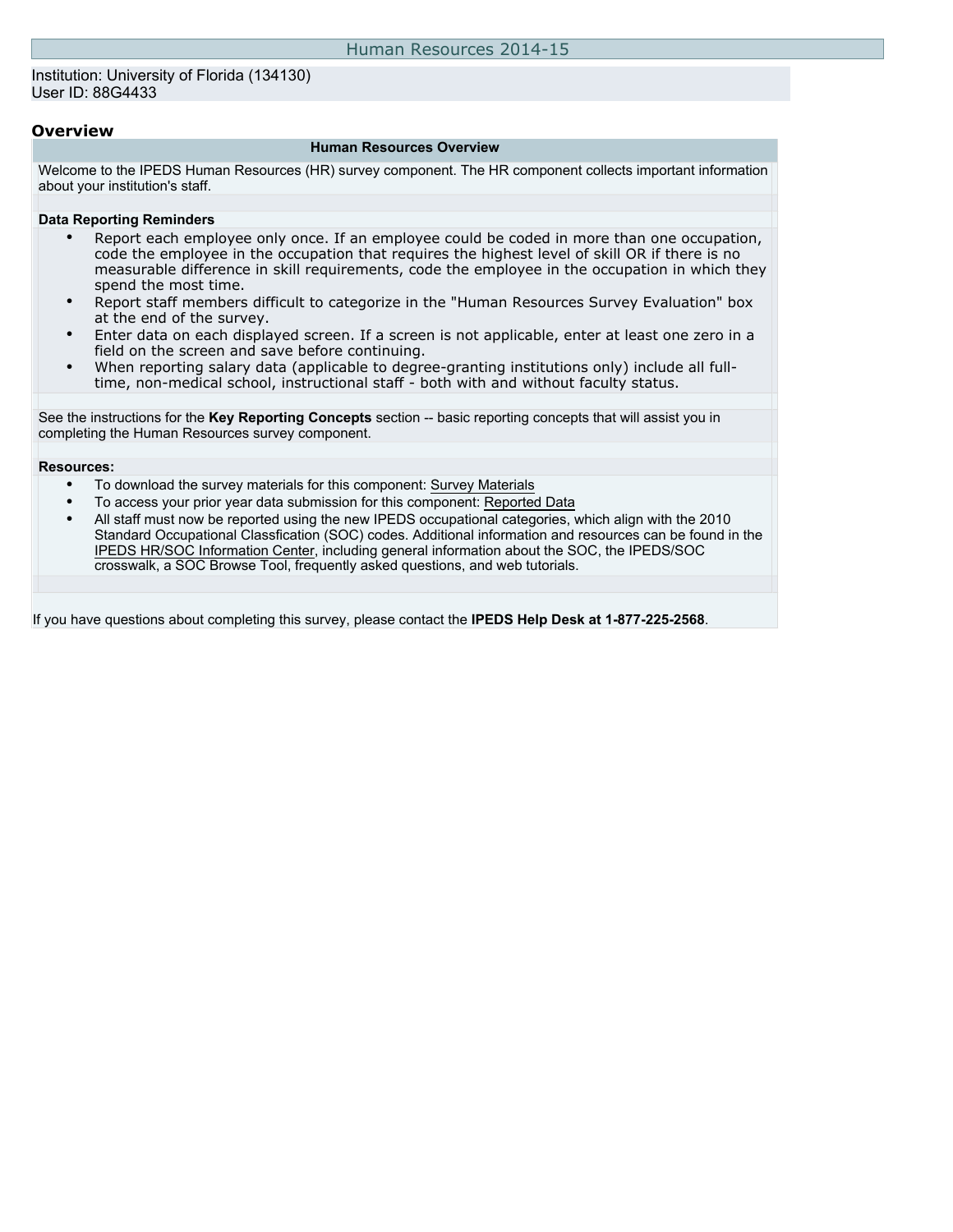I

# **Human Resources Screening Questions**

|               |                                 |                         | Does your institution have any part-time staff?                                                                                                                                                                                                                                                                                                                                                                   |             |          |
|---------------|---------------------------------|-------------------------|-------------------------------------------------------------------------------------------------------------------------------------------------------------------------------------------------------------------------------------------------------------------------------------------------------------------------------------------------------------------------------------------------------------------|-------------|----------|
|               |                                 |                         | If you answer Yes to this question, you will be provided the screens to report part-time staff.                                                                                                                                                                                                                                                                                                                   |             |          |
|               |                                 |                         |                                                                                                                                                                                                                                                                                                                                                                                                                   | $\odot$ Yes | ON∘      |
|               |                                 |                         | Does your institution have 15 or more full-time staff?                                                                                                                                                                                                                                                                                                                                                            |             |          |
|               |                                 |                         |                                                                                                                                                                                                                                                                                                                                                                                                                   |             |          |
|               |                                 |                         |                                                                                                                                                                                                                                                                                                                                                                                                                   | $\odot$ Yes | $O^{No}$ |
|               |                                 |                         | Do ALL of the instructional staff at your institution fall into any of the following categories?                                                                                                                                                                                                                                                                                                                  |             |          |
|               |                                 |                         | If you answer Yes to any of the questions below, you will NOT be required to report Part G - Salaries for instructional<br>staff. However, Part G will still be required for reporting data for full-time non-instructional staff.                                                                                                                                                                                |             |          |
|               |                                 |                         |                                                                                                                                                                                                                                                                                                                                                                                                                   |             |          |
|               | $\mathbf{\Theta}^{\mathsf{No}}$ | $\bigcap$ Yes           | Are ALL of the instructional staff military personnel?                                                                                                                                                                                                                                                                                                                                                            |             |          |
|               | $\odot$ No                      | $\Omega$ <sup>Yes</sup> | Do ALL of the instructional staff contribute their services (e.g., members of a religious order)?                                                                                                                                                                                                                                                                                                                 |             |          |
|               | $\odot^{\rm No}$                | $\bigcap$ Yes           | Do ALL of the instructional staff teach pre-clinical or clinical medicine?                                                                                                                                                                                                                                                                                                                                        |             |          |
|               |                                 |                         | The reporting of data by gender AND race/ethnicity is optional this year as it is in even-numbered years.                                                                                                                                                                                                                                                                                                         |             |          |
| be displayed. |                                 |                         | Do you wish to report data by gender AND race/ethnicity this year?<br>If you answer No, screens to report data by employment status (full-time and part-time) and occupational category will<br>If you answer Yes, screens to report data by employment status (full-time and part-time), occupational category, and<br>gender AND race/ethnicity will be displayed and you must complete all applicable screens. |             |          |
|               |                                 |                         | No, I will not report data by gender and race/ethnicity this year                                                                                                                                                                                                                                                                                                                                                 |             |          |
|               |                                 |                         |                                                                                                                                                                                                                                                                                                                                                                                                                   |             |          |
|               |                                 |                         | The Yes, I will report data by gender and race/ethnicity this year                                                                                                                                                                                                                                                                                                                                                |             |          |
|               |                                 |                         | You may use the space below to provide context for the data you've reported above.                                                                                                                                                                                                                                                                                                                                |             |          |
|               |                                 |                         |                                                                                                                                                                                                                                                                                                                                                                                                                   |             |          |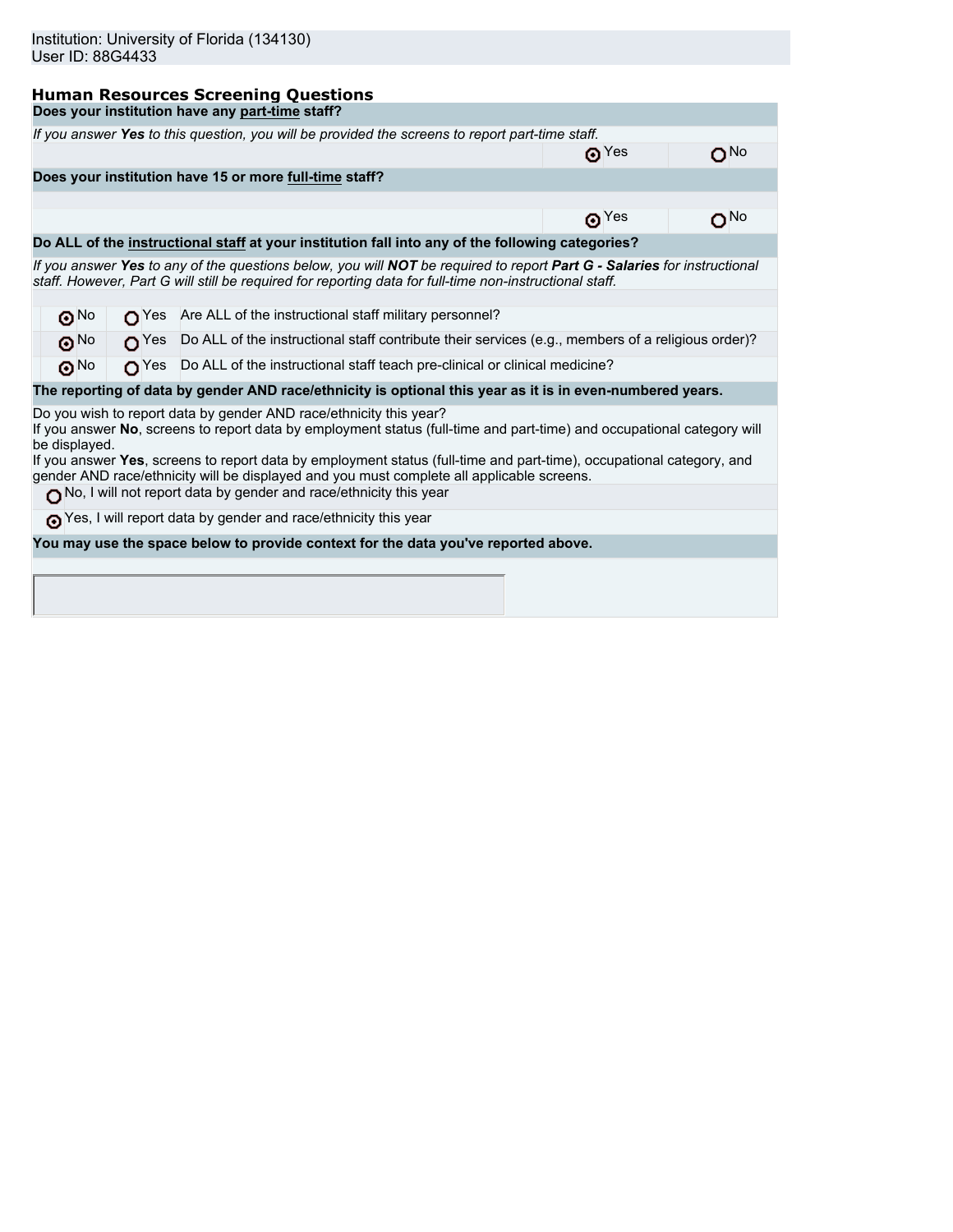| Institution: University of Florida (134130)<br>User ID: 88G4433                                                         |                                |     |
|-------------------------------------------------------------------------------------------------------------------------|--------------------------------|-----|
| <b>Human Resources Screening Questions</b>                                                                              |                                |     |
| Does your institution have a tenure system?                                                                             |                                |     |
| If you answer Yes to this question, you will be provided the screens to report some data by tenure status.              |                                |     |
|                                                                                                                         | $\odot$ Yes                    | א∩  |
| Does your institution have graduate assistants?                                                                         |                                |     |
| If you answer Yes to this question, you will be provided the screens to report graduate assistants.                     |                                |     |
|                                                                                                                         | $\mathbf{\Theta}^{\text{Yes}}$ | ∩™  |
| Did your institution hire any full-time permanent staff who were included on the payroll of the institution             |                                |     |
| between July 1 and October 31, 2014 either for the first time (new to the institution) or after a break in service      |                                |     |
| AND who were still on the payroll of the institution as of November 1, 2014? (Exclude persons who have                  |                                |     |
| returned from sabbatical leave and full-time instructional staff who are working less-than-9-month contracts.)          |                                |     |
| If you answer Yes to this question, you will be provided the screens to report full-time permanent new hires in Part H. |                                |     |
|                                                                                                                         | $\mathbf{\Theta}^{\text{Yes}}$ | ON⊙ |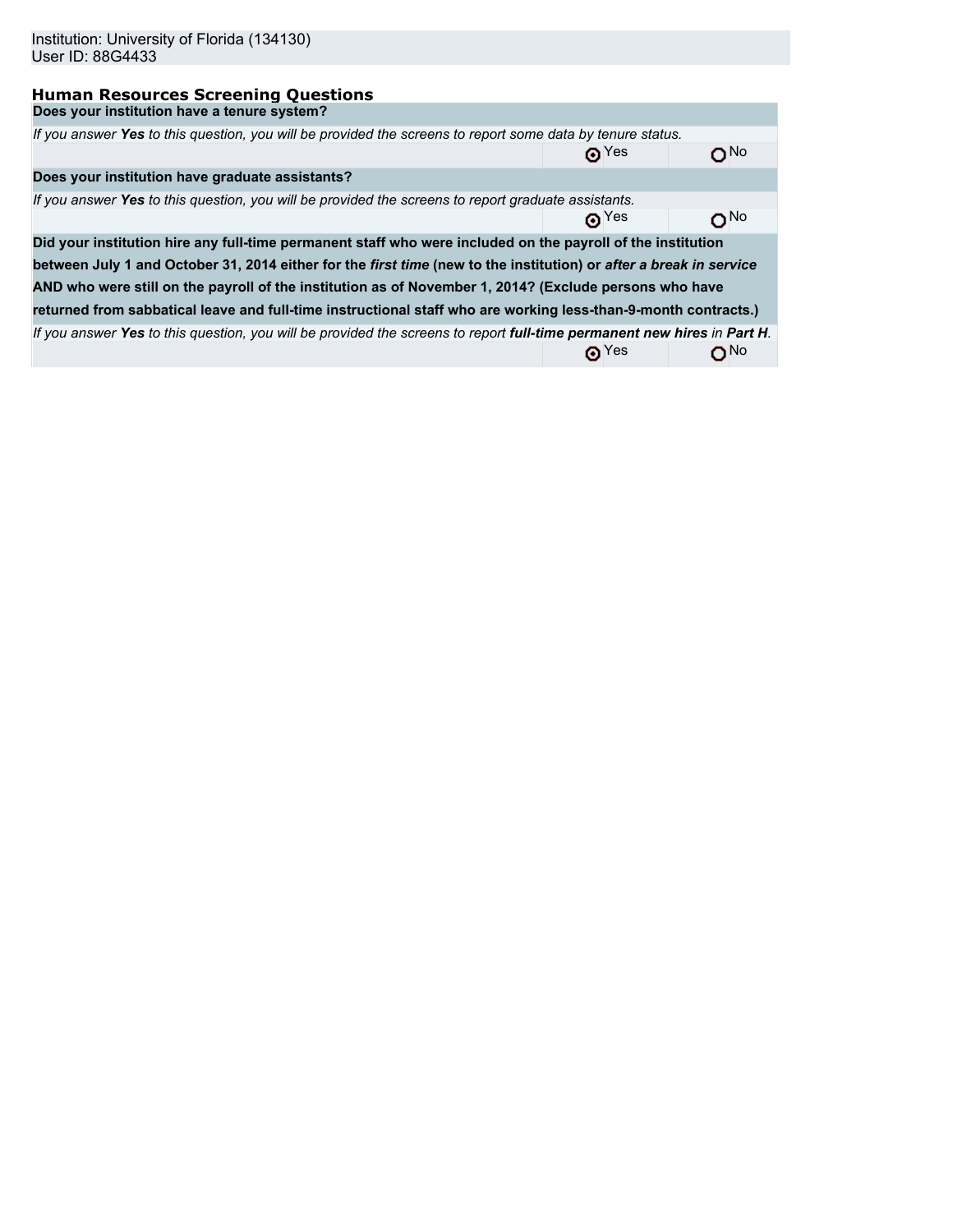### **Part A1 - Full-time Instructional Staff by Academic Rank and Tenure Status - Tenured Number of Full-time Instructional Staff**

# **With Faculty Status**

**Tenured**

**As of November 1, 2014**

•**Report Hispanic/Latino individuals of any race as Hispanic/Latino**

•**Report race for non-Hispanic/Latino individuals only**

**Men**

•**Include both Primarily Instruction and Instruction Combined with Research and/or Public Service**

•**Include both medical school and non-medical school staff**

|     |    |                 |                                               |                         | No academic  |                                                        |
|-----|----|-----------------|-----------------------------------------------|-------------------------|--------------|--------------------------------------------------------|
|     |    |                 |                                               |                         | rank         | Total                                                  |
|     |    |                 |                                               |                         |              |                                                        |
|     |    |                 |                                               |                         |              | O                                                      |
|     | 31 |                 |                                               |                         |              | 63                                                     |
|     |    |                 |                                               |                         |              |                                                        |
|     |    |                 |                                               |                         |              | 153                                                    |
| 11  |    |                 |                                               |                         |              | 26                                                     |
|     |    |                 |                                               |                         |              | 0                                                      |
|     |    |                 |                                               |                         |              | 904                                                    |
| 6   |    |                 |                                               |                         |              | 13                                                     |
|     |    |                 |                                               |                         |              |                                                        |
| 763 |    |                 | 0                                             | 0                       | $\mathbf{0}$ | 1,161                                                  |
|     |    | 32<br>96<br>617 | Associate Assistant<br>57<br>15<br>282<br>393 | Academic Rank<br>5<br>5 |              | Professors professors professors Instructors Lecturers |

| <b>Women</b>                              |                |     |                     |                                                        |              |             |             |
|-------------------------------------------|----------------|-----|---------------------|--------------------------------------------------------|--------------|-------------|-------------|
| Race/ethnicity                            |                |     | Academic Rank       |                                                        |              | No academic |             |
|                                           |                |     | Associate Assistant |                                                        |              | rank        | Total       |
|                                           |                |     |                     | Professors professors professors Instructors Lecturers |              |             |             |
| Nonresident alien                         |                |     |                     |                                                        |              |             | 0           |
| Hispanic/Latino                           | 5              | 15  |                     |                                                        |              |             | 20          |
| American Indian or Alaska Native          |                |     |                     |                                                        |              |             | 0           |
| Asian                                     | 15             | 23  |                     |                                                        |              |             | 38          |
| <b>Black or African American</b>          | 5              | 17  |                     |                                                        |              |             | 22          |
| Native Hawaiian or Other Pacific Islander |                |     |                     |                                                        |              |             | $\mathbf 0$ |
| White                                     | 168            | 148 |                     |                                                        |              |             | 316         |
| Two or more races                         | $\overline{2}$ |     |                     |                                                        |              |             | 2           |
| Race and ethnicity unknown                |                |     |                     |                                                        |              |             | 0           |
| <b>Total women</b>                        | 195            | 203 | 0                   | $\Omega$                                               | 0            | 0           | 398         |
|                                           |                |     |                     |                                                        |              |             |             |
| Total (men+women)                         | 958            | 596 | 5                   | $\mathbf{0}$                                           | $\mathbf{0}$ |             | 0, 1, 559   |
| Total from prior year                     |                |     |                     |                                                        |              |             | 1,592       |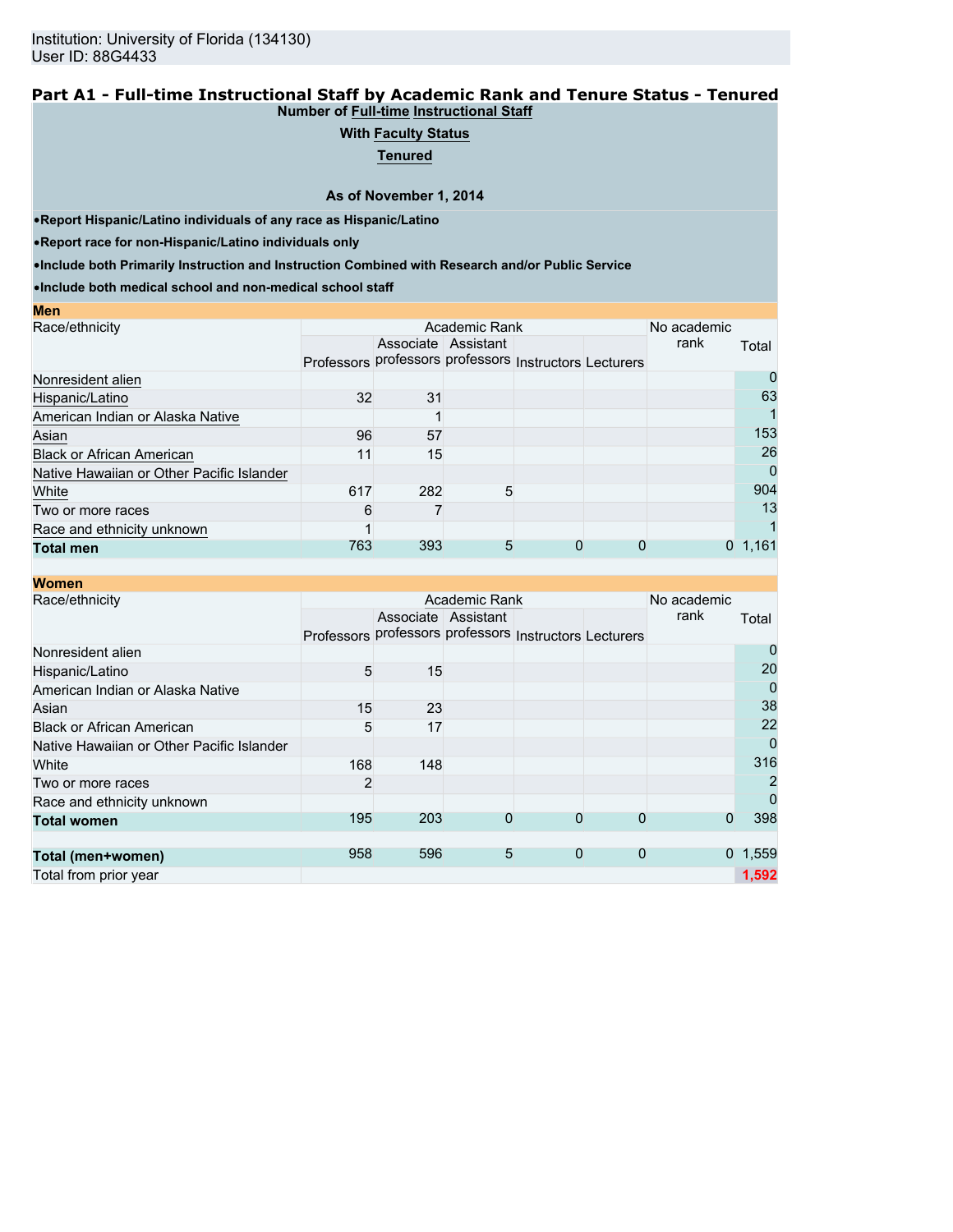### **Part A1 - Full-time Instructional Staff by Academic Rank and Tenure Status - On Tenure Track**

# **Number of Full-time Instructional Staff**

### **With Faculty Status**

**On Tenure Track**

### **As of November 1, 2014**

•**Report Hispanic/Latino individuals of any race as Hispanic/Latino**

•**Report race for non-Hispanic/Latino individuals only**

•**Include both Primarily Instruction and Instruction Combined with Research and/or Public Service**

•**Include both medical school and non-medical school staff**

| <b>Men</b>                                |                                                        |                     |               |  |             |       |
|-------------------------------------------|--------------------------------------------------------|---------------------|---------------|--|-------------|-------|
| Race/ethnicity                            |                                                        |                     | Academic Rank |  | No academic |       |
|                                           |                                                        | Associate Assistant |               |  | rank        | Total |
|                                           | Professors professors professors Instructors Lecturers |                     |               |  |             |       |
| Nonresident alien                         |                                                        |                     | 10            |  |             | 14    |
| Hispanic/Latino                           |                                                        |                     | 15            |  |             | 18    |
| American Indian or Alaska Native          |                                                        |                     |               |  |             | 0     |
| Asian                                     |                                                        | 6                   | 36            |  |             | 45    |
| <b>Black or African American</b>          |                                                        |                     | ົ             |  |             | 4     |
| Native Hawaiian or Other Pacific Islander |                                                        |                     |               |  |             |       |
| White                                     | 10                                                     | 25                  | 122           |  |             | 157   |
| Two or more races                         |                                                        |                     | 5             |  |             | 6     |
| Race and ethnicity unknown                |                                                        |                     |               |  |             |       |
| <b>Total men</b>                          | 18                                                     | 36                  | 192           |  |             | 246   |

| <b>Women</b>                              |                   |    |                                             |             |             |             |             |
|-------------------------------------------|-------------------|----|---------------------------------------------|-------------|-------------|-------------|-------------|
| Race/ethnicity                            |                   |    | Academic Rank                               |             |             | No academic |             |
|                                           |                   |    | Associate Assistant                         |             |             | rank        | Total       |
|                                           | <b>Professors</b> |    | professors professors Instructors Lecturers |             |             |             |             |
| Nonresident alien                         |                   |    | 9                                           |             |             |             | 10          |
| Hispanic/Latino                           |                   |    |                                             |             |             |             | 7           |
| American Indian or Alaska Native          |                   |    |                                             |             |             |             | 0           |
| Asian                                     |                   | 3  | 26                                          |             |             |             | 29          |
| <b>Black or African American</b>          |                   |    |                                             |             |             |             | 7           |
| Native Hawaiian or Other Pacific Islander |                   |    |                                             |             |             |             | $\mathbf 0$ |
| White                                     | 4                 | 12 | 82                                          |             |             |             | 98          |
| Two or more races                         |                   |    | 3                                           |             |             |             | 3           |
| Race and ethnicity unknown                |                   |    |                                             |             |             |             |             |
| <b>Total women</b>                        | 4                 | 16 | 135                                         | 0           | 0           | $\Omega$    | 155         |
|                                           |                   |    |                                             |             |             |             |             |
| Total (men+women)                         | 22                | 52 | 327                                         | $\mathbf 0$ | $\mathbf 0$ | $\Omega$    | 401         |
| Total from prior year                     |                   |    |                                             |             |             |             | 419         |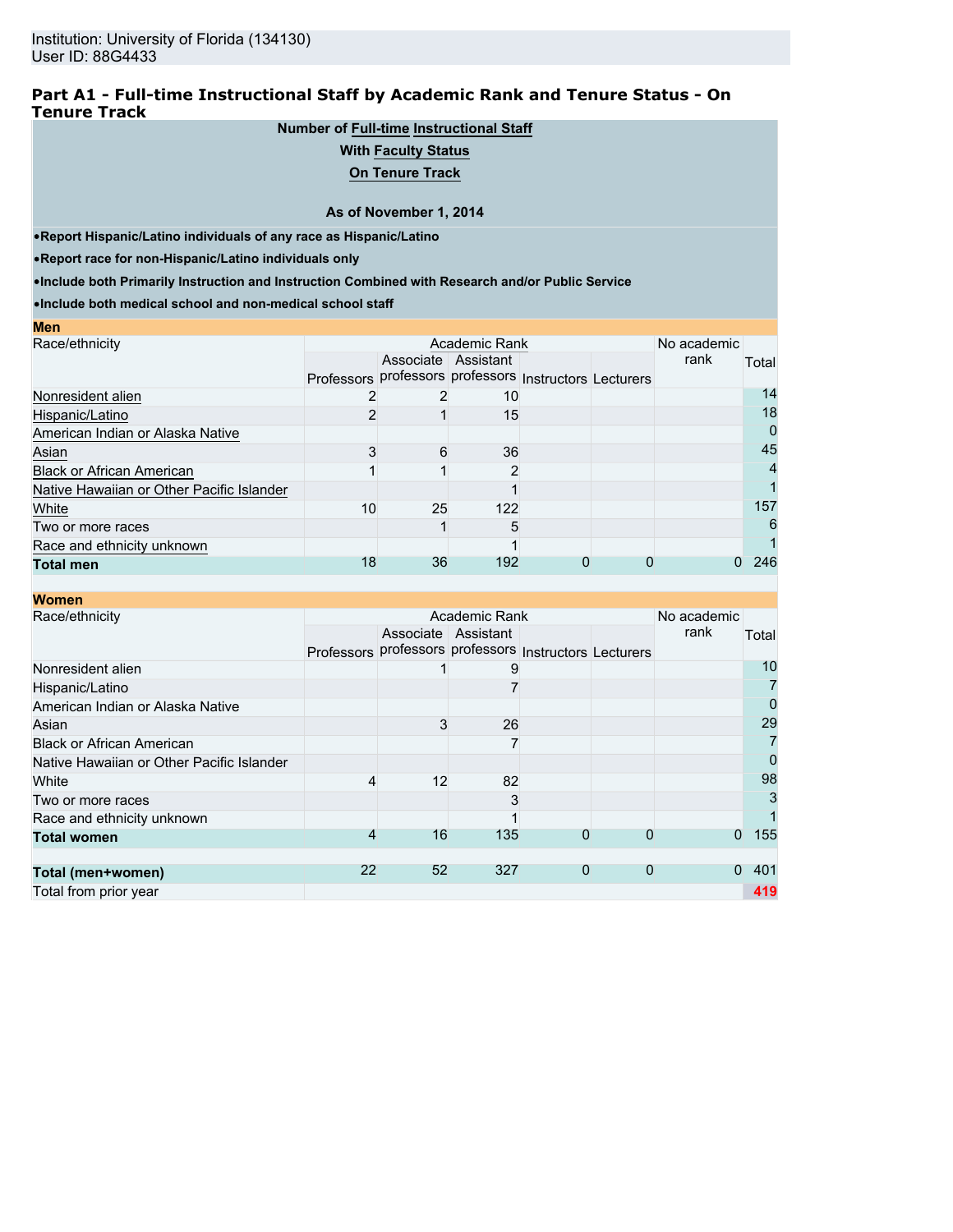### **Part A1 - Full-time Instructional Staff by Academic Rank and Tenure Status - Multi-Year Contract**

# **Number of Full-time Instructional Staff**

**With Faculty Status**

**Not on Tenure Track - Multi-Year or Continuing or At-will Contract**

### **As of November 1, 2014**

•**Report Hispanic/Latino individuals of any race as Hispanic/Latino**

•**Report race for non-Hispanic/Latino individuals only**

•**Include both Primarily Instruction and Instruction Combined with Research and/or Public Service**

•**Include both medical school and non-medical school staff**

| <b>Men</b>                                |                                                        |                     |               |  |             |       |
|-------------------------------------------|--------------------------------------------------------|---------------------|---------------|--|-------------|-------|
| Gender and race/ethnicity                 |                                                        |                     | Academic Rank |  | No academic |       |
|                                           |                                                        | Associate Assistant |               |  | rank        | Total |
|                                           | Professors professors professors Instructors Lecturers |                     |               |  |             |       |
| Nonresident alien                         |                                                        |                     |               |  |             |       |
| Hispanic/Latino                           |                                                        |                     |               |  |             |       |
| American Indian or Alaska Native          |                                                        |                     |               |  |             |       |
| Asian                                     |                                                        |                     |               |  |             |       |
| <b>Black or African American</b>          |                                                        |                     |               |  |             |       |
| Native Hawaiian or Other Pacific Islander |                                                        |                     |               |  |             |       |
| White                                     |                                                        |                     |               |  |             |       |
| Two or more races                         |                                                        |                     |               |  |             |       |
| Race and ethnicity unknown                |                                                        |                     |               |  |             |       |
| <b>Total men</b>                          |                                                        |                     |               |  |             |       |

|        |          |                                                |                    | No academic          |                                                                  |
|--------|----------|------------------------------------------------|--------------------|----------------------|------------------------------------------------------------------|
|        |          |                                                |                    | rank                 | Total                                                            |
|        |          |                                                |                    |                      |                                                                  |
|        |          |                                                |                    |                      | 0                                                                |
|        |          |                                                |                    |                      | $\mathbf 0$                                                      |
|        |          |                                                |                    |                      | 0                                                                |
|        | 0        |                                                |                    |                      | $\overline{0}$                                                   |
|        |          |                                                |                    |                      | $\mathbf 0$                                                      |
|        |          |                                                |                    |                      | $\mathbf 0$                                                      |
|        | 0        |                                                |                    |                      | $\mathbf 0$                                                      |
|        |          |                                                |                    |                      | 0                                                                |
|        |          |                                                |                    |                      | 0                                                                |
|        | $\Omega$ |                                                |                    |                      | 0                                                                |
|        |          |                                                |                    |                      |                                                                  |
|        |          |                                                |                    |                      |                                                                  |
|        |          |                                                |                    |                      |                                                                  |
| 0<br>0 | 0        | Associate Assistant<br>$\Omega$<br>$\mathbf 0$ | Academic Rank<br>0 | $\Omega$<br>$\Omega$ | Professors professors professors Instructors Lecturers<br>0<br>0 |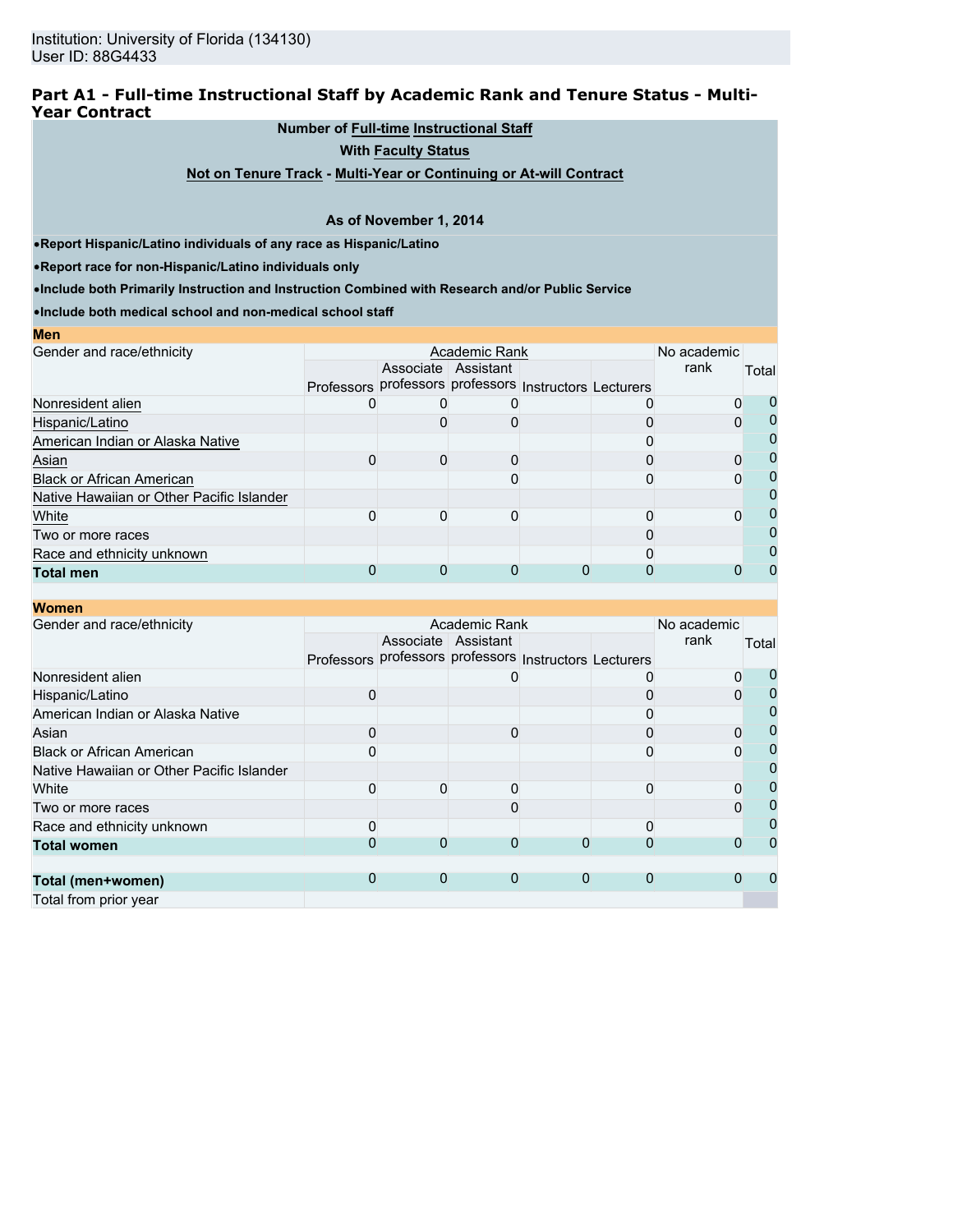### **Part A1 - Full-time Instructional Staff by Academic Rank and Tenure Status - Annual Contract**

# **Number of Full-time Instructional Staff**

**With Faculty Status**

### **Not on Tenure Track - Annual Contract**

### **As of November 1, 2014**

•**Report Hispanic/Latino individuals of any race as Hispanic/Latino**

•**Report race for non-Hispanic/Latino individuals only**

**Men**

•**Include both Primarily Instruction and Instruction Combined with Research and/or Public Service**

•**Include both medical school and non-medical school staff**

| MEIL                                      |                     |                                                        |     |             |       |
|-------------------------------------------|---------------------|--------------------------------------------------------|-----|-------------|-------|
| Race/ethnicity                            |                     | Academic Rank                                          |     | No academic |       |
|                                           | Associate Assistant |                                                        |     | rank        | Total |
|                                           |                     | Professors professors professors Instructors Lecturers |     |             |       |
| Nonresident alien                         |                     |                                                        |     |             | 13    |
| Hispanic/Latino                           |                     |                                                        |     |             | 9     |
| American Indian or Alaska Native          |                     |                                                        |     |             |       |
| Asian                                     |                     |                                                        |     |             | 17    |
| <b>Black or African American</b>          |                     |                                                        |     | 4           | 10    |
| Native Hawaiian or Other Pacific Islander |                     |                                                        |     |             | O     |
| White                                     | հ                   | 14                                                     | 95  | 48          | 170   |
| Two or more races                         |                     |                                                        |     |             |       |
| Race and ethnicity unknown                |                     |                                                        |     |             |       |
| <b>Total men</b>                          |                     | 26                                                     | 113 | 62          | 224   |

| <b>Women</b>                              |                   |    |                                             |             |     |                |       |
|-------------------------------------------|-------------------|----|---------------------------------------------|-------------|-----|----------------|-------|
| Race/ethnicity                            |                   |    | Academic Rank                               |             |     | No academic    |       |
|                                           |                   |    | Associate Assistant                         |             |     | rank           | Total |
|                                           | <b>Professors</b> |    | professors professors Instructors Lecturers |             |     |                |       |
| Nonresident alien                         |                   |    |                                             |             |     | 5              | 8     |
| Hispanic/Latino                           |                   |    |                                             |             |     | 4              | 16    |
| American Indian or Alaska Native          |                   |    |                                             |             |     |                |       |
| Asian                                     |                   |    | $\overline{2}$                              |             | 17  | 6              | 26    |
| <b>Black or African American</b>          |                   |    |                                             |             | 11  | $\overline{2}$ | 14    |
| Native Hawaiian or Other Pacific Islander |                   |    |                                             |             |     |                | 0     |
| White                                     | 5                 | 4  | 20                                          |             | 124 | 66             | 219   |
| Two or more races                         |                   |    |                                             |             |     |                |       |
| Race and ethnicity unknown                |                   |    |                                             |             |     |                | 2     |
| <b>Total women</b>                        | 9                 | 4  | 25                                          | 0           | 166 | 84             | 288   |
|                                           |                   |    |                                             |             |     |                |       |
| Total (men+women)                         | 21                | 15 | 51                                          | $\mathbf 0$ | 279 | 146            | 512   |
| Total from prior year                     |                   |    |                                             |             |     |                | 491   |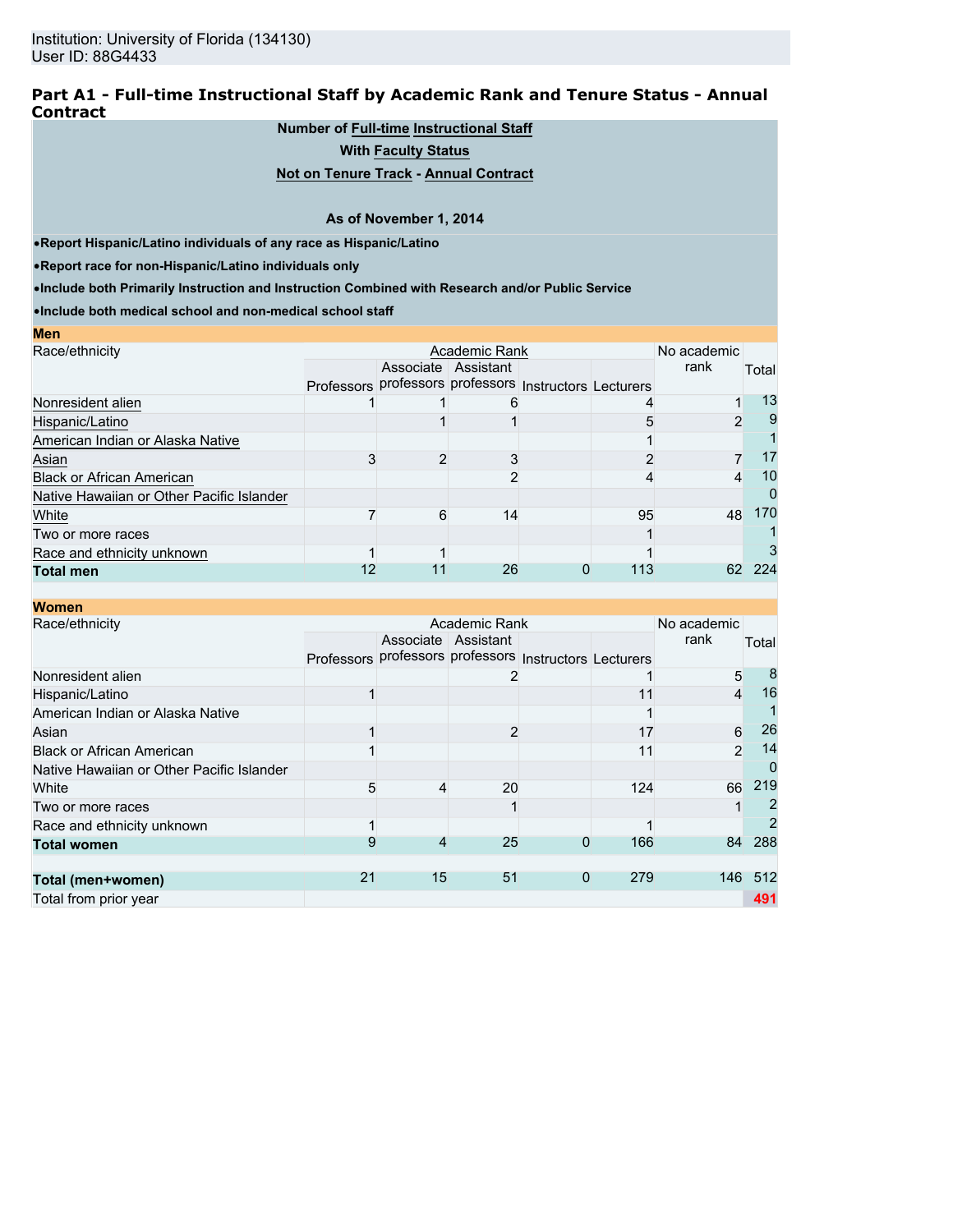### **Part A1 - Full-time Instructional Staff by Academic Rank and Tenure Status - Less-Than-Annual Contract**

**Number of Full-time Instructional Staff**

**With Faculty Status**

**Not on Tenure Track - Less-than-annual Contract**

### **As of November 1, 2014**

•**Report Hispanic/Latino individuals of any race as Hispanic/Latino**

•**Report race for non-Hispanic/Latino individuals only**

•**Include both Primarily Instruction and Instruction Combined with Research and/or Public Service**

•**Include both medical school and non-medical school staff**

| <b>Men</b>                                |                                                        |                     |  |             |          |
|-------------------------------------------|--------------------------------------------------------|---------------------|--|-------------|----------|
| Race/ethnicity                            |                                                        | Academic Rank       |  | No academic |          |
|                                           |                                                        | Associate Assistant |  | rank        | Total    |
|                                           | Professors professors professors Instructors Lecturers |                     |  |             |          |
| Nonresident alien                         |                                                        |                     |  |             | $\Omega$ |
| Hispanic/Latino                           |                                                        |                     |  |             | 0        |
| American Indian or Alaska Native          |                                                        |                     |  |             | Ω        |
| Asian                                     |                                                        |                     |  |             | O        |
| <b>Black or African American</b>          |                                                        |                     |  |             | 0        |
| Native Hawaiian or Other Pacific Islander |                                                        |                     |  |             | 0        |
| White                                     |                                                        |                     |  |             | 0        |
| Two or more races                         |                                                        |                     |  |             | 0        |
| Race and ethnicity unknown                |                                                        |                     |  |             | 0        |
| <b>Total men</b>                          |                                                        |                     |  |             | O        |

| <b>Women</b>                              |    |   |                                                        |   |             |             |       |
|-------------------------------------------|----|---|--------------------------------------------------------|---|-------------|-------------|-------|
| Race/ethnicity                            |    |   | Academic Rank                                          |   |             | No academic |       |
|                                           |    |   | Associate Assistant                                    |   |             | rank        | Total |
|                                           |    |   | Professors professors professors Instructors Lecturers |   |             |             |       |
| Nonresident alien                         | O) |   |                                                        |   |             |             | 0     |
| Hispanic/Latino                           |    |   |                                                        |   |             |             | 0     |
| American Indian or Alaska Native          |    |   |                                                        |   |             |             | 0     |
| Asian                                     |    |   |                                                        |   |             |             | 0     |
| <b>Black or African American</b>          |    |   |                                                        |   |             |             | 0     |
| Native Hawaiian or Other Pacific Islander |    |   |                                                        |   |             |             | 0     |
| White                                     |    |   |                                                        |   |             |             | 0     |
| Two or more races                         |    |   |                                                        |   |             |             | 0     |
| Race and ethnicity unknown                |    |   |                                                        |   |             |             | 0     |
| <b>Total women</b>                        | 0  | 0 | 0                                                      | 0 |             |             |       |
|                                           |    |   |                                                        |   |             |             |       |
| Total (men+women)                         | 0  | 0 | 0                                                      | 0 | $\mathbf 0$ | 0           |       |
| Total from prior year                     |    |   |                                                        |   |             |             |       |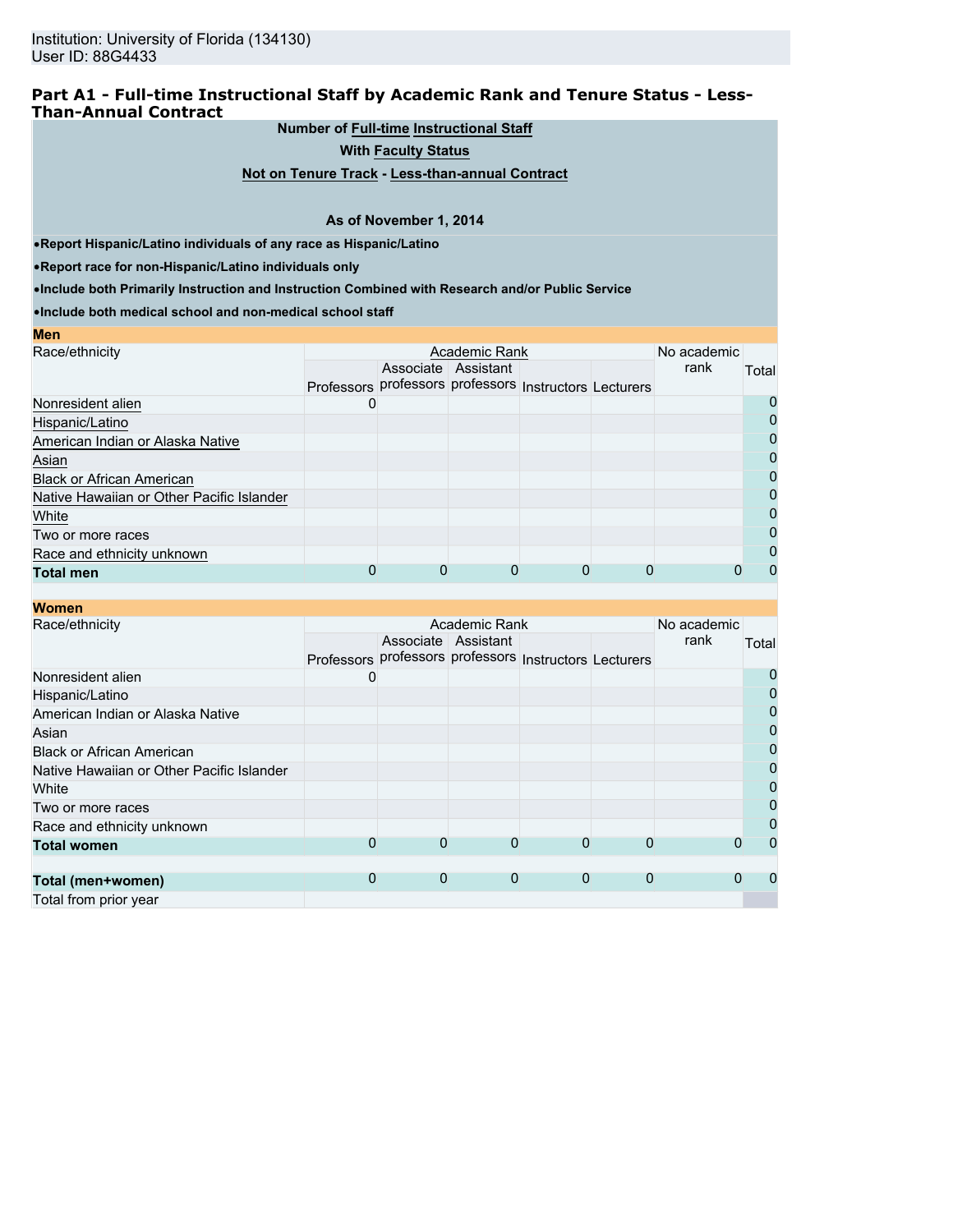### **Part A1 - Full-time Instructional Staff - Without Faculty Status Number of Full-time Instructional Staff**

# **Without Faculty Status**

### **As of November 1, 2014**

•**Report Hispanic/Latino individuals of any race as Hispanic/Latino**

•**Report race for non-Hispanic/Latino individuals only**

•**Include both Primarily Instruction and Instruction Combined with Research and/or Public Service**

•**Include both medical school and non-medical school staff**

| Men                                       |                               |
|-------------------------------------------|-------------------------------|
| Race/ethnicity                            | <b>Without Faculty Status</b> |
| Nonresident alien                         | 0                             |
| Hispanic/Latino                           |                               |
| American Indian or Alaska Native          |                               |
| Asian                                     |                               |
| <b>Black or African American</b>          |                               |
| Native Hawaiian or Other Pacific Islander |                               |
| White                                     |                               |
| Two or more races                         |                               |
| Race and ethnicity unknown                |                               |
| <b>Total men</b>                          | 0                             |

| <b>Women</b>                              |                               |
|-------------------------------------------|-------------------------------|
| Race/ethnicity                            | <b>Without Faculty Status</b> |
| Nonresident alien                         | 0                             |
| Hispanic/Latino                           |                               |
| American Indian or Alaska Native          |                               |
| Asian                                     |                               |
| <b>Black or African American</b>          |                               |
| Native Hawaiian or Other Pacific Islander |                               |
| White                                     |                               |
| Two or more races                         |                               |
| Race and ethnicity unknown                |                               |
| <b>Total women</b>                        | 0                             |
|                                           |                               |
| Total (men+women)                         | $\mathbf 0$                   |

Total from prior year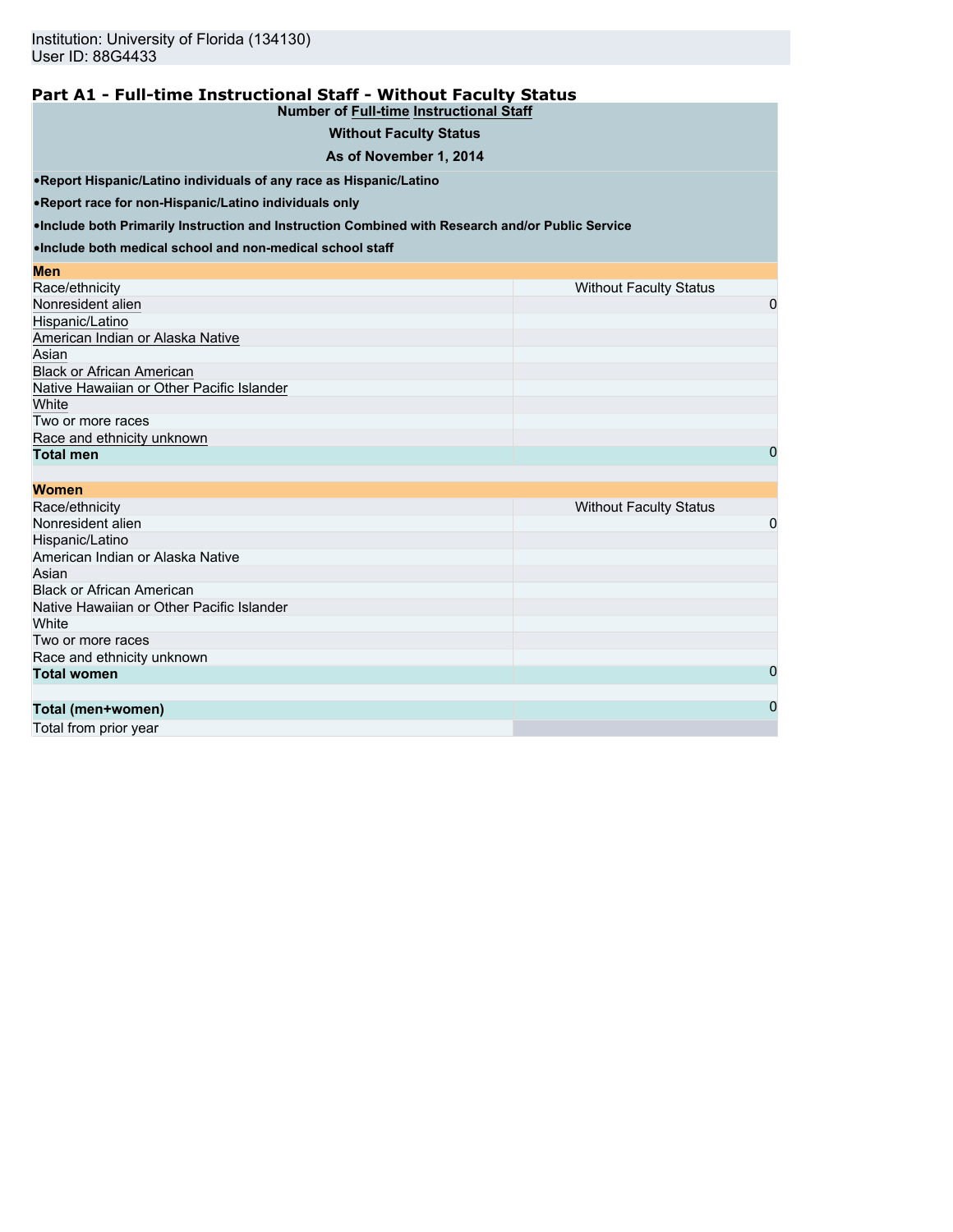# **Part A2 - Full-time Instructional Staff by Function**

# **Number of Full-time Instructional Staff**

# **As of November 1, 2014**

•**Report Primarily Instruction and Instruction combined with Research and/or Public Service separately, as indicated below**

•**Report Non-medical school and Medical school staff separately, as indicated below**

|         |                   | Without                           | Total                                 |                                       |                                             |                                               |
|---------|-------------------|-----------------------------------|---------------------------------------|---------------------------------------|---------------------------------------------|-----------------------------------------------|
| Tenured | On                |                                   |                                       |                                       |                                             |                                               |
|         | Tenure<br>Track   | Multi-year,<br>continuing, or at- | Annual<br>contract                    | Less-than-annual<br>contract          |                                             |                                               |
| 1,271   | 289               | 0                                 | 476                                   | 0                                     |                                             | 02,036                                        |
| 1,307   | 280               |                                   | 452                                   |                                       |                                             | 2,039                                         |
| 1,129   | 287               | $\mathbf 0$                       | 443                                   | 0                                     |                                             | $0$ 1,859                                     |
| 1,129   | 287               |                                   |                                       |                                       |                                             | 1,859                                         |
|         |                   |                                   |                                       |                                       |                                             | 0                                             |
|         |                   |                                   |                                       |                                       |                                             | 0                                             |
| 142     | 2                 |                                   | 33                                    |                                       |                                             | 177                                           |
|         |                   |                                   |                                       |                                       |                                             | 436                                           |
|         |                   |                                   |                                       |                                       |                                             |                                               |
|         |                   |                                   |                                       |                                       |                                             | 463                                           |
|         |                   |                                   |                                       |                                       |                                             | 333                                           |
| 211     | 93                |                                   | 29                                    |                                       |                                             | 333                                           |
|         |                   |                                   |                                       |                                       |                                             | 0                                             |
|         |                   |                                   |                                       |                                       |                                             | 0                                             |
| 77      | 19                |                                   | 7                                     |                                       |                                             | 103                                           |
| 1.559   | 401               | $\overline{0}$                    | 512                                   | $\overline{0}$                        |                                             | 0 2,472                                       |
|         | 288<br>285<br>211 | 112<br>139<br>93                  | will contract<br>$\Omega$<br>$\Omega$ | With Faculty status<br>36<br>39<br>29 | Not on Tenure Track<br>443<br>$\Omega$<br>0 | Faculty<br>status<br>$\Omega$<br>$\mathbf{0}$ |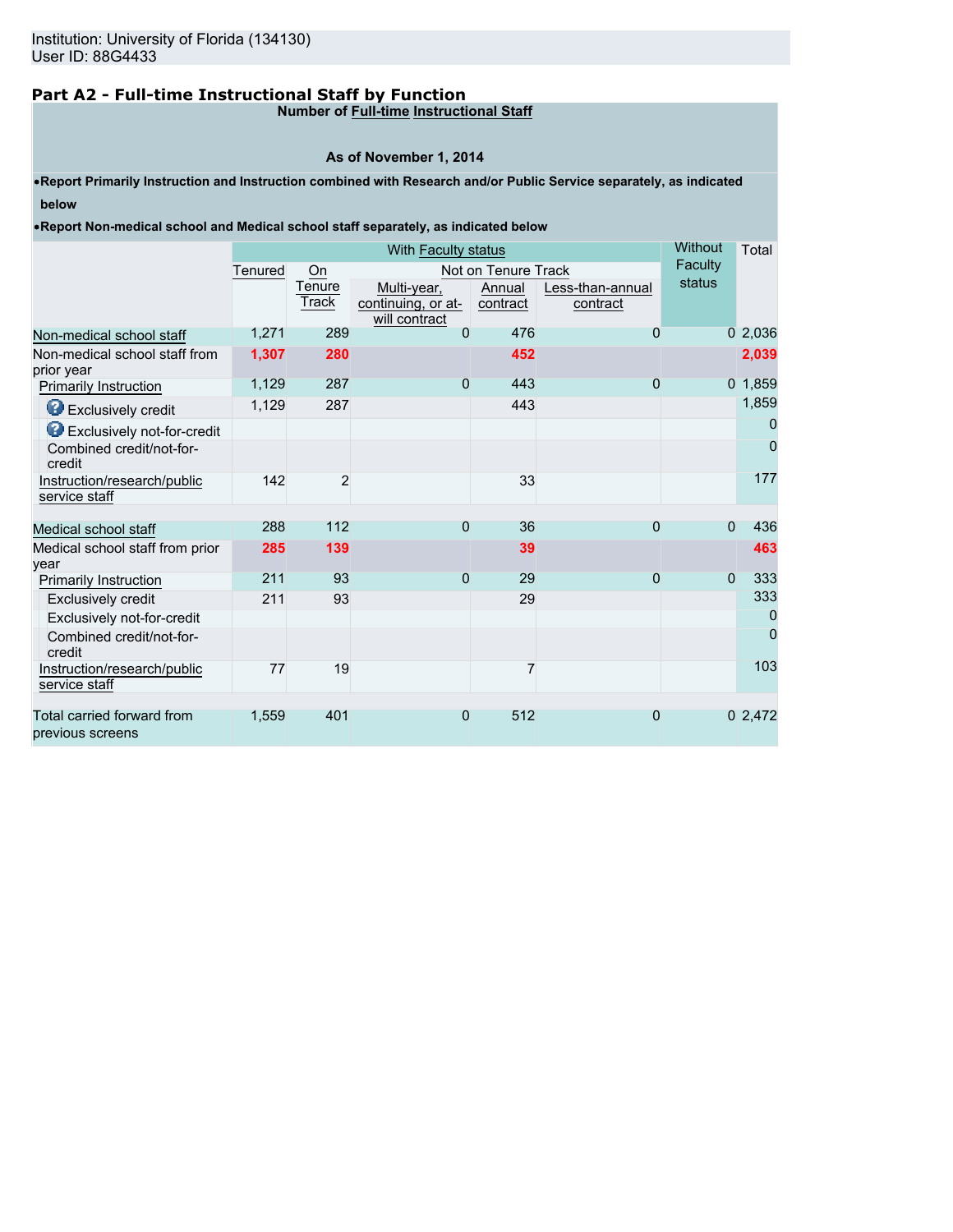# **Part A3 - Full-time Instructional Staff - Totals**

**Total number of Full-time Instructional Staff**

| As of November 1, 2014                    |           |             |                   |  |  |  |  |
|-------------------------------------------|-----------|-------------|-------------------|--|--|--|--|
|                                           |           |             |                   |  |  |  |  |
| Race/ethnicity                            | Total men | Total women | Total (men+women) |  |  |  |  |
| Nonresident alien                         | 27        | 18          | 45                |  |  |  |  |
| Hispanic/Latino                           | 90        | 43          | 133               |  |  |  |  |
| American Indian or Alaska Native          | 2         |             | 3                 |  |  |  |  |
| Asian                                     | 215       | 93          | 308               |  |  |  |  |
| <b>Black or African American</b>          | 40        | 43          | 83                |  |  |  |  |
| Native Hawaiian or Other Pacific Islander |           | 0           |                   |  |  |  |  |
| White                                     | 1,231     | 633         | 1,864             |  |  |  |  |
| Two or more races                         | 20        |             | 27                |  |  |  |  |
| Race and ethnicity unknown                | 5         | 3           | 8                 |  |  |  |  |
| Total                                     | 1,631     | 841         | 2,472             |  |  |  |  |
| Total from prior year                     |           |             | 2,502             |  |  |  |  |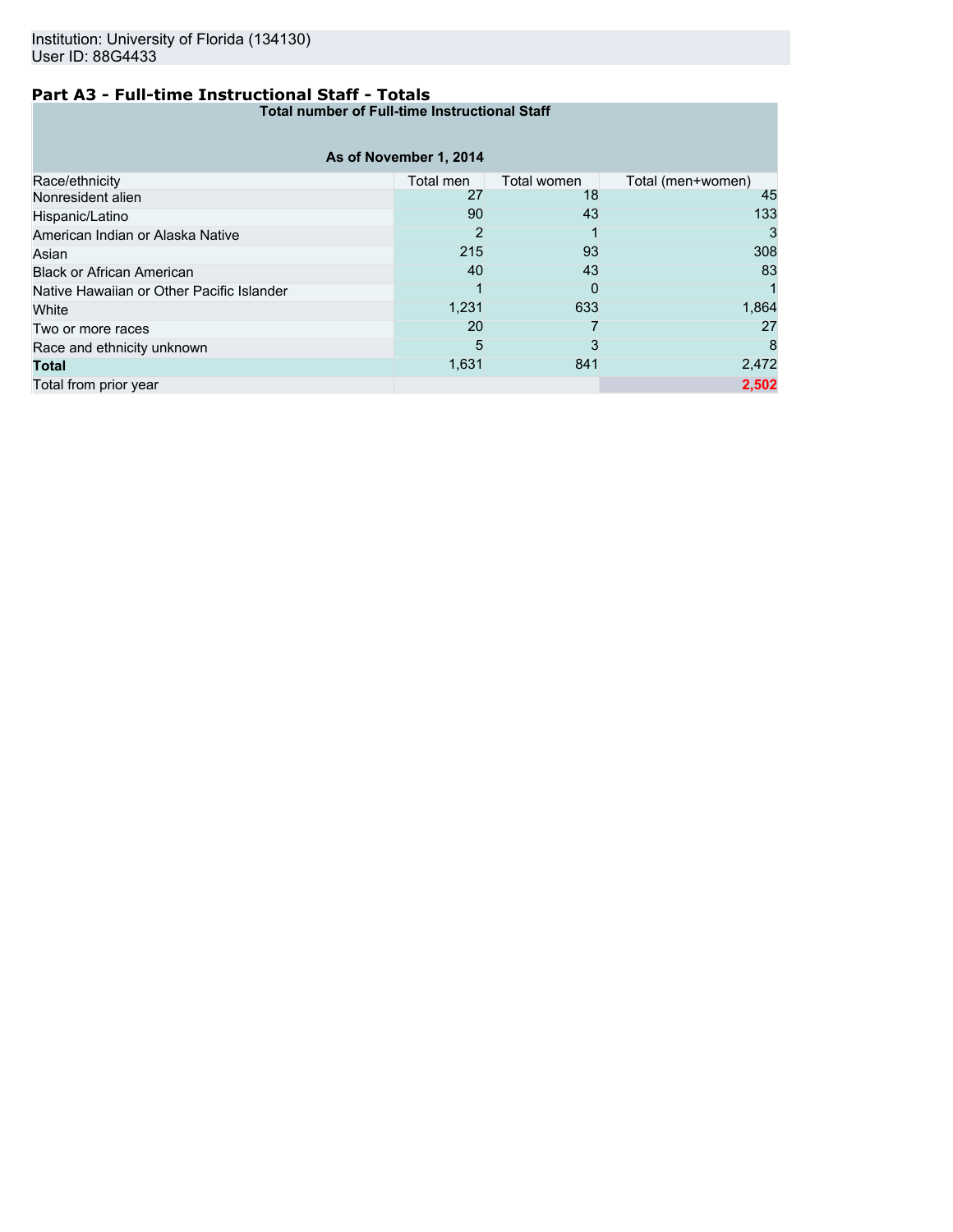# **by Occupational Category**

### **As of November 1, 2014**

•**Report Hispanic/Latino individuals of any race as Hispanic/Latino**

•**Report race for non-Hispanic/Latino individuals only**

**Men**

•**Include both medical school and non-medical school staff**

| $\mathbf{v}$                              |                                                                |                |                             |
|-------------------------------------------|----------------------------------------------------------------|----------------|-----------------------------|
| Race/ethnicity                            | <b>Instructional Staff</b><br>(carried forward<br>from Part A) | Research staff | <b>Public Service staff</b> |
| Nonresident alien                         | 27                                                             | 37             | 31                          |
| Hispanic/Latino                           | 90                                                             | 16             | 59                          |
| American Indian or Alaska Native          |                                                                |                |                             |
| Asian                                     | 215                                                            | 70             | 107                         |
| <b>Black or African American</b>          | 40                                                             |                | 24                          |
| Native Hawaiian or Other Pacific Islander |                                                                |                |                             |
| White                                     | 1,231                                                          | 178            | 421                         |
| Two or more races                         | 20                                                             |                | 4                           |
| Race and ethnicity unknown                |                                                                |                | 5                           |
| <b>Total men</b>                          | 1,631                                                          | 317            | 652                         |

| <b>Women</b>                              |                                                                |                |                             |
|-------------------------------------------|----------------------------------------------------------------|----------------|-----------------------------|
| Race/ethnicity                            | <b>Instructional Staff</b><br>(carried forward<br>from Part A) | Research staff | <b>Public Service staff</b> |
| Nonresident alien                         | 18                                                             | 16             | 13                          |
| Hispanic/Latino                           | 43                                                             | 13             | 50                          |
| American Indian or Alaska Native          |                                                                | 0              |                             |
| Asian                                     | 93                                                             | 38             | 72                          |
| <b>Black or African American</b>          | 43                                                             | 2              | 39                          |
| Native Hawaiian or Other Pacific Islander |                                                                |                |                             |
| White                                     | 633                                                            | 94             | 441                         |
| Two or more races                         |                                                                |                | 6                           |
| Race and ethnicity unknown                |                                                                |                |                             |
| <b>Total women</b>                        | 841                                                            | 165            | 623                         |
|                                           |                                                                |                |                             |
| Total (men+women)                         | 2,472                                                          | 482            | 1,275                       |
| Total from prior year                     | 2,502                                                          | 492            | 1.242                       |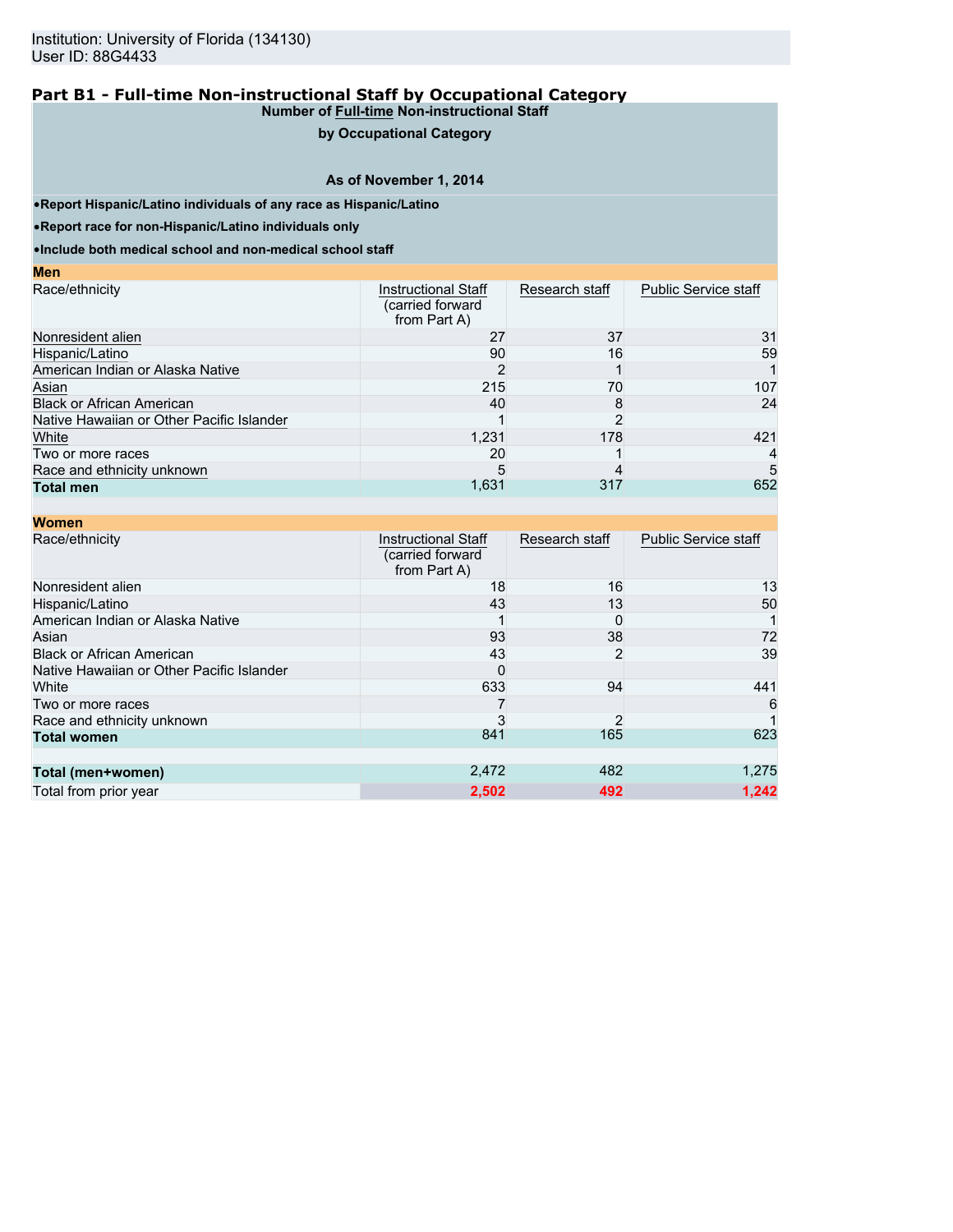# **by Occupational Category**

### **As of November 1, 2014**

•**Report Hispanic/Latino individuals of any race as Hispanic/Latino**

•**Report race for non-Hispanic/Latino individuals only**

•**Include both medical school and non-medical school staff**

#### **Men**

| Race/ethnicity                                      | Archivists, Curators, and Librarians |         | Library                | Student and Academic Affairs and Other                                       |
|-----------------------------------------------------|--------------------------------------|---------|------------------------|------------------------------------------------------------------------------|
|                                                     | Museum Technicians<br>25-4010        | 25-4020 | Technicians<br>25-4030 | <b>Education Services Occupations</b><br>$25 - 2000 + 25 - 3000 + 25 - 9000$ |
| Nonresident alien                                   |                                      |         |                        |                                                                              |
| Hispanic/Latino                                     |                                      |         |                        |                                                                              |
| American Indian or<br>Alaska Native                 |                                      |         |                        |                                                                              |
| Asian                                               |                                      |         |                        |                                                                              |
| <b>Black or African</b><br>American                 |                                      |         |                        | 25                                                                           |
| Native Hawaiian or<br><b>Other Pacific Islander</b> |                                      |         |                        |                                                                              |
| White                                               | 27                                   | 19      | 16                     | 124                                                                          |
| Two or more races                                   |                                      |         |                        |                                                                              |
| Race and ethnicity<br>unknown                       |                                      |         |                        |                                                                              |
| <b>Total men</b>                                    | 30                                   | 22      | 24                     | 164                                                                          |

| <b>Women</b>                                 |                                                                       |         |                                   |                                                                                                                        |
|----------------------------------------------|-----------------------------------------------------------------------|---------|-----------------------------------|------------------------------------------------------------------------------------------------------------------------|
| Race/ethnicity                               | Archivists, Curators, and Librarians<br>Museum Technicians<br>25-4010 | 25-4020 | Library<br>Technicians<br>25-4030 | Student and Academic Affairs and Other<br><b>Education Services Occupations</b><br>$25 - 2000 + 25 - 3000 + 25 - 9000$ |
| Nonresident alien                            |                                                                       |         |                                   | 2                                                                                                                      |
| Hispanic/Latino                              |                                                                       |         | 5                                 | 38                                                                                                                     |
| American Indian or<br>Alaska Native          |                                                                       |         |                                   | 3                                                                                                                      |
| Asian                                        |                                                                       | 3       | 1                                 | 9                                                                                                                      |
| <b>Black or African</b><br>American          |                                                                       | 3       | 6                                 | 52                                                                                                                     |
| Native Hawaiian or<br>Other Pacific Islander |                                                                       |         |                                   |                                                                                                                        |
| White                                        | 23                                                                    | 43      | 22                                | 269                                                                                                                    |
| Two or more races                            |                                                                       |         |                                   | 5                                                                                                                      |
| Race and ethnicity<br>unknown                |                                                                       |         | 1                                 | 3                                                                                                                      |
| <b>Total women</b>                           | 26                                                                    | 50      | 35                                | 381                                                                                                                    |
| Total (men+women)                            | 56                                                                    | 72      | 59                                | 545                                                                                                                    |
| Total from prior year                        | 64                                                                    | 75      | 59                                | 527                                                                                                                    |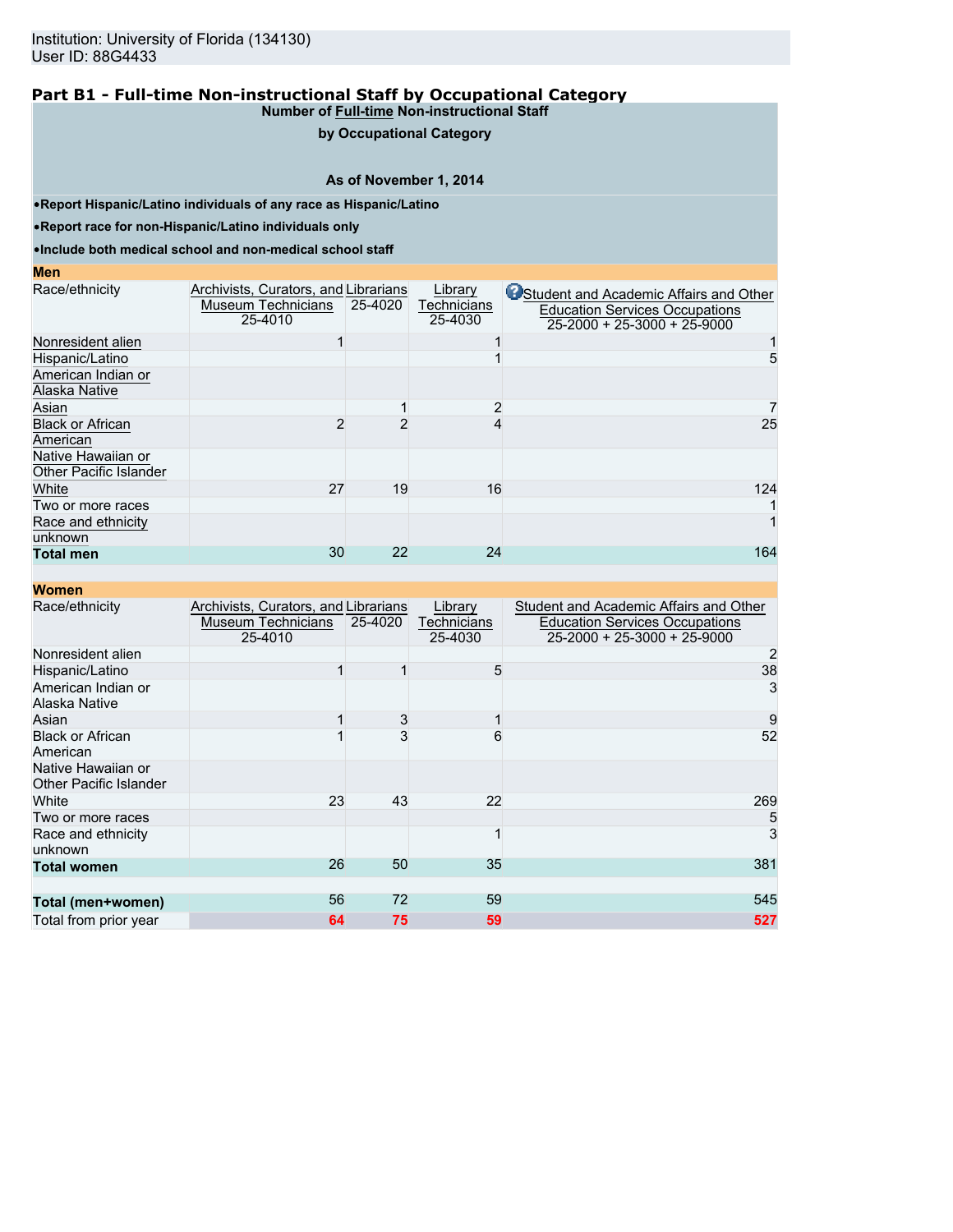### **by Occupational Category**

### **As of November 1, 2014**

•**Report Hispanic/Latino individuals of any race as Hispanic/Latino**

•**Report race for non-Hispanic/Latino individuals only**

•**Include both medical school and non-medical school staff**

### **Men**

| Race/ethnicity                                  | Management<br>Occupations<br>11-0000 | Business and<br>Financial<br>Operations<br>Occupations<br>13-0000 | Computer, Engineering,<br>and Science Occupations<br>$15-0000 + 17-0000 + 19$<br>0000 | Community, Social Service,<br>Legal, Arts, Design,<br>Entertainment, Sports, and<br><b>Media Occupations</b><br>21-0000 + 23-0000 + 27-0000 | Healthcare<br>Practitioners<br>and Technical<br>Occupations<br>29-0000 |
|-------------------------------------------------|--------------------------------------|-------------------------------------------------------------------|---------------------------------------------------------------------------------------|---------------------------------------------------------------------------------------------------------------------------------------------|------------------------------------------------------------------------|
| Nonresident<br>alien                            |                                      |                                                                   | 26                                                                                    |                                                                                                                                             |                                                                        |
| Hispanic/Latino                                 | 13                                   | 19                                                                | 85                                                                                    | 6                                                                                                                                           |                                                                        |
| American Indian<br>or Alaska Native             |                                      |                                                                   |                                                                                       |                                                                                                                                             |                                                                        |
| Asian                                           | 8                                    |                                                                   | 70                                                                                    |                                                                                                                                             |                                                                        |
| <b>Black or African</b><br>American             | 26                                   | 13                                                                | 38                                                                                    | 5                                                                                                                                           | 6                                                                      |
| Native Hawaiian<br>or Other Pacific<br>Islander |                                      |                                                                   |                                                                                       |                                                                                                                                             |                                                                        |
| White                                           | 369                                  | 168                                                               | 917                                                                                   | 93                                                                                                                                          | 55                                                                     |
| Two or more<br>races                            | 5                                    |                                                                   | 16                                                                                    | 2                                                                                                                                           |                                                                        |
| Race and<br>ethnicity<br>unknown                | 2                                    | 2                                                                 |                                                                                       |                                                                                                                                             |                                                                        |
| <b>Total men</b>                                | 424                                  | 209                                                               | 1,161                                                                                 | 108                                                                                                                                         | 72                                                                     |

| <u></u>                                                |                                      |                                                                          |                                                                                       |                                                                                                                                               |                                                                        |
|--------------------------------------------------------|--------------------------------------|--------------------------------------------------------------------------|---------------------------------------------------------------------------------------|-----------------------------------------------------------------------------------------------------------------------------------------------|------------------------------------------------------------------------|
| Race/ethnicity                                         | Management<br>Occupations<br>11-0000 | Business and<br>Financial<br><b>Operations</b><br>Occupations<br>13-0000 | Computer, Engineering,<br>and Science Occupations<br>$15-0000 + 17-0000 + 19$<br>0000 | Community, Social Service,<br>Legal, Arts, Design,<br>Entertainment, Sports, and<br><b>Media Occupations</b><br>$21-0000 + 23-0000 + 27-0000$ | Healthcare<br>Practitioners<br>and Technical<br>Occupations<br>29-0000 |
| Nonresident<br>alien                                   |                                      |                                                                          | 18                                                                                    |                                                                                                                                               |                                                                        |
| Hispanic/Latino                                        | 18                                   | 51                                                                       | 79                                                                                    | 28                                                                                                                                            | 30                                                                     |
| American Indian<br>or Alaska Native                    |                                      |                                                                          |                                                                                       |                                                                                                                                               |                                                                        |
| Asian                                                  | 15                                   | 35                                                                       | 112                                                                                   | 5                                                                                                                                             | 17                                                                     |
| <b>Black or African</b><br>American                    | 36                                   | 68                                                                       | 37                                                                                    | 23                                                                                                                                            | 51                                                                     |
| Native Hawaiian<br>or Other Pacific<br><b>Islander</b> |                                      |                                                                          | $\overline{2}$                                                                        |                                                                                                                                               |                                                                        |
| White                                                  | 363                                  | 514                                                                      | 536                                                                                   | 177                                                                                                                                           | 385                                                                    |
| Two or more<br>races                                   | 6                                    |                                                                          | 10                                                                                    | 4                                                                                                                                             | 6                                                                      |
| Race and<br>ethnicity<br>unknown                       |                                      |                                                                          | 5                                                                                     |                                                                                                                                               | 1                                                                      |
| <b>Total women</b>                                     | 440                                  | 678                                                                      | 800                                                                                   | 241                                                                                                                                           | 491                                                                    |
| <b>Total</b><br>(men+women)                            | 864                                  | 887                                                                      | 1,961                                                                                 | 349                                                                                                                                           | 563                                                                    |
| Total from prior<br>year                               | 783                                  | 850                                                                      | 1,927                                                                                 | 325                                                                                                                                           | 565                                                                    |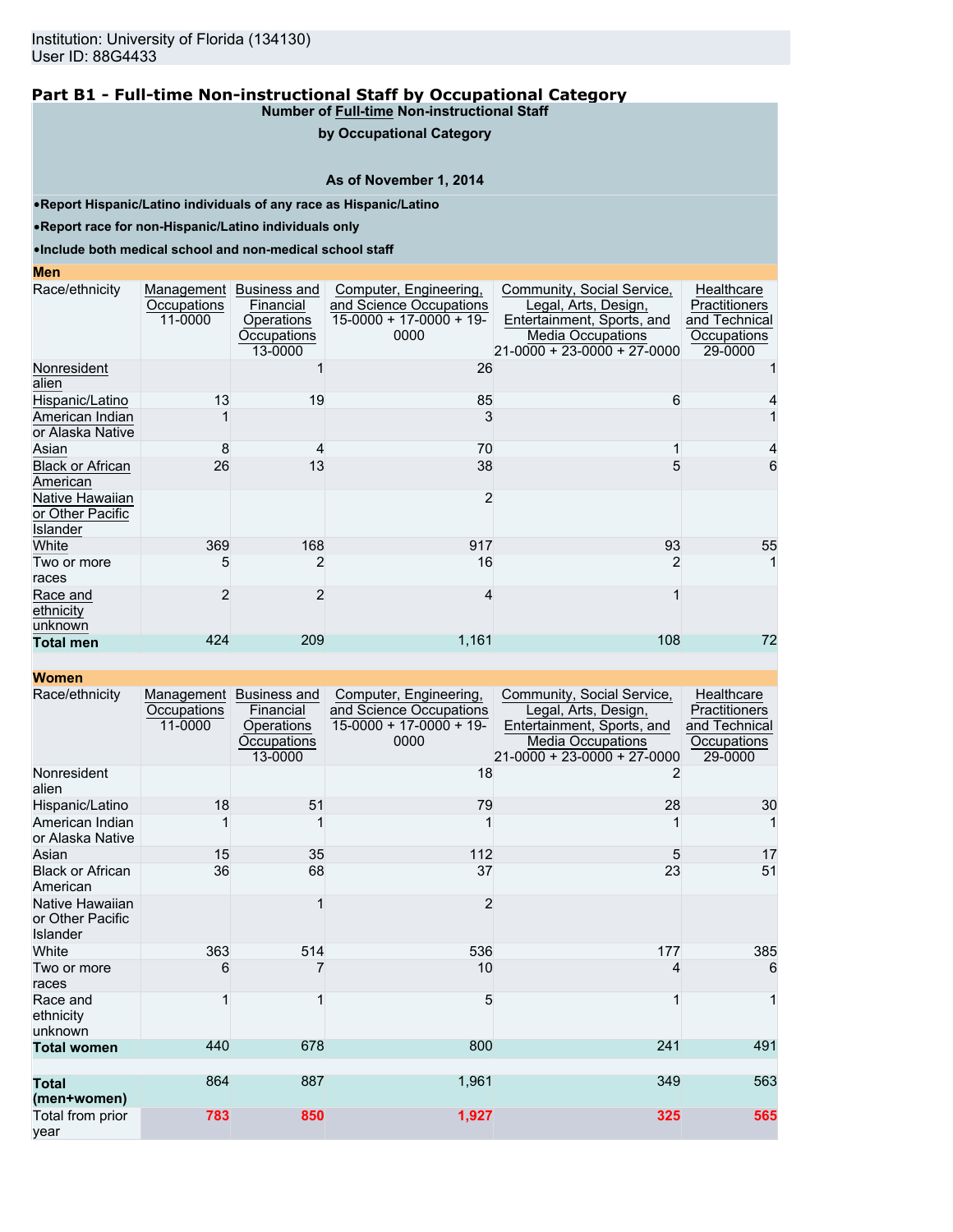**by Occupational Category**

#### **As of November 1, 2014**

•**Report Hispanic/Latino individuals of any race as Hispanic/Latino**

•**Report race for non-Hispanic/Latino individuals only**

•**Include both medical school and non-medical school staff**

#### **Men** Race/ethnicity Service Occupations  $31-0000 + 33-0000 + 35-0000 + 37-0000$ + 39-0000 Sales and Related Occupations Support 41-0000 Office and Administrative Construction, and **Occupations** 43-0000 Natural Resources, **Maintenance Occupations** 45-0000 + 47-0000 + 49- Occupations 0000 Production, Transportation, and Material Moving  $51-0000 + 53$ 0000 Grand Total (All fulltime staff) Nonresident alien 126 Hispanic/Latino 20 1 21 376 **American** Indian or Alaska Native 2 2 6 1 20 Asian 15  $\,$  5  $\,$  3  $\,$  512 Black or **African** American 195 39 50 15 492 Native Hawaiian or Other Pacific Islander 1 6 White 29 4,467 120 198 474 29 4,467 120 198 474 29 4,467 120 198 29 4,467 29 4,467 Two or more races 2 6 8 8 68 Race and **ethnicity** unknown  $3 \hspace{2.5cm} 1$  28 **Total men** 384 2 271 575 49 6,095

| <b>Women</b>                                                            |                                                                                     |                                                        |                                      |                                                                                                                                       |                                                                                    |                                                |
|-------------------------------------------------------------------------|-------------------------------------------------------------------------------------|--------------------------------------------------------|--------------------------------------|---------------------------------------------------------------------------------------------------------------------------------------|------------------------------------------------------------------------------------|------------------------------------------------|
| Race/ethnicity                                                          | <b>Service Occupations</b><br>$31-0000 + 33-0000 + 35-0000 + 37-0000$<br>$+39-0000$ | Sales and<br>Related<br>Occupations Support<br>41-0000 | Office and<br>Occupations<br>43-0000 | Natural Resources,<br>Administrative Construction, and<br>Maintenance<br>Occupations<br>$45-0000 + 47-0000 + 49$ -Occupations<br>0000 | Production,<br>Transportation,<br>and Material<br>Moving<br>$51-0000 + 53$<br>0000 | Grand<br>Total<br>(All full-<br>time<br>staff) |
| Nonresident<br>alien                                                    | 3                                                                                   |                                                        |                                      |                                                                                                                                       |                                                                                    | 72                                             |
| Hispanic/Latino                                                         | 48                                                                                  |                                                        | 112                                  | 2                                                                                                                                     | 1                                                                                  | 521                                            |
| American<br>Indian or<br>Alaska Native                                  | $\overline{2}$                                                                      |                                                        | 3                                    |                                                                                                                                       |                                                                                    | 15                                             |
| Asian                                                                   | 22                                                                                  |                                                        | 28                                   |                                                                                                                                       |                                                                                    | 451                                            |
| Black or<br>African<br>American                                         | 266                                                                                 | 4                                                      | 308                                  | 6                                                                                                                                     |                                                                                    | 945                                            |
| <b>Native</b><br>Hawaiian or<br><b>Other Pacific</b><br><b>Islander</b> |                                                                                     |                                                        |                                      |                                                                                                                                       |                                                                                    | 5                                              |
| White                                                                   | 147                                                                                 |                                                        | 1,259                                | 24                                                                                                                                    | 3                                                                                  | 4,933                                          |
| Two or more<br>races                                                    | $\overline{2}$                                                                      |                                                        | 15                                   |                                                                                                                                       |                                                                                    | 68                                             |
|                                                                         | 4                                                                                   |                                                        | 7                                    |                                                                                                                                       |                                                                                    | 30                                             |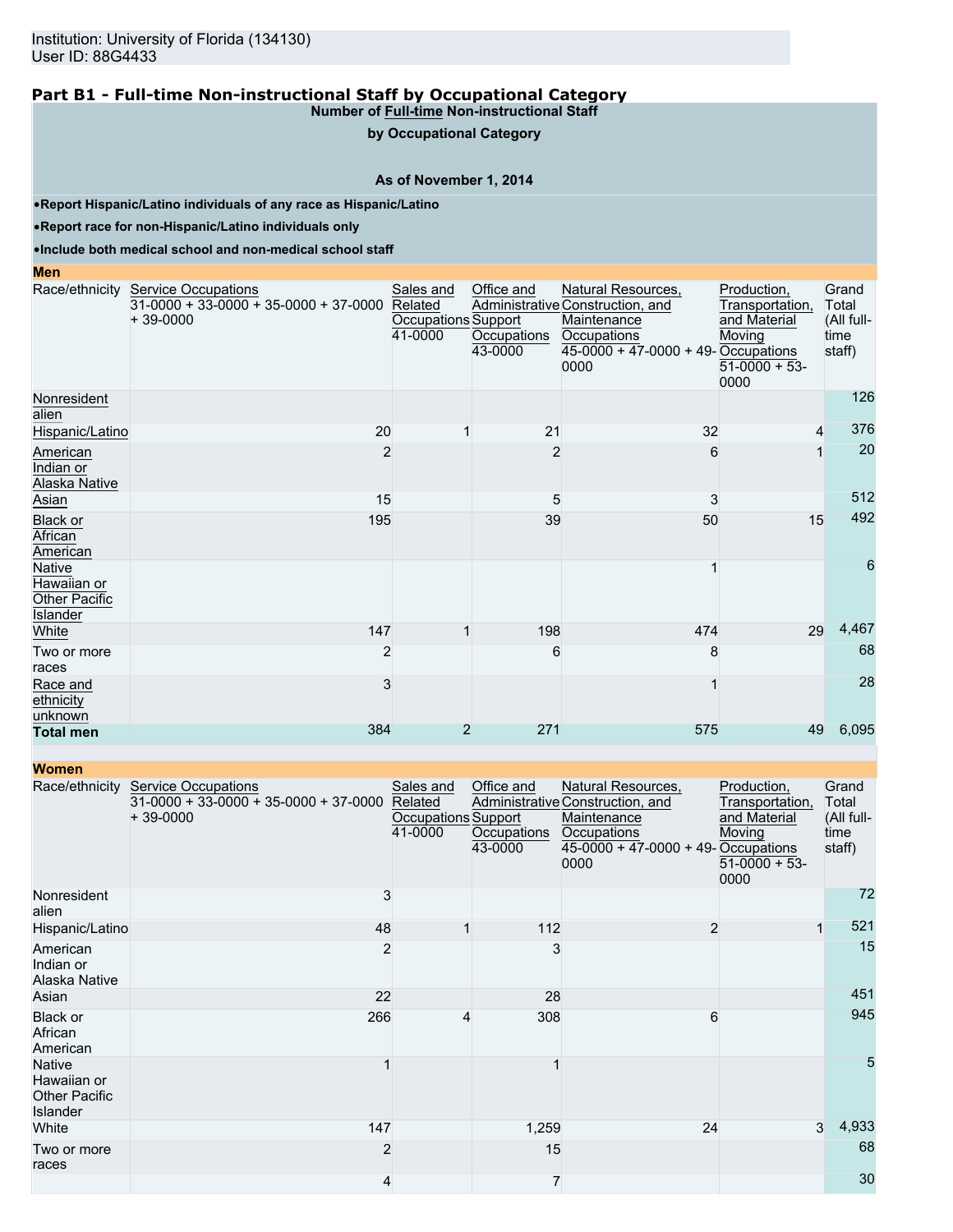| Race and<br>ethnicity<br>unknown |     |   |       |     |   |           |
|----------------------------------|-----|---|-------|-----|---|-----------|
| <b>Total women</b>               | 495 | 5 | 1,733 | 32  | 4 | 7,040     |
|                                  |     |   |       |     |   |           |
| <b>Total</b>                     | 879 |   | 2,004 | 607 |   | 53 13,135 |
| (men+women)                      |     |   |       |     |   |           |
| Total from prior                 | 886 | 9 | 2,006 | 598 |   | 56 12,966 |
| year                             |     |   |       |     |   |           |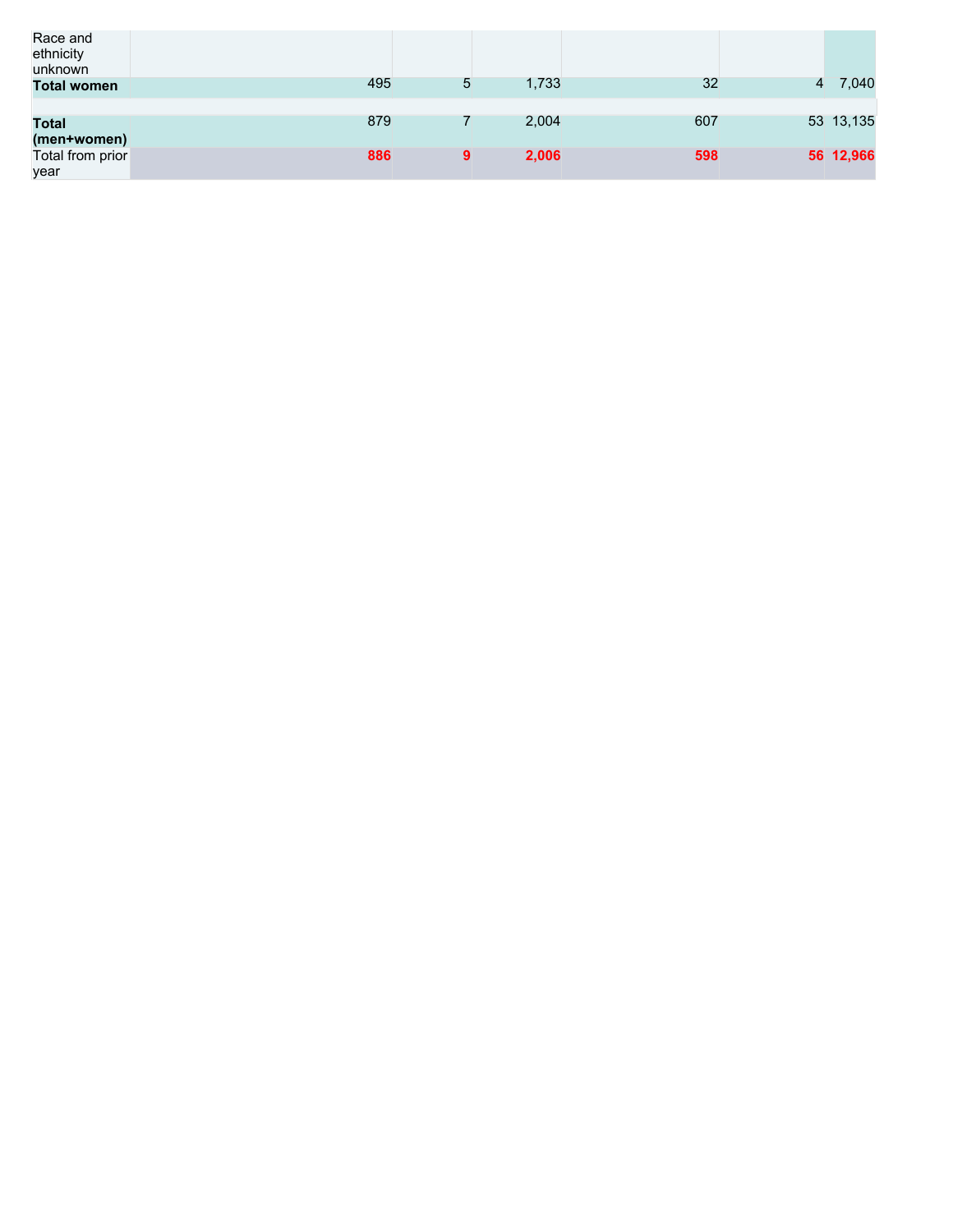# **Part B2 - Full-time Non-instructional Staff by Occupational Category and Tenure Status**

# **Number of Full-time Non-instructional Staff**

### **As of November 1, 2014**

| Non-medical school staff                                                                                                            |         |                     |                                              |                               |                  |                   |             |  |
|-------------------------------------------------------------------------------------------------------------------------------------|---------|---------------------|----------------------------------------------|-------------------------------|------------------|-------------------|-------------|--|
| Occupational category                                                                                                               |         | With Faculty status |                                              |                               |                  |                   |             |  |
|                                                                                                                                     | Tenured | On<br>Tenure        | Multi-year,                                  | Not on Tenure Track<br>Annual | Less-than-annual | Faculty<br>status |             |  |
|                                                                                                                                     |         | Track               | continuing, or at contract<br>-will contract |                               | contract         |                   |             |  |
| Research staff                                                                                                                      | 93      | 32                  |                                              | 226                           |                  |                   | 351         |  |
| <b>Public Service staff</b>                                                                                                         | 135     | 96                  |                                              | 257                           |                  |                   | 488         |  |
| Archivists, Curators, and Museum<br><b>Technicians</b><br>25-4010                                                                   |         |                     |                                              |                               |                  | 56                | 56          |  |
| Librarians<br>25-4020                                                                                                               | 37      | 29                  |                                              | 6                             |                  |                   | 72          |  |
| <b>Library Technicians</b><br>25-4030                                                                                               |         |                     |                                              |                               |                  | 59                | 59          |  |
| <b>OStudent and Academic Affairs and</b><br><b>Other Education Services</b><br>Occupations<br>$25 - 2000 + 25 - 3000 + 25 - 9000$   | 28      |                     |                                              | 59                            |                  | 433               | 520         |  |
| <b>Management Occupations</b><br>11-0000                                                                                            | 166     | 13                  |                                              | 48                            |                  | 459               | 686         |  |
| <b>Business and Financial Operations</b><br>Occupations<br>13-0000                                                                  |         |                     |                                              |                               |                  | 695               | 695         |  |
| Computer, Engineering, and Science<br>Occupations<br>$15-0000 + 17-0000 + 19-0000$                                                  |         |                     |                                              |                               |                  |                   | 1,550 1,550 |  |
| Community, Social Service, Legal,<br>Arts, Design, Entertainment, Sports,<br>and Media Occupations<br>$21-0000 + 23-0000 + 27-0000$ |         |                     |                                              |                               |                  | 320               | 320         |  |
| <b>Healthcare Practitioners and</b><br><b>Technical Occupations</b><br>29-0000                                                      |         |                     |                                              |                               |                  | 177               | 177         |  |
| Total                                                                                                                               | 459     | 170                 | $\Omega$                                     | 596                           | $\Omega$         |                   | 3,749 4,974 |  |
| Total from prior year                                                                                                               | 459     | 171                 |                                              | 592                           |                  |                   | 3.624 4.846 |  |

**Medical school staff**

| Occupational category                                                                                             |         | With Faculty status       |                                           |        |                              |        |                |  |
|-------------------------------------------------------------------------------------------------------------------|---------|---------------------------|-------------------------------------------|--------|------------------------------|--------|----------------|--|
|                                                                                                                   | Tenured | Not on Tenure Track<br>Qn |                                           |        |                              |        |                |  |
|                                                                                                                   |         | Tenure<br>Track           | Multi-year,<br>continuing, or at contract | Annual | Less-than-annual<br>contract | status |                |  |
|                                                                                                                   |         |                           | -will contract                            |        |                              |        |                |  |
| Research staff                                                                                                    |         |                           |                                           | 131    |                              |        | 131            |  |
| <b>Public Service staff</b>                                                                                       |         |                           |                                           | 786    |                              |        | 787            |  |
| Archivists, Curators, and Museum<br><b>Technicians</b><br>25-4010                                                 |         |                           |                                           |        |                              |        | $\overline{0}$ |  |
| Librarians<br>25-4020                                                                                             |         |                           |                                           |        |                              |        | 0              |  |
| <b>Library Technicians</b><br>25-4030                                                                             |         |                           |                                           |        |                              |        | 0              |  |
| Student and Academic Affairs and<br><b>Other Education Services</b><br>Occupations<br>25-2000 + 25-3000 + 25-9000 |         |                           |                                           |        |                              | 25     | 25             |  |
| <b>Management Occupations</b><br>11-0000                                                                          | 19      | $\overline{2}$            |                                           | 35     |                              | 122    | 178            |  |
| <b>Business and Financial Operations</b><br>Occupations                                                           |         |                           |                                           |        |                              | 192    | 192            |  |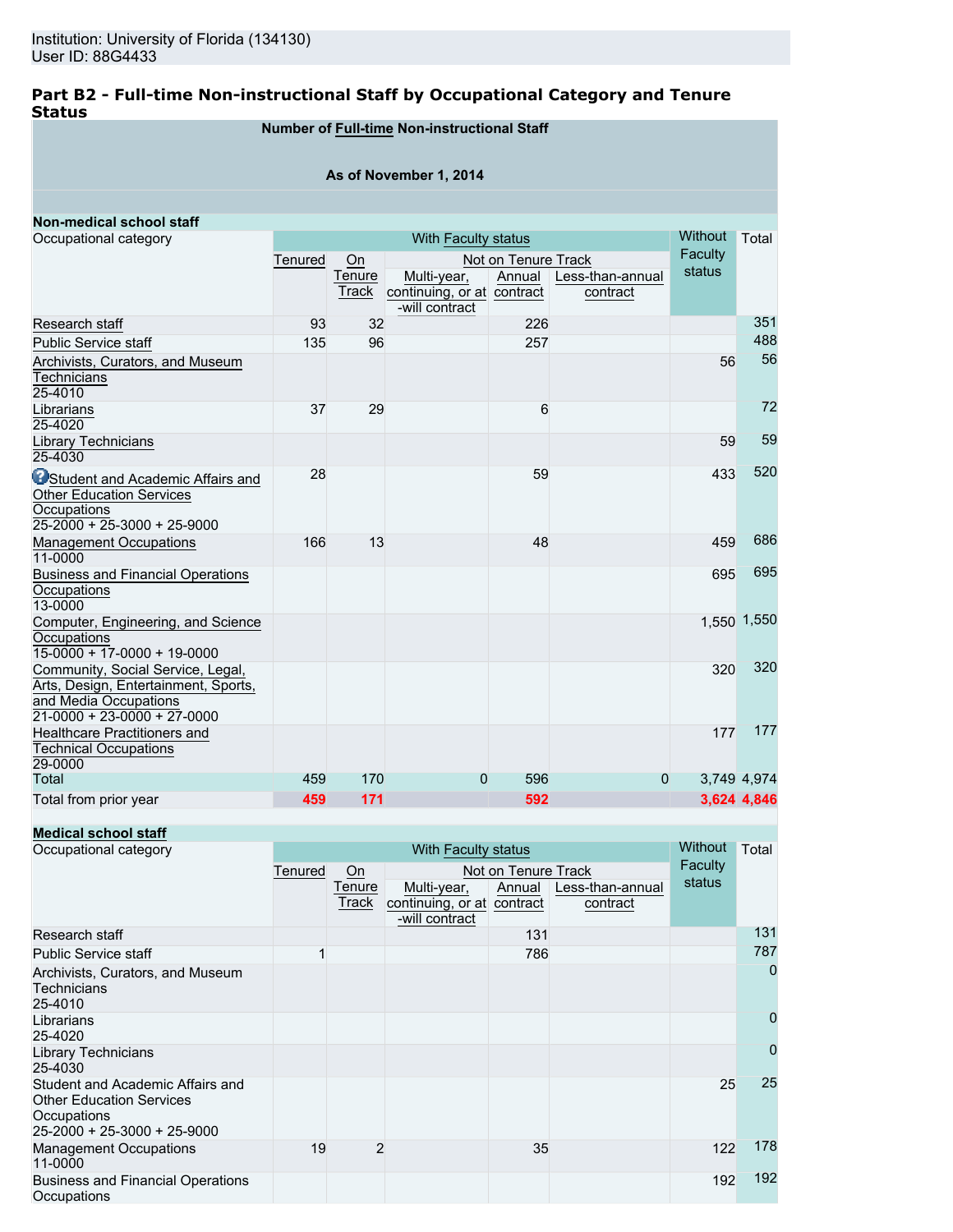| 13-0000                                                                                                                             |    |   |   |     |   |     |             |
|-------------------------------------------------------------------------------------------------------------------------------------|----|---|---|-----|---|-----|-------------|
| Computer, Engineering, and Science<br>Occupations<br>$15-0000 + 17-0000 + 19-0000$                                                  |    |   |   |     |   | 411 | 411         |
| Community, Social Service, Legal,<br>Arts, Design, Entertainment, Sports,<br>and Media Occupations<br>$21-0000 + 23-0000 + 27-0000$ |    |   |   |     |   | 29  | 29          |
| <b>Healthcare Practitioners and</b><br><b>Technical Occupations</b><br>29-0000                                                      |    |   |   |     |   | 386 | 386         |
| Total                                                                                                                               | 20 | 2 | 0 | 952 | 0 |     | 1,165 2,139 |
| Total from prior year                                                                                                               | 21 | 0 |   | 903 |   |     | 1,139 2,063 |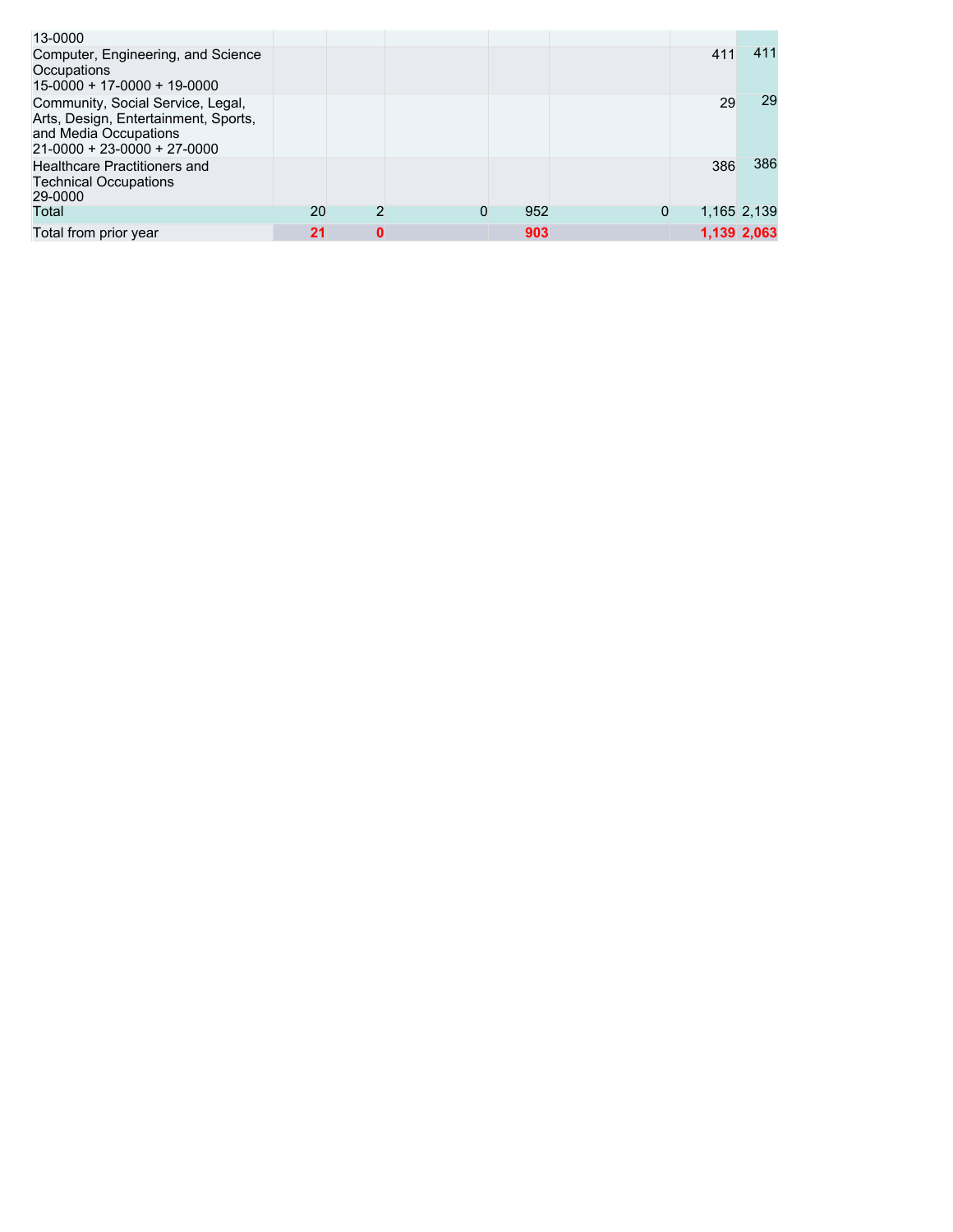### **Part B2 - Full-time Non-instructional Staff by Medical School Status Number of Full-time Non-instructional Staff**

| As of November 1, 2014                                                                         |                                               |                             |                         |  |  |  |  |  |  |  |
|------------------------------------------------------------------------------------------------|-----------------------------------------------|-----------------------------|-------------------------|--|--|--|--|--|--|--|
|                                                                                                |                                               |                             |                         |  |  |  |  |  |  |  |
| Occupational category                                                                          | Total<br>(carried<br>forward<br>from Part B1) | Non-medical school<br>staff | Medical school<br>staff |  |  |  |  |  |  |  |
| <b>Service Occupations</b><br>$31-0000 + 33-0000 + 35-0000 + 37-0000 + 39-0000$                | 879                                           | 806                         | 73                      |  |  |  |  |  |  |  |
| Sales and Related Occupations<br>41-0000                                                       |                                               |                             |                         |  |  |  |  |  |  |  |
| Office and Administrative Support Occupations<br>43-0000                                       | 2,004                                         | 1.492                       | 512                     |  |  |  |  |  |  |  |
| Natural Resources, Construction, and Maintenance<br>Occupations<br>45-0000 + 47-0000 + 49-0000 | 607                                           | 607                         |                         |  |  |  |  |  |  |  |
| Production, Transportation, and Material Moving Occupations<br>51-0000 + 53-0000               | 53                                            | 51                          | $\overline{2}$          |  |  |  |  |  |  |  |
| Total                                                                                          |                                               | 2,963                       | 587                     |  |  |  |  |  |  |  |
| Total from prior year                                                                          |                                               | 2,953                       | 602                     |  |  |  |  |  |  |  |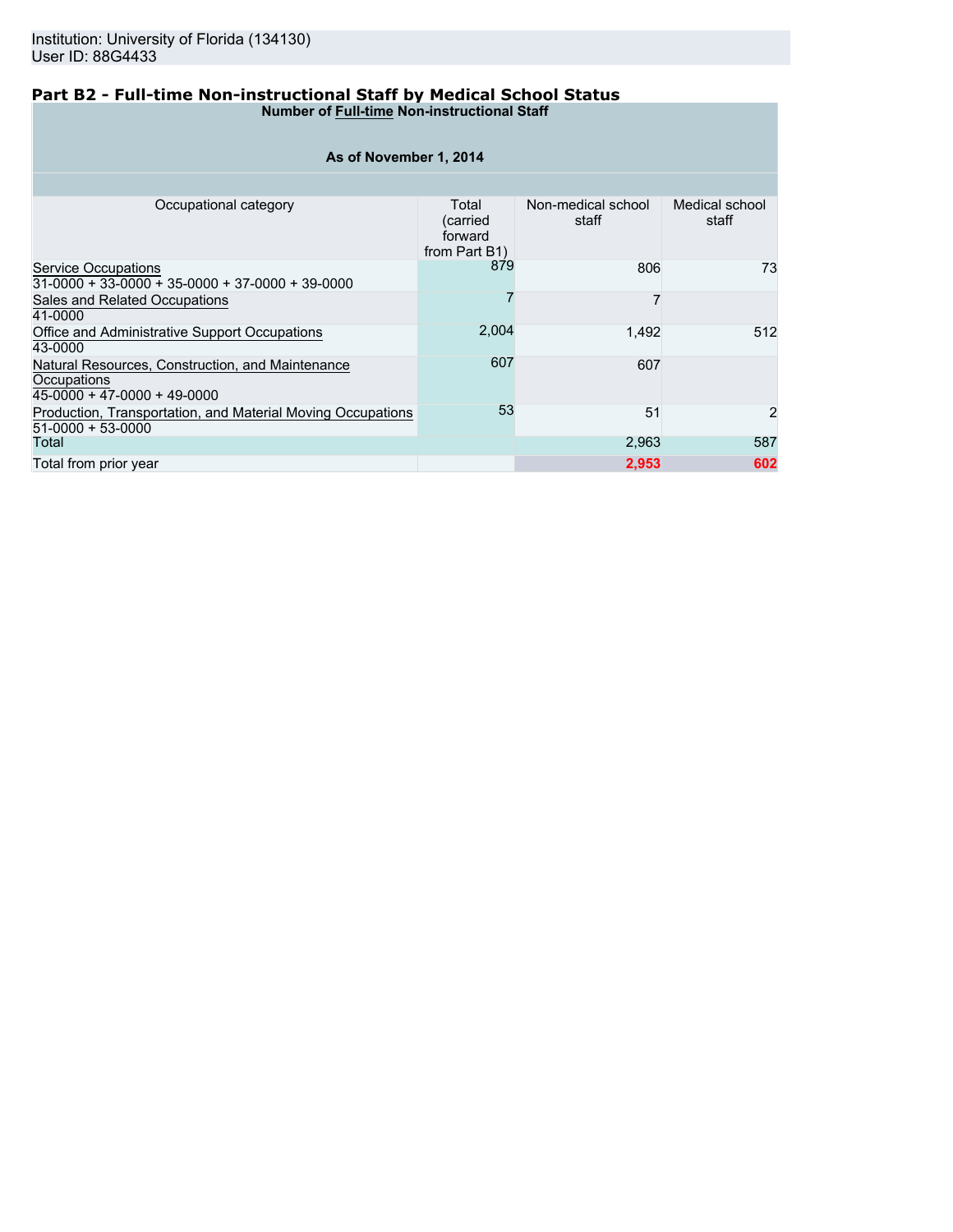# **Part C - Full-time Summary Non-medical school staff**

# **Summary of Full-time Non-medical School Staff**

# **As of November 1, 2014**

# •**Data will not be generated on this screen until the relevant screens in the previous section have been completed.**

| Occupational category                                                                              |         |                | With Faculty status    |                     |                                     | Without Total  |                |
|----------------------------------------------------------------------------------------------------|---------|----------------|------------------------|---------------------|-------------------------------------|----------------|----------------|
|                                                                                                    | Tenured | <b>On</b>      |                        | Not on Tenure Track |                                     | <b>Faculty</b> |                |
|                                                                                                    |         | Tenure         |                        |                     | Multi-year, Annual Less-than-annual | status         |                |
|                                                                                                    |         | Track          | continuing,            | contract            | contract                            |                |                |
|                                                                                                    |         |                | or at-will<br>contract |                     |                                     |                |                |
| Primarily Instruction                                                                              | 1,129   | 287            | $\mathbf{0}$           | 443                 | 0                                   |                | $0$ 1,859      |
| <b>Exclusively credit</b>                                                                          | 1,129   | 287            |                        | 443                 |                                     |                | 1,859          |
| Exclusively not-for-credit                                                                         |         |                |                        |                     |                                     |                | 0              |
| Combined credit/not-for-credit                                                                     |         |                |                        |                     |                                     |                | $\overline{0}$ |
| Instruction/research/public service staff                                                          | 142     | $\overline{2}$ |                        | 33                  |                                     |                | 177            |
| Research staff                                                                                     | 93      | 32             |                        | 226                 |                                     |                | 351            |
| <b>Public Service staff</b>                                                                        | 135     | 96             |                        | 257                 |                                     |                | 488            |
| Archivists, Curators, and Museum<br>Technicians<br>25-4010                                         |         |                |                        |                     |                                     | 56             | 56             |
| Librarians                                                                                         | 37      | 29             |                        | 6                   |                                     |                | 72             |
| 25-4020                                                                                            |         |                |                        |                     |                                     |                |                |
| <b>Library Technicians</b><br>25-4030                                                              |         |                |                        |                     |                                     | 59             | 59             |
| Student and Academic Affairs and Other                                                             | 28      |                |                        | 59                  |                                     | 433            | 520            |
| <b>Education Services Occupations</b><br>25-2000 + 25-3000 + 25-9000                               |         |                |                        |                     |                                     |                |                |
| <b>Management Occupations</b><br>11-0000                                                           | 166     | 13             |                        | 48                  |                                     | 459            | 686            |
| <b>Business and Financial Operations</b><br>Occupations                                            |         |                |                        |                     |                                     | 695            | 695            |
| 13-0000                                                                                            |         |                |                        |                     |                                     |                |                |
| Computer, Engineering, and Science<br>Occupations                                                  |         |                |                        |                     |                                     |                | 1,550 1,550    |
| 15-0000 + 17-0000 + 19-0000                                                                        |         |                |                        |                     |                                     |                |                |
| Community, Social Service, Legal, Arts,<br>Design, Entertainment, Sports, and Media<br>Occupations |         |                |                        |                     |                                     | 320            | 320            |
| 21-0000 + 23-0000 + 27-0000                                                                        |         |                |                        |                     |                                     | 177            | 177            |
| Healthcare Practitioners and Technical<br>Occupations<br>29-0000                                   |         |                |                        |                     |                                     |                |                |
| <b>Service Occupations</b><br>$31-0000 + 33-0000 + 35-0000 + 37-0000 + 39$<br>$-0000$              |         |                |                        |                     |                                     |                | 806            |
| Sales and Related Occupations<br>41-0000                                                           |         |                |                        |                     |                                     |                | $\overline{7}$ |
| Office and Administrative Support                                                                  |         |                |                        |                     |                                     |                | 1,492          |
| Occupations<br>43-0000                                                                             |         |                |                        |                     |                                     |                |                |
| Natural Resources, Construction, and<br>Maintenance Occupations<br>45-0000 + 47-0000 + 49-0000     |         |                |                        |                     |                                     |                | 607            |
| Production, Transportation, and Material<br><b>Moving Occupations</b>                              |         |                |                        |                     |                                     |                | 51             |
| $51-0000 + 53-0000$                                                                                |         |                |                        |                     |                                     |                |                |
| Total                                                                                              |         |                |                        |                     |                                     |                | 9,973          |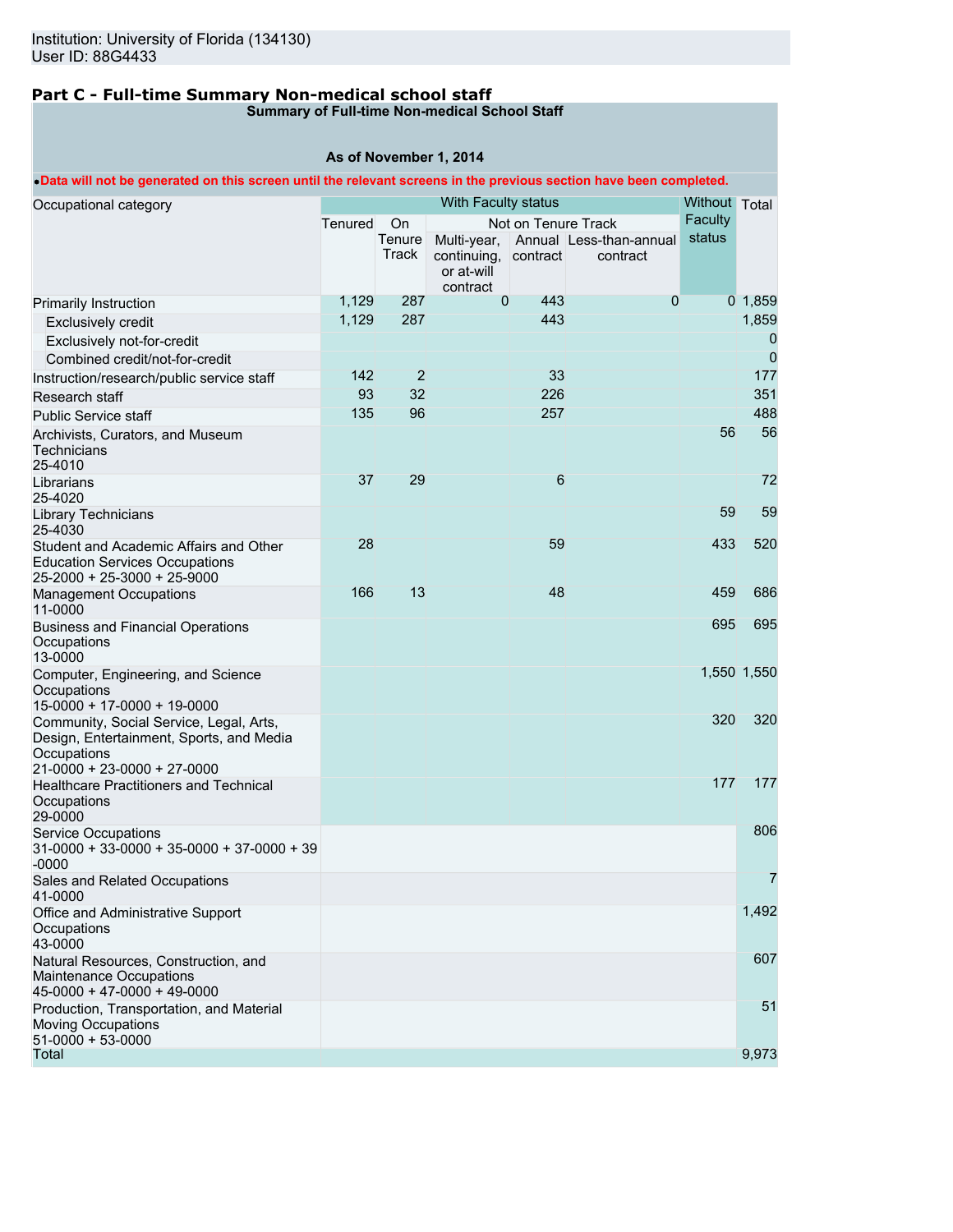# **Part C - Full-time Summary Medical school staff**

# **Summary of Full-time Medical School Staff**

## **As of November 1, 2014**

# •**Data will not be generated on this screen until the relevant screens in the previous section have been completed.**

| Occupational category                                                 |         |                | With Faculty status  |                     |                                                 | Without Total<br>Faculty |                |
|-----------------------------------------------------------------------|---------|----------------|----------------------|---------------------|-------------------------------------------------|--------------------------|----------------|
|                                                                       | Tenured | On<br>Tenure   |                      | Not on Tenure Track |                                                 | status                   |                |
|                                                                       |         | Track          | continuing, contract |                     | Multi-year, Annual Less-than-annual<br>contract |                          |                |
|                                                                       |         |                | or at-will           |                     |                                                 |                          |                |
|                                                                       |         |                | contract             |                     |                                                 |                          |                |
| Primarily Instruction                                                 | 211     | 93             | $\mathbf{0}$         | 29                  | 0                                               | $\mathbf 0$              | 333            |
| <b>Exclusively credit</b>                                             | 211     | 93             |                      | 29                  |                                                 |                          | 333            |
| Exclusively not-for-credit                                            |         |                |                      |                     |                                                 |                          | 0              |
| Combined credit/not-for-credit                                        |         |                |                      |                     |                                                 |                          | $\overline{0}$ |
| Instruction/research/public service staff                             | 77      | 19             |                      | 7                   |                                                 |                          | 103            |
| Research staff                                                        |         |                |                      | 131                 |                                                 |                          | 131            |
| <b>Public Service staff</b>                                           | 1       |                |                      | 786                 |                                                 |                          | 787            |
| Archivists, Curators, and Museum                                      |         |                |                      |                     |                                                 |                          | 0              |
| Technicians                                                           |         |                |                      |                     |                                                 |                          |                |
| 25-4010                                                               |         |                |                      |                     |                                                 |                          |                |
| Librarians<br>25-4020                                                 |         |                |                      |                     |                                                 |                          | 0              |
| <b>Library Technicians</b>                                            |         |                |                      |                     |                                                 |                          | 0              |
| 25-4030                                                               |         |                |                      |                     |                                                 |                          |                |
| Student and Academic Affairs and Other                                |         |                |                      |                     |                                                 | 25                       | 25             |
| <b>Education Services Occupations</b>                                 |         |                |                      |                     |                                                 |                          |                |
| 25-2000 + 25-3000 + 25-9000                                           |         |                |                      |                     |                                                 |                          |                |
| <b>Management Occupations</b><br>11-0000                              | 19      | $\overline{2}$ |                      | 35                  |                                                 | 122                      | 178            |
| <b>Business and Financial Operations</b>                              |         |                |                      |                     |                                                 | 192                      | 192            |
| Occupations<br>13-0000                                                |         |                |                      |                     |                                                 |                          |                |
| Computer, Engineering, and Science                                    |         |                |                      |                     |                                                 | 411                      | 411            |
| Occupations<br>15-0000 + 17-0000 + 19-0000                            |         |                |                      |                     |                                                 |                          |                |
| Community, Social Service, Legal, Arts,                               |         |                |                      |                     |                                                 | 29                       | 29             |
| Design, Entertainment, Sports, and Media                              |         |                |                      |                     |                                                 |                          |                |
| Occupations                                                           |         |                |                      |                     |                                                 |                          |                |
| 21-0000 + 23-0000 + 27-0000                                           |         |                |                      |                     |                                                 |                          |                |
| Healthcare Practitioners and Technical                                |         |                |                      |                     |                                                 | 386                      | 386            |
| Occupations<br>29-0000                                                |         |                |                      |                     |                                                 |                          |                |
| <b>Service Occupations</b>                                            |         |                |                      |                     |                                                 |                          | 73             |
| $31-0000 + 33-0000 + 35-0000 + 37-0000 + 39$                          |         |                |                      |                     |                                                 |                          |                |
| $-0000$                                                               |         |                |                      |                     |                                                 |                          |                |
| Sales and Related Occupations                                         |         |                |                      |                     |                                                 |                          |                |
| 41-0000                                                               |         |                |                      |                     |                                                 |                          | 512            |
| Office and Administrative Support<br>Occupations                      |         |                |                      |                     |                                                 |                          |                |
| 43-0000                                                               |         |                |                      |                     |                                                 |                          |                |
| Natural Resources, Construction, and                                  |         |                |                      |                     |                                                 |                          |                |
| Maintenance Occupations                                               |         |                |                      |                     |                                                 |                          |                |
| 45-0000 + 47-0000 + 49-0000                                           |         |                |                      |                     |                                                 |                          |                |
| Production, Transportation, and Material<br><b>Moving Occupations</b> |         |                |                      |                     |                                                 |                          | $\overline{2}$ |
| $51-0000 + 53-0000$                                                   |         |                |                      |                     |                                                 |                          |                |
| Total                                                                 |         |                |                      |                     |                                                 |                          | 3,162          |
|                                                                       |         |                |                      |                     |                                                 |                          |                |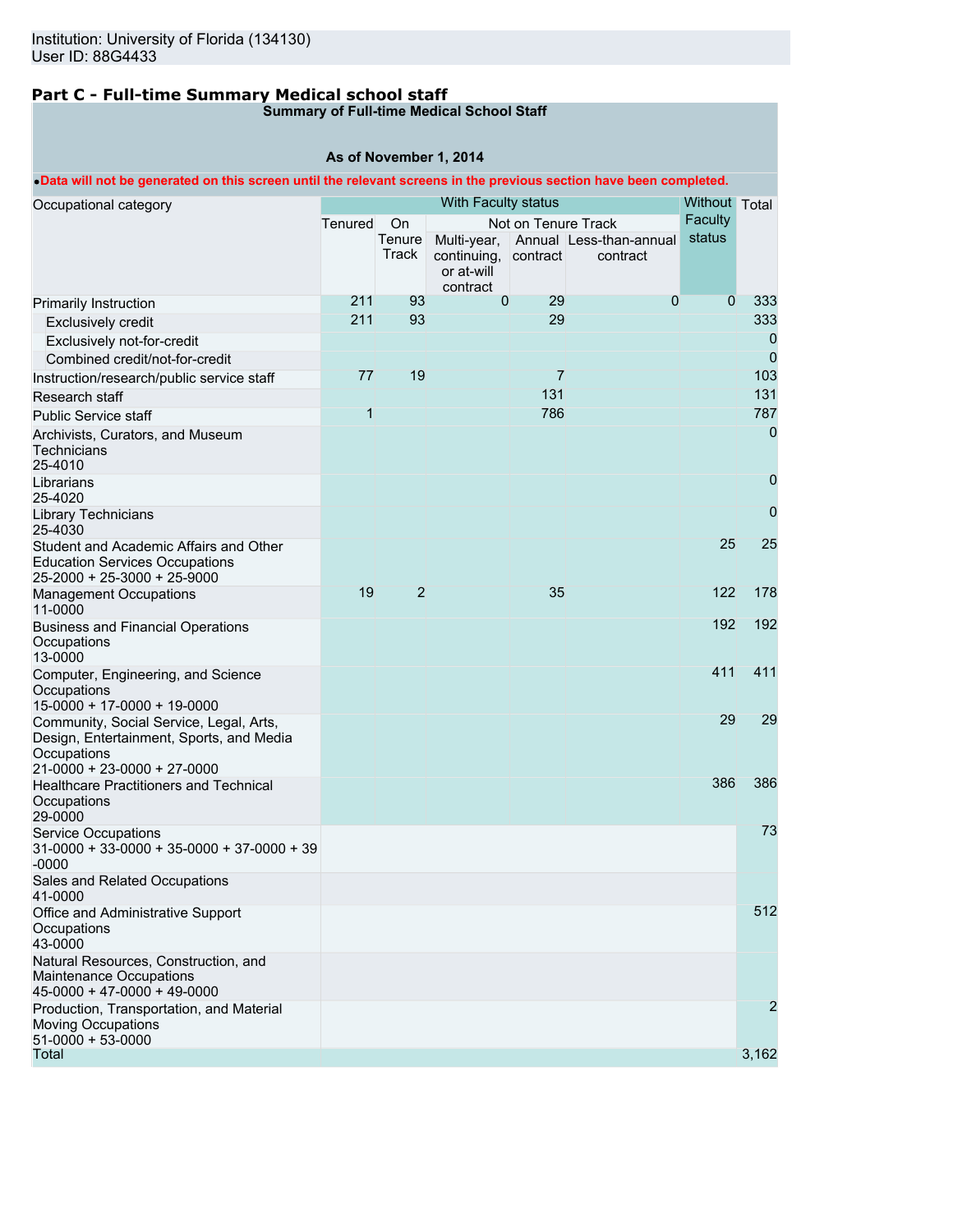### **Part G - Salaries Worksheet**

### **Number of Full-time Non-medical School Instructional Staff**

**For Calculation of Total Number of Months**

### **Annual Salary, 2014-15**

•**Report the number of instructional staff based on the number of months to be worked**

•**Months reported should correspond with the number of months that staff worked (which may differ from the number of**

**months over which they are paid)**

•**Include ONLY full-time, non-medical school instructional staff**

•**Include instructional staff** *with* **faculty status and** *without* **faculty status**

•**Include instructional staff regardless of tenure status**

#### •**Balance column should include instructional staff whose annual salary covers less than 9 months worked**

| Gender and              |     |                | Months worked                     |       | <b>T</b> otal Staff     | <b>O</b> Total      | Total full-time non-                                 | Balance (all                            |
|-------------------------|-----|----------------|-----------------------------------|-------|-------------------------|---------------------|------------------------------------------------------|-----------------------------------------|
| academic<br>rank        | 12  | 11             | 10<br>months months months months | 9     | for Salary<br>reporting | Number of<br>Months | medical school<br>instructional staff from<br>Part A | other full-time<br>instructional staff) |
| <b>Men</b>              |     |                |                                   |       |                         |                     |                                                      |                                         |
| Professors              | 223 |                |                                   | 388   | 611                     | 6,168               |                                                      |                                         |
| Associate<br>professors | 109 |                |                                   | 239   | 348                     | 3,459               |                                                      |                                         |
| Assistant<br>professors | 77  |                |                                   | 98    | 175                     | 1,806               |                                                      |                                         |
| <b>Instructors</b>      |     |                |                                   |       | $\overline{0}$          | 0                   |                                                      |                                         |
| Lecturers               | 42  |                |                                   | 71    | 113                     | 1,143               |                                                      |                                         |
| No academic<br>rank     | 51  |                |                                   | 1     | 52                      | 621                 |                                                      |                                         |
| <b>Total men</b>        | 502 | $\overline{0}$ | $\overline{0}$                    | 797   | 1,299                   | 13,197              |                                                      |                                         |
|                         |     |                |                                   |       |                         |                     |                                                      |                                         |
| <b>Women</b>            |     |                |                                   |       |                         |                     |                                                      |                                         |
| Professors              | 56  |                |                                   | 119   | 175                     | 1,743               |                                                      |                                         |
| Associate<br>professors | 65  |                |                                   | 134   | 199                     | 1,986               |                                                      |                                         |
| Assistant<br>professors | 50  |                |                                   | 79    | 129                     | 1,311               |                                                      |                                         |
| Instructors             |     |                |                                   |       | $\overline{0}$          | $\Omega$            |                                                      |                                         |
| Lecturers               | 53  |                |                                   | 109   | 162                     | 1,617               |                                                      |                                         |
| No academic<br>rank     | 69  |                |                                   | 3     | 72                      | 855                 |                                                      |                                         |
| <b>Total women</b>      | 293 | $\overline{0}$ | $\overline{0}$                    | 444   | 737                     | 7,512               |                                                      |                                         |
| Total (men +<br>women)  | 795 | $\overline{0}$ | $\overline{0}$                    | 1,241 | 2,036                   | 20,709              | 2,036                                                | $\mathbf 0$                             |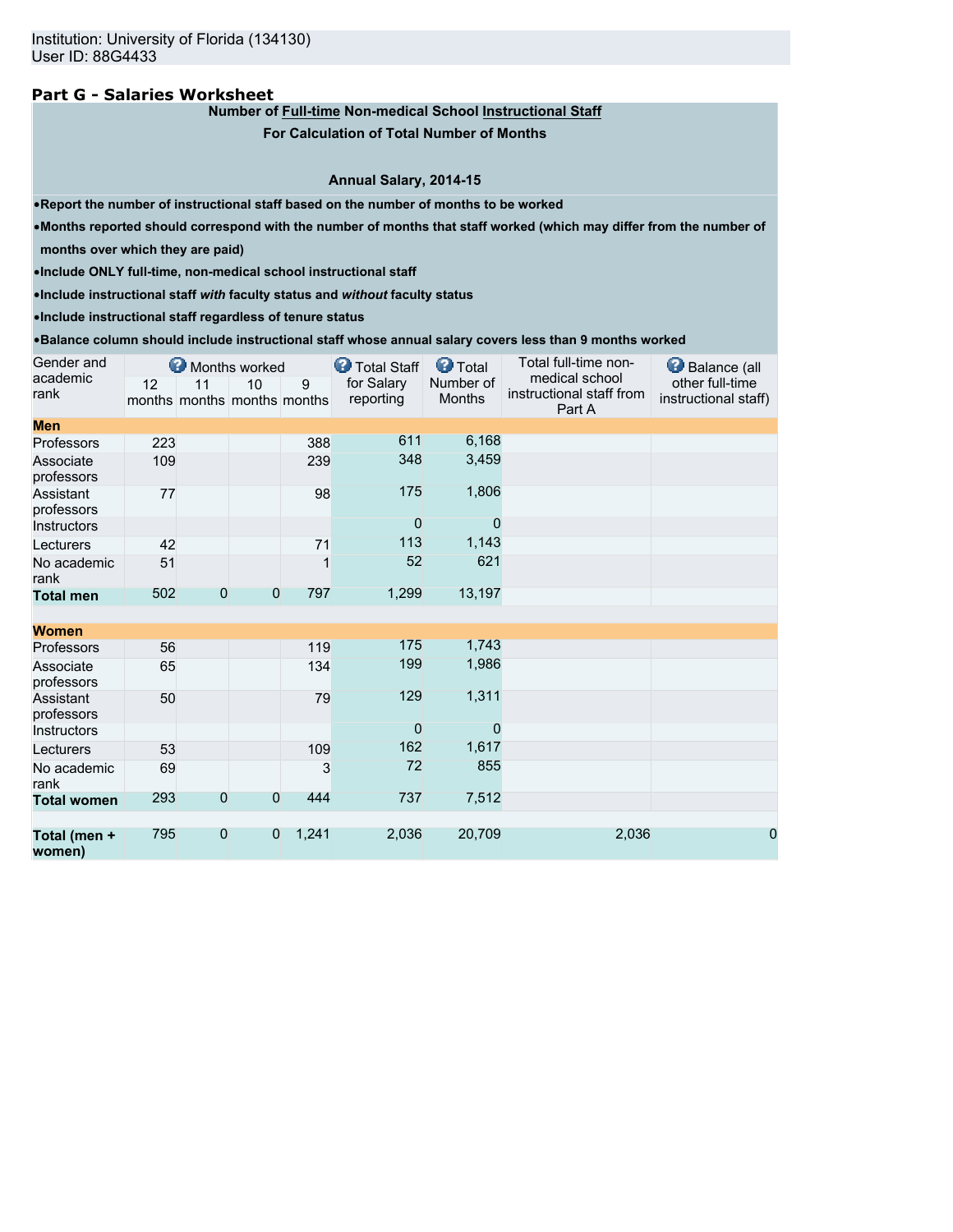# **Part G - Salary outlays for instructional staff**

**Salary Outlays**

### **for Full-time Non-medical School Instructional Staff**

# **Annual Salary Outlays, 2014-15**

### •**Report the TOTAL ANNUAL salary outlays for the full-time Non-medical School instructional staff reported in the 12**

**months, 11 months, 10 months, and 9 months columns on the previous screen**

| Gender and academic<br>rank | Total staff for salary<br>reporting<br>(from Part G,<br>screen 1) | <b>Total Number of</b><br><b>Months</b><br>(from Part G,<br>screen 1) | Total Annual<br><b>Salary Outlays</b> | Weighted Average Monthly<br><b>Salaries</b> |
|-----------------------------|-------------------------------------------------------------------|-----------------------------------------------------------------------|---------------------------------------|---------------------------------------------|
| <b>Men</b>                  |                                                                   |                                                                       |                                       |                                             |
| Professors                  | 611                                                               | 6,168                                                                 | 91,816,230                            | 14,886                                      |
| Associate professors        | 348                                                               | 3,459                                                                 | 34,957,217                            | 10,106                                      |
| Assistant professors        | 175                                                               | 1,806                                                                 | 17,058,505                            | 9,445                                       |
| Instructors                 | 0                                                                 | 0                                                                     |                                       |                                             |
| Lecturers                   | 113                                                               | 1,143                                                                 | 8,164,604                             | 7,143                                       |
| No academic rank            | 52                                                                | 621                                                                   | 4,344,489                             | 6,996                                       |
| <b>Total men</b>            | 1,299                                                             | 13,197                                                                | 156,341,045                           | 11,847                                      |
| <b>Women</b>                |                                                                   |                                                                       |                                       |                                             |
| Professors                  | 175                                                               | 1,743                                                                 | 23,526,306                            | 13,498                                      |
| Associate professors        | 199                                                               | 1,986                                                                 | 18,873,081                            | 9,503                                       |
| Assistant professors        | 129                                                               | 1,311                                                                 | 11,041,851                            | 8,422                                       |
| Instructors                 | 0                                                                 | 0                                                                     |                                       |                                             |
| Lecturers                   | 162                                                               | 1,617                                                                 | 10,119,529                            | 6,258                                       |
| No academic rank            | 72                                                                | 855                                                                   | 4,783,902                             | 5,595                                       |
| <b>Total women</b>          | 737                                                               | 7,512                                                                 | 68,344,669                            | 9,098                                       |
| Total (men + women)         | 2,036                                                             | 20,709                                                                | 224,685,714                           | 10,850                                      |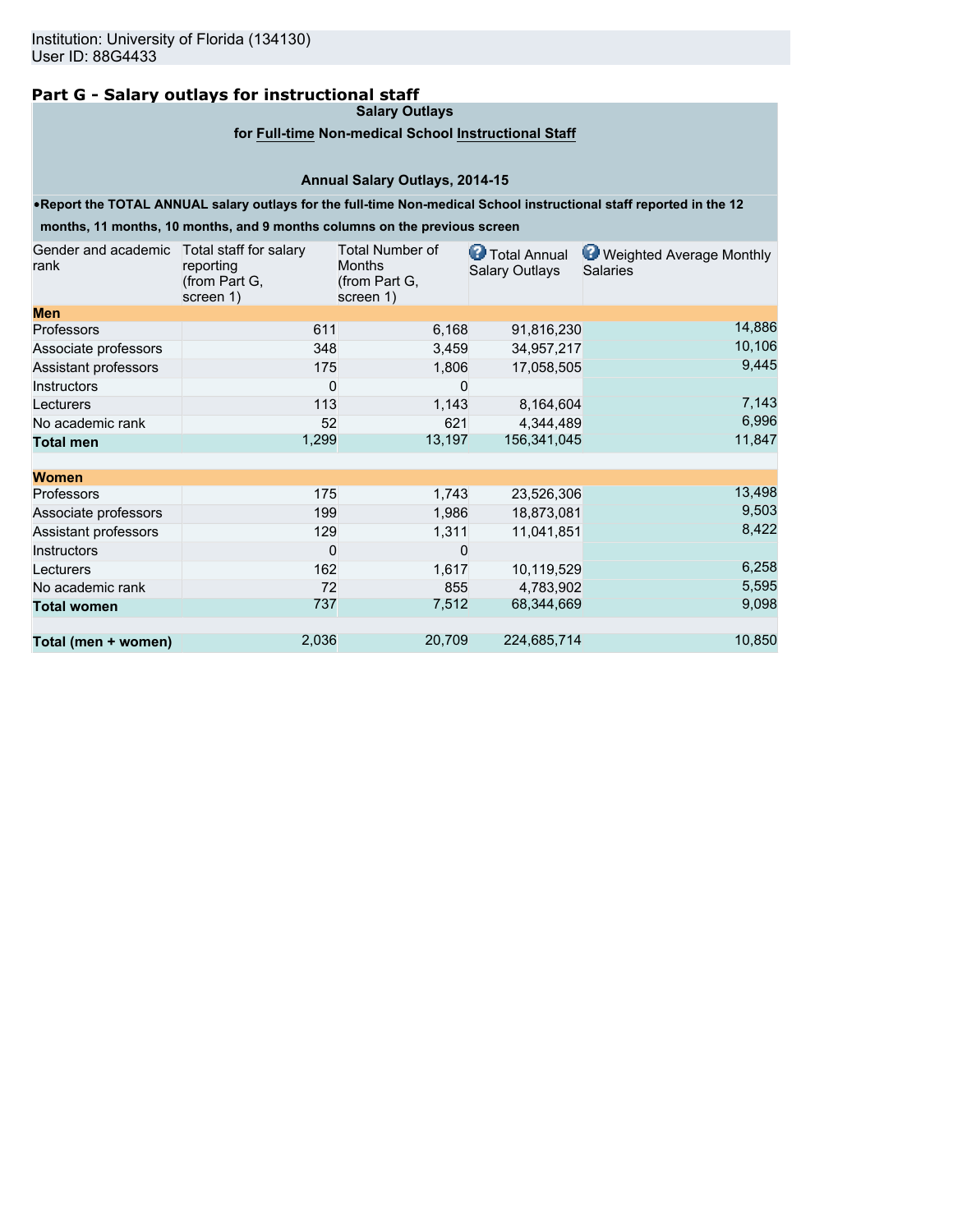# **Part G - Salary outlays for non-instructional staff**

**Salary Outlays**

# **for Full-time Non-medical School Non-instructional Staff**

# **Annual Salary Outlays, 2014-15**

| Occupational category                                                                                                                  | Number of<br>full-time staff<br>(carried forward from<br>previous screens) | <b>T</b> otal annual<br>salary outlays |
|----------------------------------------------------------------------------------------------------------------------------------------|----------------------------------------------------------------------------|----------------------------------------|
| Research staff                                                                                                                         | 351                                                                        | 31,037,910                             |
| <b>Public Service staff</b>                                                                                                            | 488                                                                        | 36,340,087                             |
| Library and Student and Academic Affairs and Other Education<br><b>Services Occupations</b><br>$25-4000 + 25-2000 + 25-3000 + 25-9000$ | 707                                                                        | 32,501,038                             |
| <b>Management Occupations</b><br>11-0000                                                                                               | 686                                                                        | 83,723,045                             |
| Business and Financial Operations Occupations<br>13-0000                                                                               | 695                                                                        | 40,402,608                             |
| Computer, Engineering, and Science Occupations<br>$15-0000 + 17-0000 + 19-0000$                                                        | 1,550                                                                      | 86,880,116                             |
| Community, Social Service, Legal, Arts, Design, Entertainment, Sports,<br>and Media Occupations<br>$21-0000 + 23-0000 + 27-0000$       | 320                                                                        | 15,211,658                             |
| Healthcare Practitioners and Technical Occupations<br>29-0000                                                                          | 177                                                                        | 9,691,360                              |
| <b>Service Occupations</b><br>$31-0000 + 33-0000 + 35-0000 + 37-0000 + 39-0000$                                                        | 806                                                                        | 24,115,522                             |
| Sales and Related Occupations<br>41-0000                                                                                               |                                                                            | 239,998                                |
| Office and Administrative Support Occupations<br>43-0000                                                                               | 1,492                                                                      | 58,707,381                             |
| Natural Resources, Construction, and Maintenance Occupations<br>$45-0000 + 47-0000 + 49-0000$                                          | 607                                                                        | 23,411,830                             |
| Production, Transportation, and Material Moving Occupations<br>$51-0000 + 53-0000$                                                     | 51                                                                         | 1,552,170                              |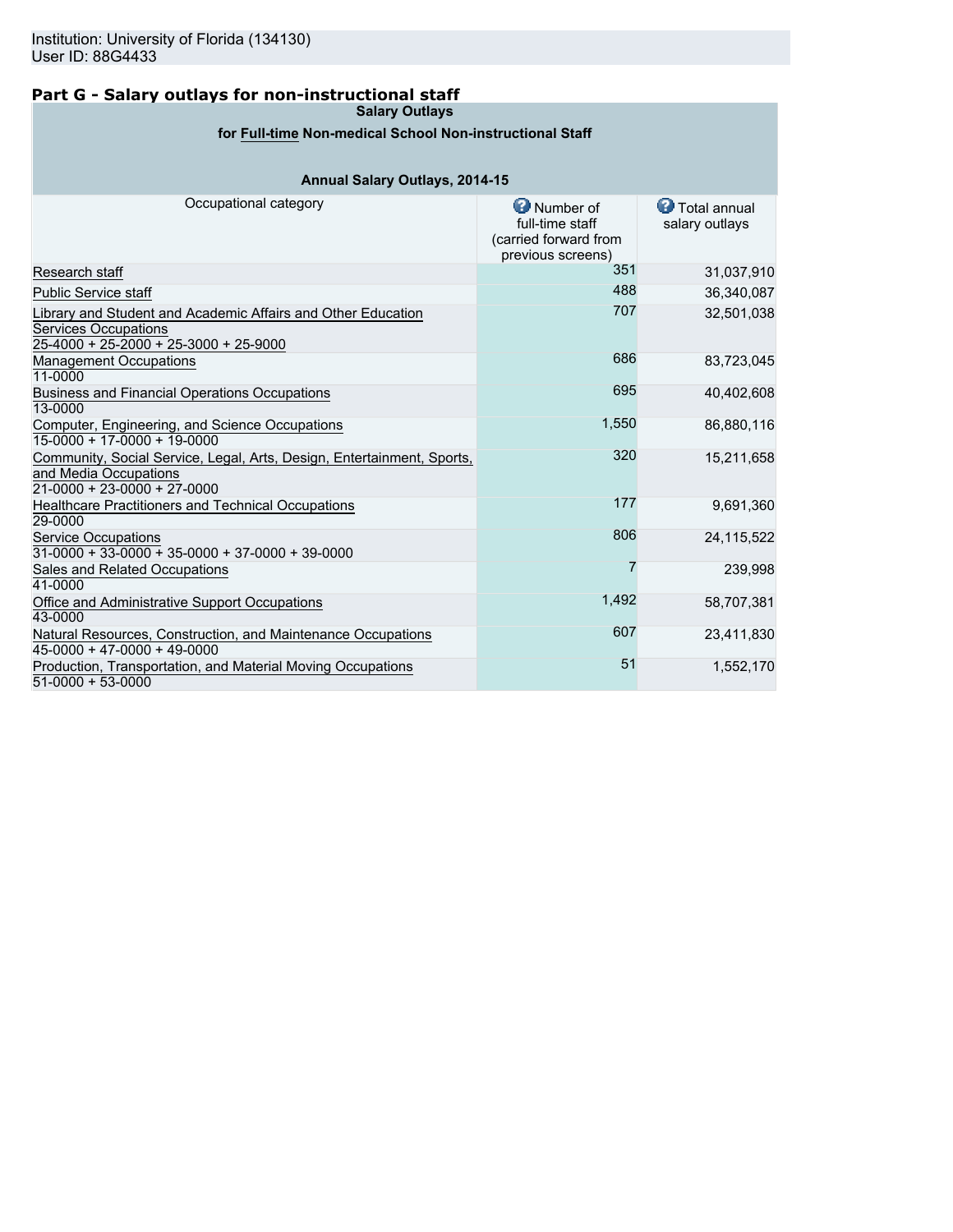**Number of Part-time Staff by Occupational Category**

# **As of November 1, 2014**

•**Report Hispanic/Latino individuals of any race as Hispanic/Latino**

•**Report race for non-Hispanic/Latino individuals only**

•**Include both medical school and non-medical school staff**

| <b>Men</b>                                |                     |                |                             |
|-------------------------------------------|---------------------|----------------|-----------------------------|
| Race/ethnicity                            | Instructional staff | Research staff | <b>Public Service staff</b> |
| Nonresident alien                         |                     |                |                             |
| Hispanic/Latino                           | 8                   |                | 17                          |
| American Indian or Alaska Native          |                     |                |                             |
| Asian                                     | 12                  |                | 16                          |
| <b>Black or African American</b>          |                     |                | $\overline{2}$              |
| Native Hawaiian or Other Pacific Islander |                     |                |                             |
| White                                     | 225                 | 35             | 119                         |
| Two or more races                         |                     | 2              |                             |
| Race and ethnicity unknown                | 6                   |                | $\mathcal{P}$               |
| <b>Total men</b>                          | 265                 | 49             | 156                         |

| <b>Women</b>                              |                     |                |                             |
|-------------------------------------------|---------------------|----------------|-----------------------------|
| Race/ethnicity                            | Instructional staff | Research staff | <b>Public Service staff</b> |
| Nonresident alien                         |                     |                |                             |
| Hispanic/Latino                           | 12                  | 3              | 15                          |
| American Indian or Alaska Native          |                     |                |                             |
| Asian                                     | 15                  | 5              | 29                          |
| <b>Black or African American</b>          | 4                   |                | $\overline{4}$              |
| Native Hawaiian or Other Pacific Islander |                     |                |                             |
| White                                     | 169                 | 20             | 138                         |
| Two or more races                         | 2                   |                | 3                           |
| Race and ethnicity unknown                |                     |                |                             |
| <b>Total women</b>                        | 206                 | 29             | 191                         |
|                                           |                     |                |                             |
| Total (men+women)                         | 471                 | 78             | 347                         |
| Total from prior year                     | 452                 | 87             | 341                         |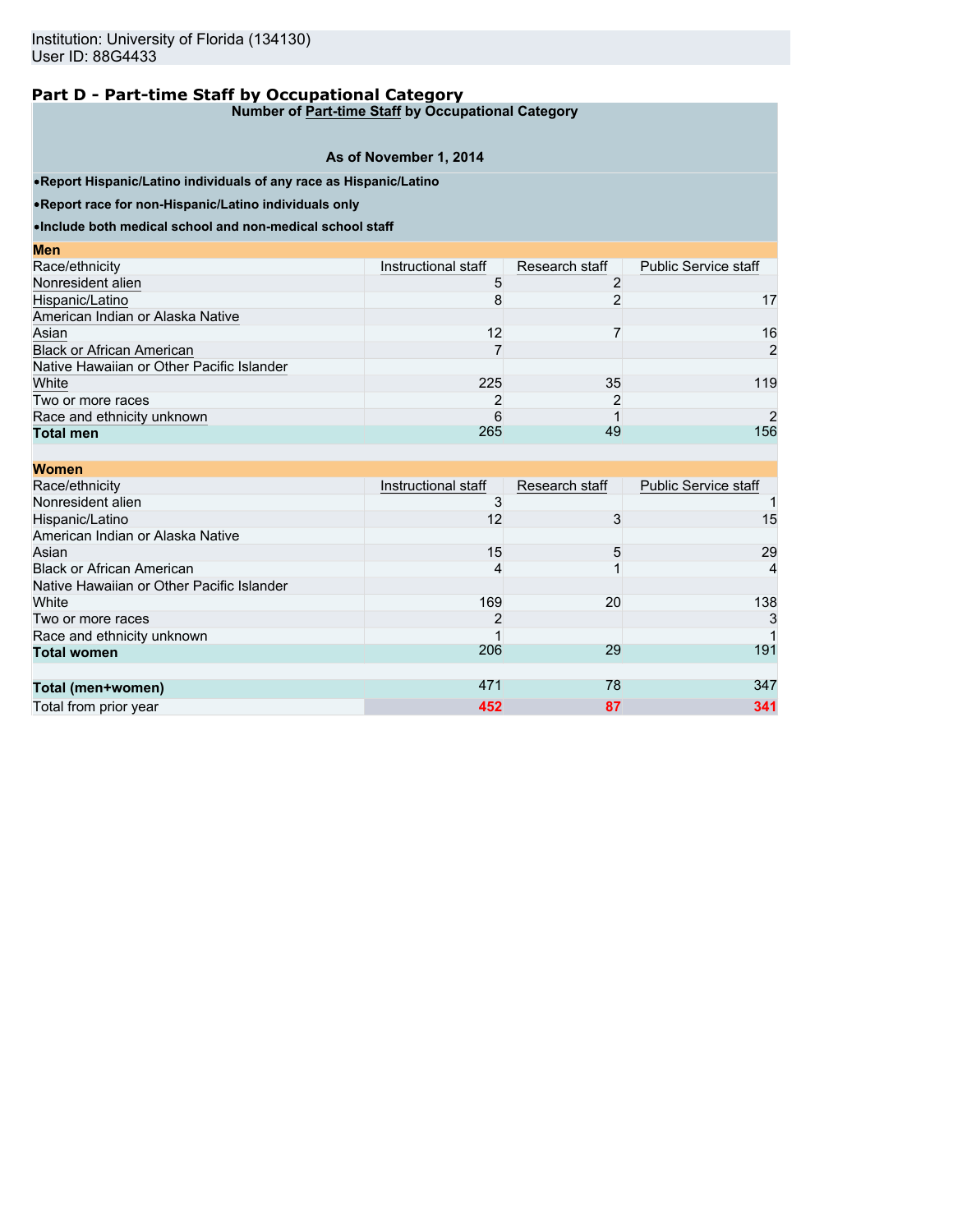**Number of Part-time Staff by Occupational Category**

### **As of November 1, 2014**

•**Report Hispanic/Latino individuals of any race as Hispanic/Latino**

•**Report race for non-Hispanic/Latino individuals only**

### •**Include both medical school and non-medical school staff**

### **Men**

| Race/ethnicity                                                | Archivists,<br>Curators, and<br>Museum<br><b>Fechnicians</b><br>25-4010 | Librarians<br>25-4020 | Library<br>Technicians<br>25-4030 | <b>Student and Academic Affairs</b><br>and Other Education Services<br>Occupations<br>25-2000 + 25-3000 + 25-9000 | Library and Student and<br>Academic Affairs and<br><b>Other Education</b><br><b>Services Occupations</b> |
|---------------------------------------------------------------|-------------------------------------------------------------------------|-----------------------|-----------------------------------|-------------------------------------------------------------------------------------------------------------------|----------------------------------------------------------------------------------------------------------|
| Nonresident alien                                             |                                                                         |                       |                                   |                                                                                                                   |                                                                                                          |
| Hispanic/Latino                                               |                                                                         |                       |                                   |                                                                                                                   | 0                                                                                                        |
| American Indian or<br>Alaska Native                           |                                                                         |                       |                                   |                                                                                                                   | 0                                                                                                        |
| Asian                                                         |                                                                         |                       |                                   |                                                                                                                   |                                                                                                          |
| <b>Black or African</b><br>American                           |                                                                         |                       |                                   |                                                                                                                   |                                                                                                          |
| Native Hawaiian or<br><b>Other Pacific</b><br><b>Islander</b> |                                                                         |                       |                                   |                                                                                                                   | $\mathbf 0$                                                                                              |
| White                                                         |                                                                         | O                     |                                   | 4                                                                                                                 | 6                                                                                                        |
| Two or more races                                             |                                                                         |                       |                                   |                                                                                                                   | 0                                                                                                        |
| Race and ethnicity<br>unknown                                 |                                                                         |                       |                                   |                                                                                                                   | 0                                                                                                        |
| <b>Total men</b>                                              |                                                                         | 0                     |                                   |                                                                                                                   | 6                                                                                                        |

| Race/ethnicity                                                | Archivists,<br>Curators, and<br>Museum<br>Technicians<br>25-4010 | Librarians<br>25-4020 | Library<br><b>Technicians</b><br>25-4030 | <b>Student and Academic Affairs</b><br>and Other Education Services<br>Occupations<br>$25-2000 + 25-3000 + 25-9000$ | Library and Student and<br>Academic Affairs and<br><b>Other Education</b><br><b>Services Occupations</b> |
|---------------------------------------------------------------|------------------------------------------------------------------|-----------------------|------------------------------------------|---------------------------------------------------------------------------------------------------------------------|----------------------------------------------------------------------------------------------------------|
| Nonresident alien                                             |                                                                  |                       |                                          |                                                                                                                     |                                                                                                          |
| Hispanic/Latino                                               |                                                                  |                       |                                          |                                                                                                                     |                                                                                                          |
| American Indian or<br>Alaska Native                           |                                                                  |                       |                                          |                                                                                                                     | O                                                                                                        |
| Asian                                                         |                                                                  |                       |                                          |                                                                                                                     |                                                                                                          |
| <b>Black or African</b><br>American                           |                                                                  |                       |                                          |                                                                                                                     | $\mathbf{O}$                                                                                             |
| Native Hawaiian or<br><b>Other Pacific</b><br><b>Islander</b> |                                                                  |                       |                                          |                                                                                                                     | 0                                                                                                        |
| White                                                         |                                                                  |                       |                                          | 10                                                                                                                  | 11                                                                                                       |
| Two or more races                                             |                                                                  |                       |                                          |                                                                                                                     | 0                                                                                                        |
| Race and ethnicity<br>unknown                                 |                                                                  |                       |                                          |                                                                                                                     | 0                                                                                                        |
| <b>Total women</b>                                            | $\overline{2}$                                                   | $\Omega$              | 0                                        | 10                                                                                                                  | 12                                                                                                       |
|                                                               |                                                                  |                       |                                          |                                                                                                                     |                                                                                                          |
| <b>Total</b><br>(men+women)                                   | 3                                                                | $\bigcirc$ 0          |                                          | 14                                                                                                                  | 18                                                                                                       |
| Total from prior<br>vear                                      | 5                                                                |                       |                                          | $12 \overline{ }$                                                                                                   | 22                                                                                                       |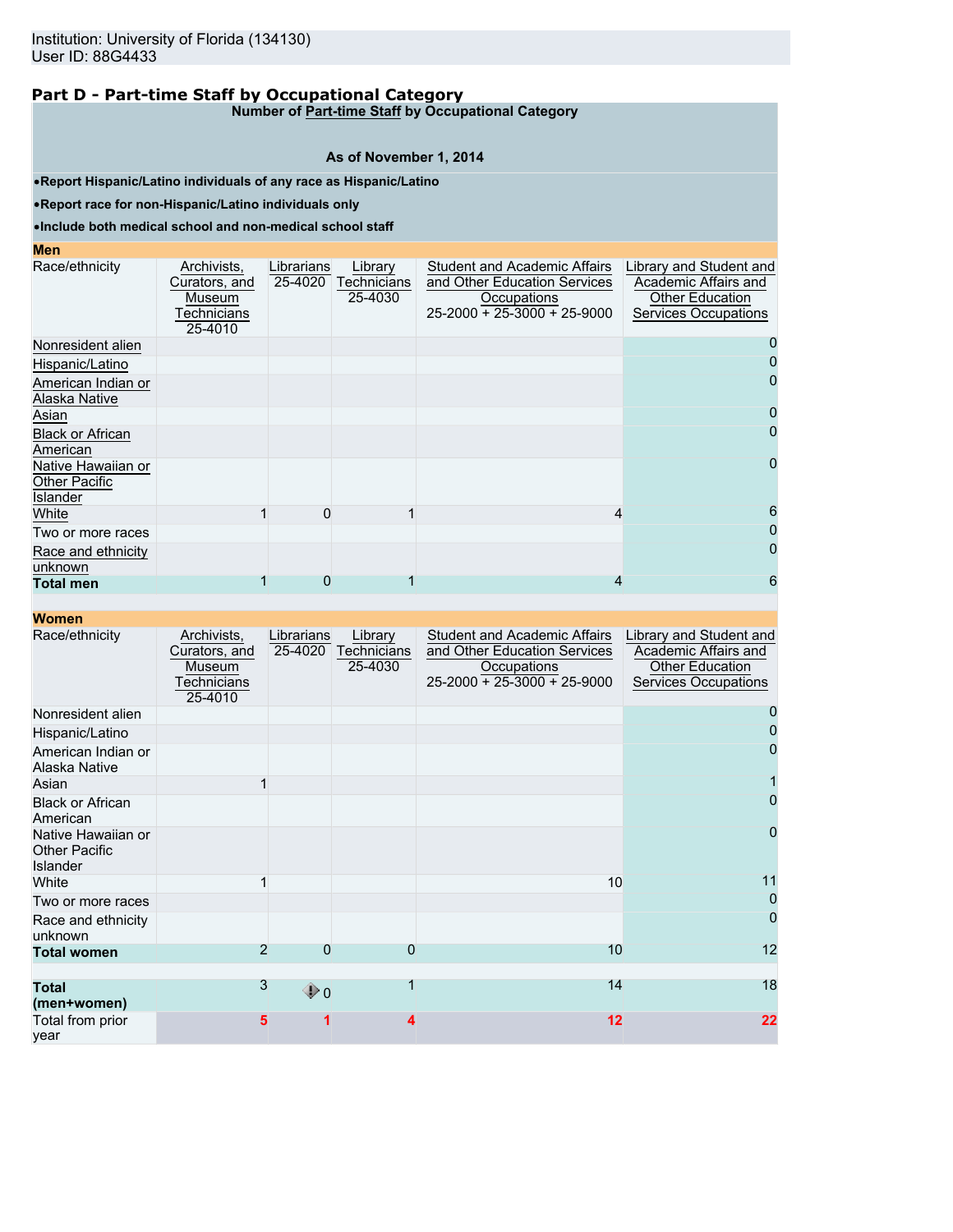**Number of Part-time Staff**

### **As of November 1, 2014**

•**Report Hispanic/Latino individuals of any race as Hispanic/Latino**

•**Report race for non-Hispanic/Latino individuals only**

### •**Include both medical school and non-medical school staff**

| <b>Men</b>                                      |                                      |                                                                   |                                                                                        |                                                                                                                                             |                                                                               |
|-------------------------------------------------|--------------------------------------|-------------------------------------------------------------------|----------------------------------------------------------------------------------------|---------------------------------------------------------------------------------------------------------------------------------------------|-------------------------------------------------------------------------------|
| Race/ethnicity                                  | Management<br>Occupations<br>11-0000 | Business and<br>Financial<br>Operations<br>Occupations<br>13-0000 | Computer, Engineering,<br>and Science Occupations<br>$15-0000 + 17-0000 + 19-$<br>0000 | Community, Social Service,<br>Legal, Arts, Design,<br>Entertainment, Sports, and<br><b>Media Occupations</b><br>21-0000 + 23-0000 + 27-0000 | Healthcare<br><b>Practitioners</b><br>and Technical<br>Occupations<br>29-0000 |
| Nonresident<br>alien                            |                                      |                                                                   |                                                                                        |                                                                                                                                             |                                                                               |
| Hispanic/Latino                                 |                                      |                                                                   | 2                                                                                      |                                                                                                                                             |                                                                               |
| American Indian<br>or Alaska Native             |                                      |                                                                   |                                                                                        |                                                                                                                                             |                                                                               |
| Asian                                           |                                      |                                                                   | $\overline{2}$                                                                         |                                                                                                                                             |                                                                               |
| <b>Black or African</b><br>American             |                                      |                                                                   |                                                                                        |                                                                                                                                             |                                                                               |
| Native Hawaiian<br>or Other Pacific<br>Islander |                                      |                                                                   |                                                                                        |                                                                                                                                             |                                                                               |
| White                                           | $\overline{2}$                       |                                                                   | 13                                                                                     | 3                                                                                                                                           | 2                                                                             |
| Two or more<br>races                            |                                      |                                                                   |                                                                                        |                                                                                                                                             |                                                                               |
| Race and<br>ethnicity<br>unknown                |                                      |                                                                   |                                                                                        |                                                                                                                                             |                                                                               |
| <b>Total men</b>                                | 3                                    |                                                                   | 17                                                                                     | 3                                                                                                                                           | 2                                                                             |

| Race/ethnicity                                  | Management<br>Occupations<br>11-0000 | <b>Business and</b><br>Financial<br>Operations<br>Occupations<br>13-0000 | Computer, Engineering,<br>and Science Occupations<br>$15-0000 + 17-0000 + 19$<br>0000 | Community, Social Service,<br>Legal, Arts, Design,<br>Entertainment, Sports, and<br><b>Media Occupations</b><br>21-0000 + 23-0000 + 27-0000 | Healthcare<br><b>Practitioners</b><br>and Technical<br>Occupations<br>29-0000 |
|-------------------------------------------------|--------------------------------------|--------------------------------------------------------------------------|---------------------------------------------------------------------------------------|---------------------------------------------------------------------------------------------------------------------------------------------|-------------------------------------------------------------------------------|
| Nonresident<br>alien                            |                                      |                                                                          |                                                                                       |                                                                                                                                             | 1                                                                             |
| Hispanic/Latino                                 | 1                                    |                                                                          |                                                                                       |                                                                                                                                             | $\overline{a}$                                                                |
| American Indian<br>or Alaska Native             |                                      |                                                                          |                                                                                       |                                                                                                                                             |                                                                               |
| Asian                                           | 1                                    |                                                                          | 6                                                                                     |                                                                                                                                             | 1                                                                             |
| <b>Black or African</b><br>American             |                                      |                                                                          |                                                                                       |                                                                                                                                             |                                                                               |
| Native Hawaiian<br>or Other Pacific<br>Islander |                                      |                                                                          |                                                                                       |                                                                                                                                             |                                                                               |
| White                                           | 6                                    | 15                                                                       | 17                                                                                    | 10                                                                                                                                          | 35                                                                            |
| Two or more<br>races                            |                                      |                                                                          |                                                                                       |                                                                                                                                             |                                                                               |
| Race and<br>ethnicity<br>unknown                |                                      |                                                                          |                                                                                       |                                                                                                                                             |                                                                               |
| <b>Total women</b>                              | 8                                    | 16                                                                       | 24                                                                                    | 12                                                                                                                                          | 39                                                                            |
| <b>Total</b><br>(men+women)                     | 11                                   | 17                                                                       | 41                                                                                    | 15                                                                                                                                          | 41                                                                            |
| Total from prior<br>vear                        | 17                                   | 15                                                                       | 33                                                                                    | 14                                                                                                                                          | 42                                                                            |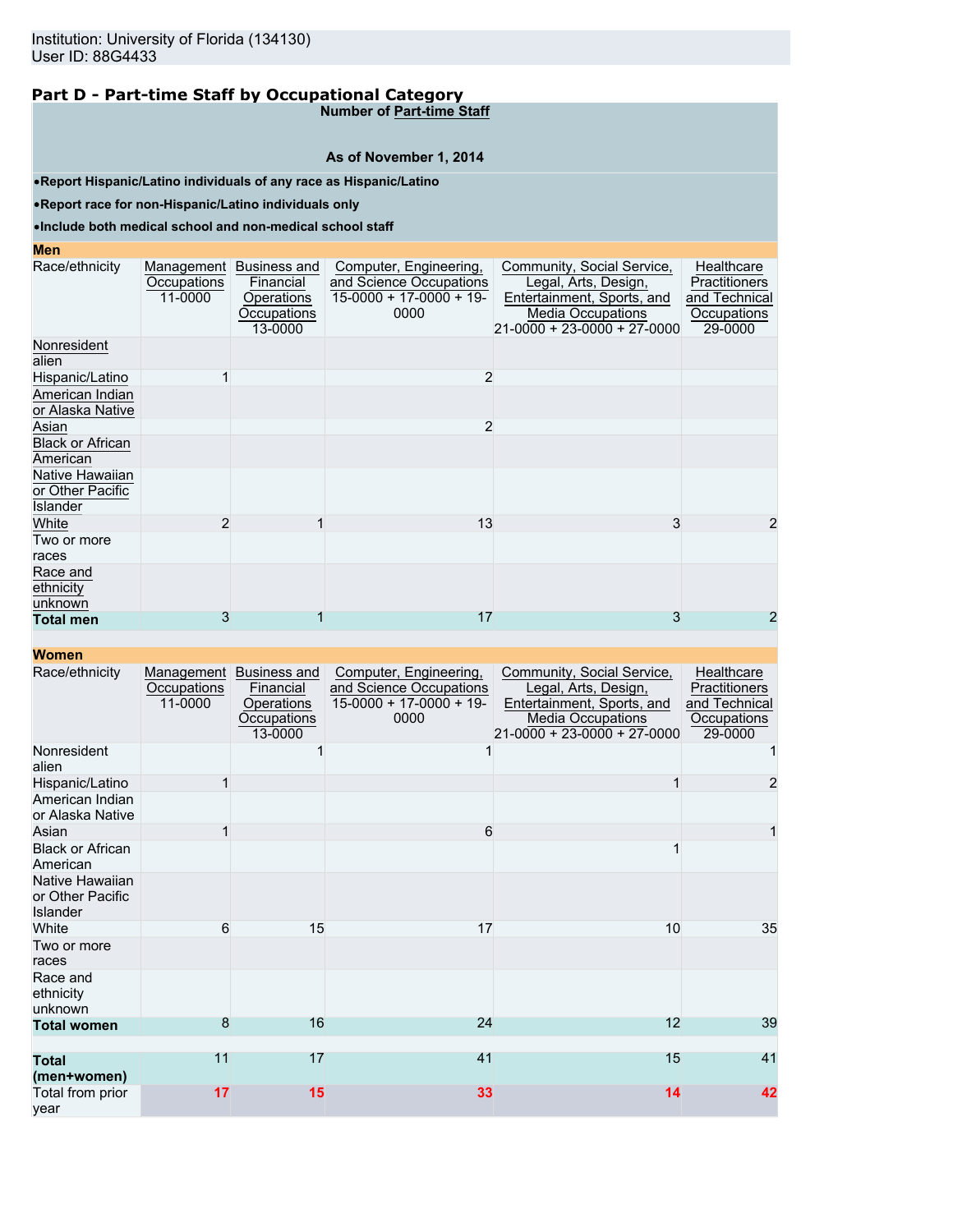**Number of Part-time Staff**

### **As of November 1, 2014**

•**Report Hispanic/Latino individuals of any race as Hispanic/Latino**

•**Report race for non-Hispanic/Latino individuals only**

### •**Include both medical school and non-medical school staff**

**Men**

|                                                    | Race/ethnicity Service Occupations<br>$31-0000 + 33-0000 + 35-0000 + 37-0000$<br>$+39-0000$ | Sales and<br>Related<br>Occupations Support<br>41-0000 | Office and<br>Occupations<br>43-0000 | Natural Resources,<br>Administrative Construction, and<br>Maintenance<br><b>Occupations</b><br>45-0000 + 47-0000 + 49- Occupations<br>0000 | Production,<br>Transportation,<br>and Material<br>Moving<br>$51-0000 + 53$<br>0000 | Grand<br>Total<br>(All part-<br>time<br>staff) |
|----------------------------------------------------|---------------------------------------------------------------------------------------------|--------------------------------------------------------|--------------------------------------|--------------------------------------------------------------------------------------------------------------------------------------------|------------------------------------------------------------------------------------|------------------------------------------------|
| Nonresident<br>alien                               |                                                                                             |                                                        |                                      |                                                                                                                                            |                                                                                    |                                                |
| Hispanic/Latino                                    |                                                                                             |                                                        |                                      |                                                                                                                                            |                                                                                    | 30                                             |
| American<br>Indian or<br>Alaska Native             |                                                                                             |                                                        |                                      |                                                                                                                                            |                                                                                    | $\mathbf 0$                                    |
| Asian                                              |                                                                                             |                                                        |                                      |                                                                                                                                            |                                                                                    | 37                                             |
| Black or<br>African<br>American                    |                                                                                             |                                                        |                                      |                                                                                                                                            |                                                                                    | 10                                             |
| Native<br>Hawaiian or<br>Other Pacific<br>Islander |                                                                                             |                                                        |                                      |                                                                                                                                            |                                                                                    | $\mathbf 0$                                    |
| White                                              |                                                                                             |                                                        |                                      |                                                                                                                                            |                                                                                    | 409                                            |
| Two or more<br>races                               |                                                                                             |                                                        |                                      |                                                                                                                                            |                                                                                    | $\overline{4}$                                 |
| Race and<br>ethnicity<br>unknown                   |                                                                                             |                                                        |                                      |                                                                                                                                            |                                                                                    | 9                                              |
| <b>Total men</b>                                   |                                                                                             | $\Omega$                                               |                                      | 2                                                                                                                                          | 0                                                                                  | 506                                            |

| <b>TYVIIIGH</b>                                                  |                                                                                             |                                                        |                                      |                                                                                                                                       |                                                                                    |                                                |
|------------------------------------------------------------------|---------------------------------------------------------------------------------------------|--------------------------------------------------------|--------------------------------------|---------------------------------------------------------------------------------------------------------------------------------------|------------------------------------------------------------------------------------|------------------------------------------------|
|                                                                  | Race/ethnicity Service Occupations<br>$31-0000 + 33-0000 + 35-0000 + 37-0000$<br>$+39-0000$ | Sales and<br>Related<br>Occupations Support<br>41-0000 | Office and<br>Occupations<br>43-0000 | Natural Resources,<br>Administrative Construction, and<br>Maintenance<br>Occupations<br>$45-0000 + 47-0000 + 49$ -Occupations<br>0000 | Production,<br>Transportation,<br>and Material<br>Moving<br>$51-0000 + 53$<br>0000 | Grand<br>Total<br>(All part-<br>time<br>staff) |
| Nonresident<br>alien                                             |                                                                                             |                                                        |                                      |                                                                                                                                       |                                                                                    | 8                                              |
| Hispanic/Latino                                                  |                                                                                             | 5                                                      | $\overline{2}$                       |                                                                                                                                       |                                                                                    | 41                                             |
| American<br>Indian or<br>Alaska Native                           |                                                                                             |                                                        |                                      |                                                                                                                                       |                                                                                    | $\mathbf 0$                                    |
| Asian                                                            |                                                                                             |                                                        |                                      |                                                                                                                                       |                                                                                    | 59                                             |
| Black or<br>African<br>American                                  |                                                                                             |                                                        | 3                                    |                                                                                                                                       |                                                                                    | 14                                             |
| <b>Native</b><br>Hawaiian or<br><b>Other Pacific</b><br>Islander |                                                                                             |                                                        |                                      |                                                                                                                                       |                                                                                    | $\overline{0}$                                 |
| White                                                            |                                                                                             | $\overline{2}$                                         | 24                                   | $\overline{2}$                                                                                                                        |                                                                                    | 449                                            |
| Two or more<br>races                                             |                                                                                             |                                                        |                                      |                                                                                                                                       |                                                                                    | 5                                              |
| Race and<br>ethnicity<br>unknown                                 |                                                                                             |                                                        |                                      |                                                                                                                                       |                                                                                    | $\overline{2}$                                 |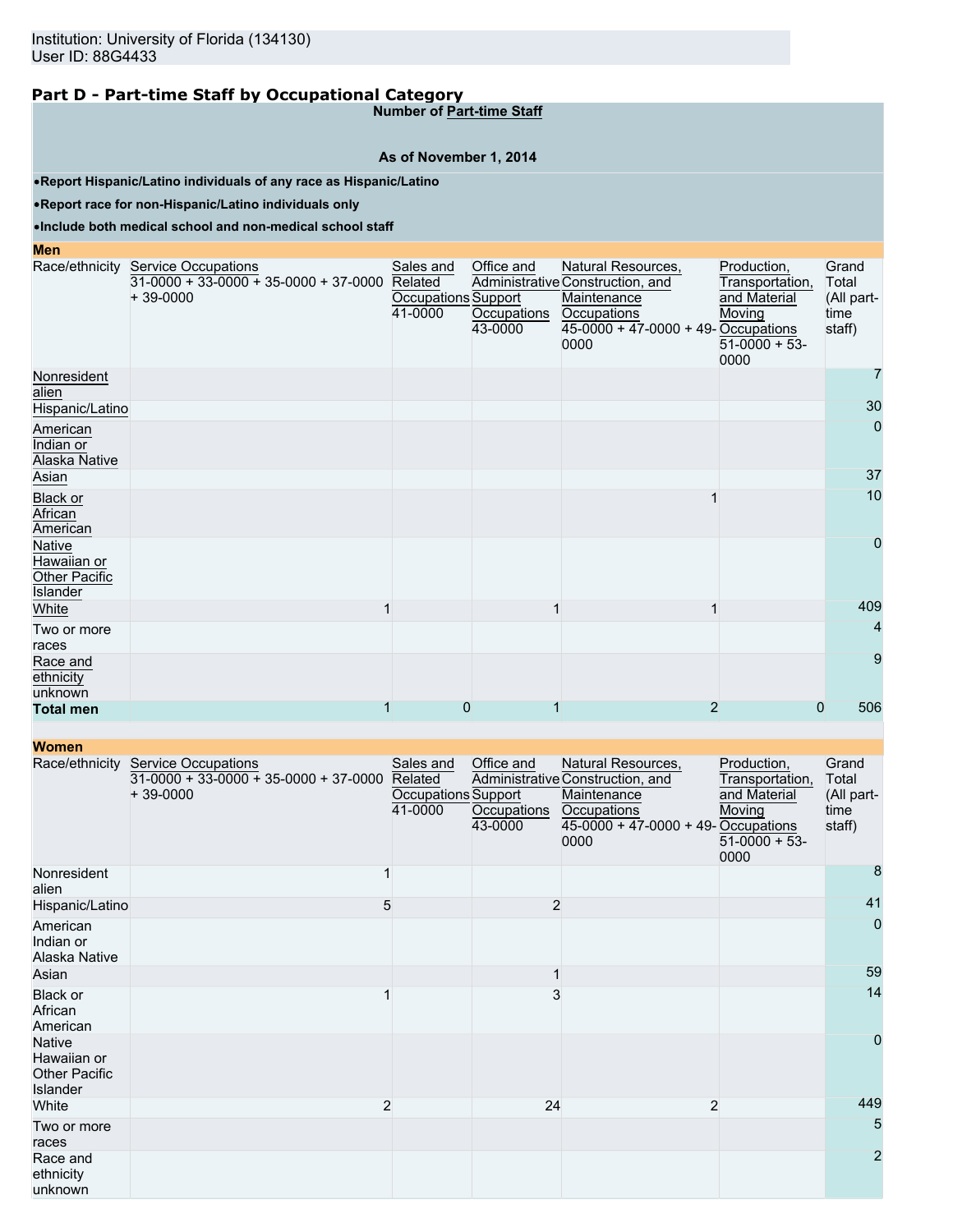| <b>Total women</b>          |    | 30             |  | 578   |
|-----------------------------|----|----------------|--|-------|
| <b>Total</b><br>(men+women) | 10 | 3 <sup>1</sup> |  | ,084  |
| Total from prior<br>year    |    | 31             |  | 1,065 |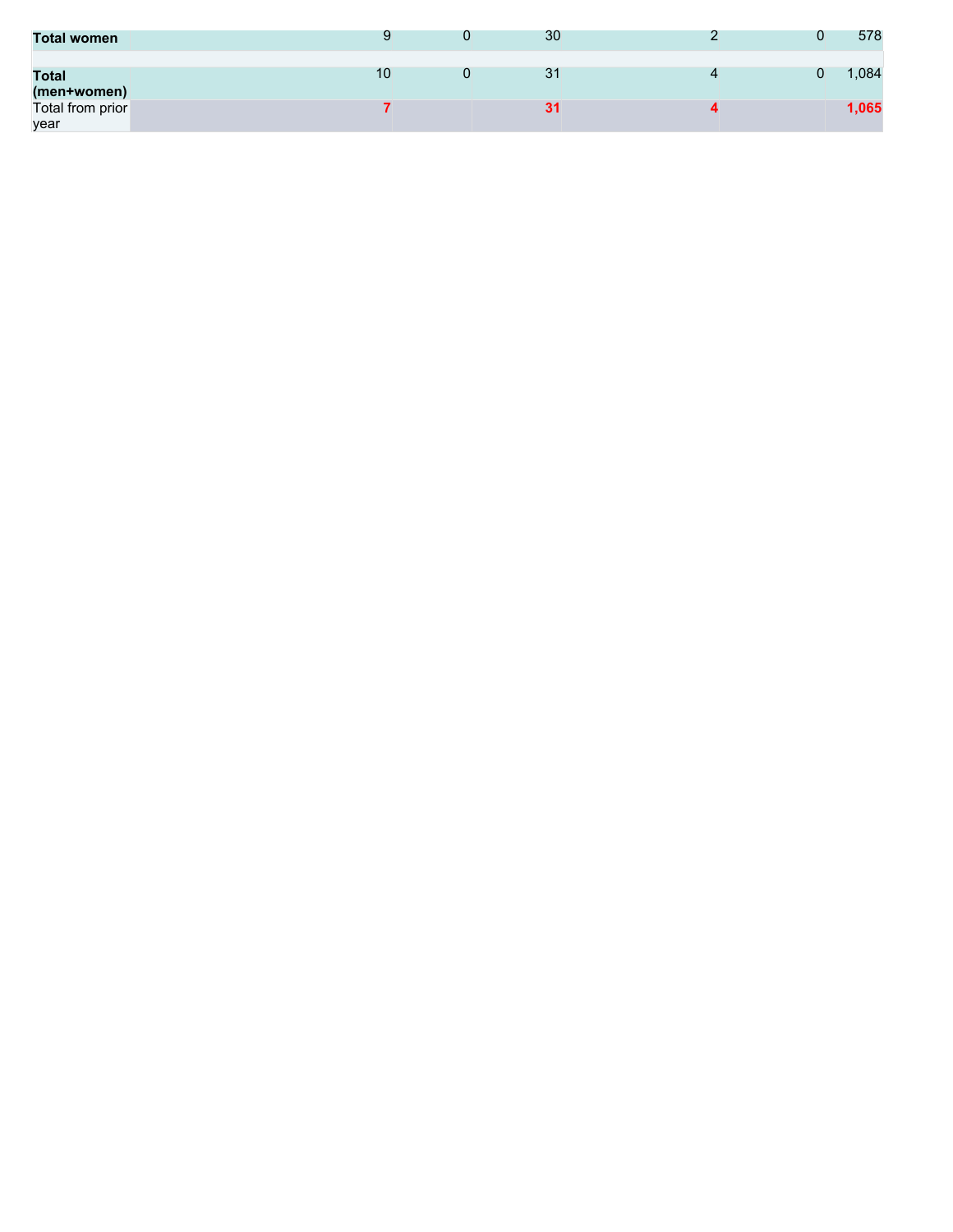# **Part D - Graduate assistants**

### **Number of Graduate Assistants**

### **As of November 1, 2014**

•**Report Hispanic/Latino individuals of any race as Hispanic/Latino**

### •**Report race for non-Hispanic/Latino individuals only**

### **Men**

| Race/ethnicity Teaching Research Management               | 25-1191 |       | Occupations<br>11-0000 | <b>Business</b><br>and<br>Financial<br>Operations<br><b>Occupations</b><br>13-0000 | Computer,<br>Engineering,<br>and Science<br>Occupations<br>15-0000<br>$+ 17 - 0000$<br>$+ 19 - 0000$ | Community,<br>Social<br>Service,<br>Legal, Arts,<br>Design,<br>Entertainment,<br>Sports, and<br>Media<br>Occupations | Library and   Healthcare<br>Academic<br>Affairs and<br>Other<br>Education<br>Services<br>Occupations<br>25-4000 | <b>Student and Practitioners</b><br>and<br>Technical<br>Occupations<br>29-0000 | Total  |
|-----------------------------------------------------------|---------|-------|------------------------|------------------------------------------------------------------------------------|------------------------------------------------------------------------------------------------------|----------------------------------------------------------------------------------------------------------------------|-----------------------------------------------------------------------------------------------------------------|--------------------------------------------------------------------------------|--------|
|                                                           |         |       |                        |                                                                                    |                                                                                                      | 21-0000<br>$+23-0000$<br>$+27-0000$                                                                                  | $+25-2000$<br>$+25-3000$<br>$+25-9000$                                                                          |                                                                                |        |
| Nonresident<br>alien                                      | 200     | 439   |                        | 48                                                                                 |                                                                                                      |                                                                                                                      |                                                                                                                 |                                                                                | 687    |
| Hispanic/Latino                                           | 49      | 66    |                        | 12                                                                                 |                                                                                                      |                                                                                                                      |                                                                                                                 |                                                                                | 127    |
| American<br>Indian or<br>Alaska Native                    | 3       | 1     |                        |                                                                                    |                                                                                                      |                                                                                                                      |                                                                                                                 |                                                                                | 4      |
| Asian                                                     | 29      | 96    |                        | $\overline{7}$                                                                     |                                                                                                      |                                                                                                                      |                                                                                                                 |                                                                                | 132    |
| <b>Black or</b><br>African<br>American                    | 20      | 35    |                        | 11                                                                                 |                                                                                                      |                                                                                                                      |                                                                                                                 |                                                                                | 66     |
| Native<br>Hawaiian or<br><b>Other Pacific</b><br>Islander |         |       |                        |                                                                                    |                                                                                                      |                                                                                                                      |                                                                                                                 |                                                                                | 1      |
| White                                                     | 316     | 492   |                        | 86                                                                                 |                                                                                                      |                                                                                                                      |                                                                                                                 |                                                                                | 894    |
| Two or more<br>races                                      | 13      | 14    |                        | 5                                                                                  |                                                                                                      |                                                                                                                      |                                                                                                                 |                                                                                | 32     |
| Race and<br>ethnicity<br>unknown                          | 41      | 72    |                        | 12                                                                                 |                                                                                                      |                                                                                                                      |                                                                                                                 |                                                                                | 125    |
| <b>Total men</b>                                          | 671     | 1,216 | 0                      | 181                                                                                | 0                                                                                                    | 0                                                                                                                    | 0                                                                                                               |                                                                                | 02,068 |

|  | Women |  |  |
|--|-------|--|--|
|  |       |  |  |

| <b>Women</b>                           |         |     |                                                        |                                                               |                                                                                                                 |                                                                                                                                                             |                                                                                                                               |                                                                                                          |                |
|----------------------------------------|---------|-----|--------------------------------------------------------|---------------------------------------------------------------|-----------------------------------------------------------------------------------------------------------------|-------------------------------------------------------------------------------------------------------------------------------------------------------------|-------------------------------------------------------------------------------------------------------------------------------|----------------------------------------------------------------------------------------------------------|----------------|
| Race/ethnicity                         | 25-1191 |     | Teaching Research Management<br>Occupations<br>11-0000 | <b>Business</b><br>and<br>Financial<br>Occupations<br>13-0000 | Computer,<br>Engineering,<br>and Science<br>Operations Occupations<br>15-0000<br>$+ 17 - 0000$<br>$+ 19 - 0000$ | Community,<br>Social<br>Service,<br>Legal, Arts,<br>Design,<br>Entertainment,<br>Sports, and<br>Media<br>Occupations<br>21-0000<br>$+23-0000$<br>$+27-0000$ | Academic<br>Affairs and<br>Other<br>Education<br>Services<br>Occupations<br>25-4000<br>$+25-2000$<br>$+25-3000$<br>$+25-9000$ | Library and Healthcare<br><b>Student and Practitioners</b><br>and<br>Technical<br>Occupations<br>29-0000 | Total          |
| Nonresident<br>alien                   | 137     | 260 |                                                        | 64                                                            |                                                                                                                 |                                                                                                                                                             |                                                                                                                               |                                                                                                          | 461            |
| Hispanic/Latino                        | 59      | 62  |                                                        | 19                                                            |                                                                                                                 |                                                                                                                                                             |                                                                                                                               |                                                                                                          | 140            |
| American<br>Indian or<br>Alaska Native |         |     |                                                        |                                                               |                                                                                                                 |                                                                                                                                                             |                                                                                                                               |                                                                                                          | $\overline{2}$ |
| Asian                                  | 32      | 65  |                                                        | 12                                                            |                                                                                                                 |                                                                                                                                                             |                                                                                                                               |                                                                                                          | 109            |
| <b>Black or</b><br>African<br>American | 30      | 42  |                                                        | 18                                                            |                                                                                                                 |                                                                                                                                                             |                                                                                                                               |                                                                                                          | 90             |
|                                        |         |     |                                                        |                                                               |                                                                                                                 |                                                                                                                                                             |                                                                                                                               |                                                                                                          | 0              |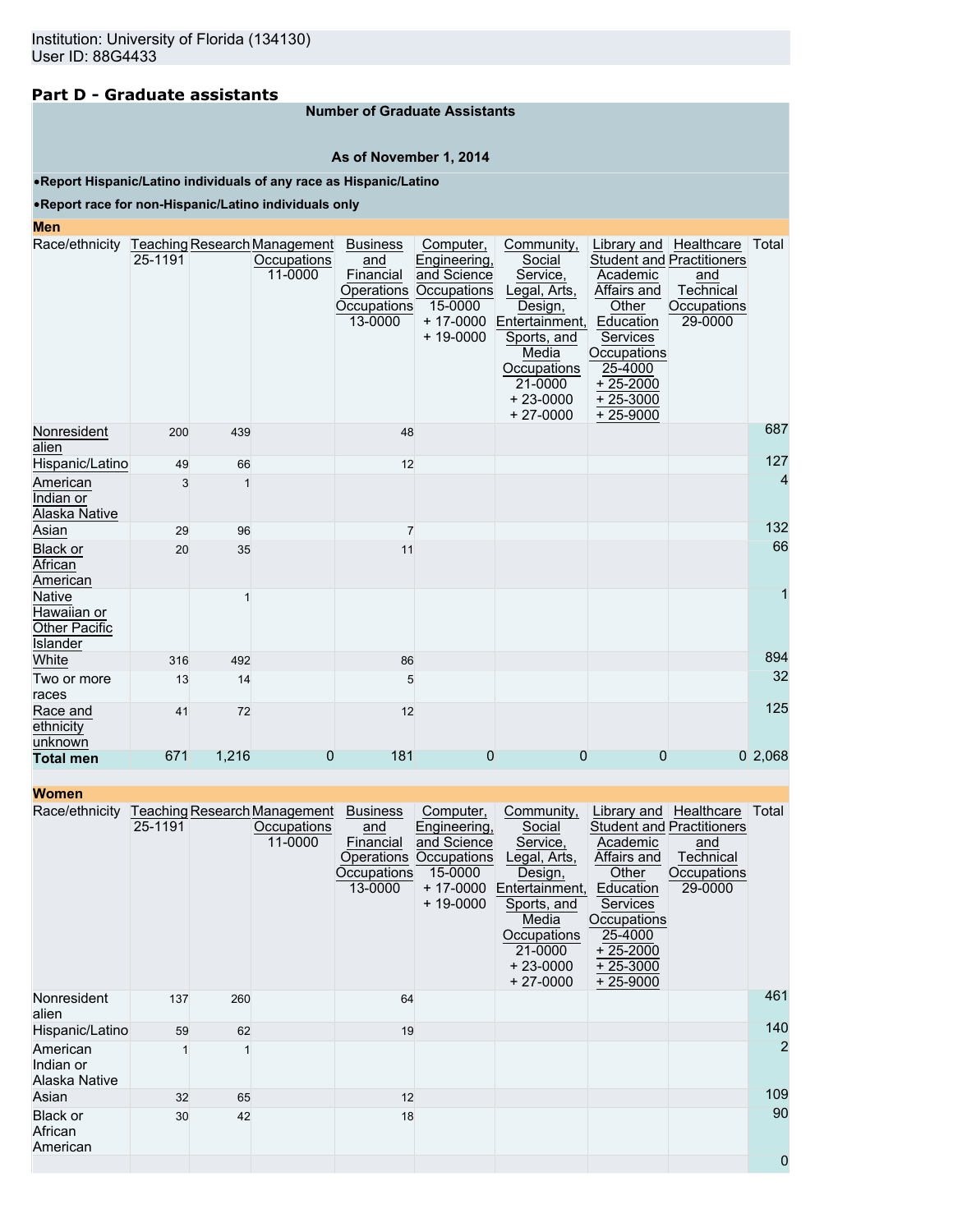| Native<br>Hawaiian or<br><b>Other Pacific</b><br>Islander |       |       |   |     |                |   |                |           |
|-----------------------------------------------------------|-------|-------|---|-----|----------------|---|----------------|-----------|
| White                                                     | 335   | 363   |   | 139 |                |   |                | 837       |
| Two or more<br>races                                      | 8     |       |   | 4   |                |   |                | 19        |
| Race and<br>ethnicity<br>unknown                          | 29    | 49    |   | 11  |                |   |                | 89        |
| <b>Total women</b>                                        | 631   | 849   | 0 | 267 | 0              | 0 | $\overline{0}$ | $0$ 1,747 |
|                                                           |       |       |   |     |                |   |                |           |
| <b>Total</b><br>(men+women)                               | 1,302 | 2,065 | 0 | 448 | $\overline{0}$ | 0 | $\mathbf 0$    | 03,815    |
| Total from prior<br>year                                  | 1,317 | 2,099 |   | 477 |                |   |                | 3,893     |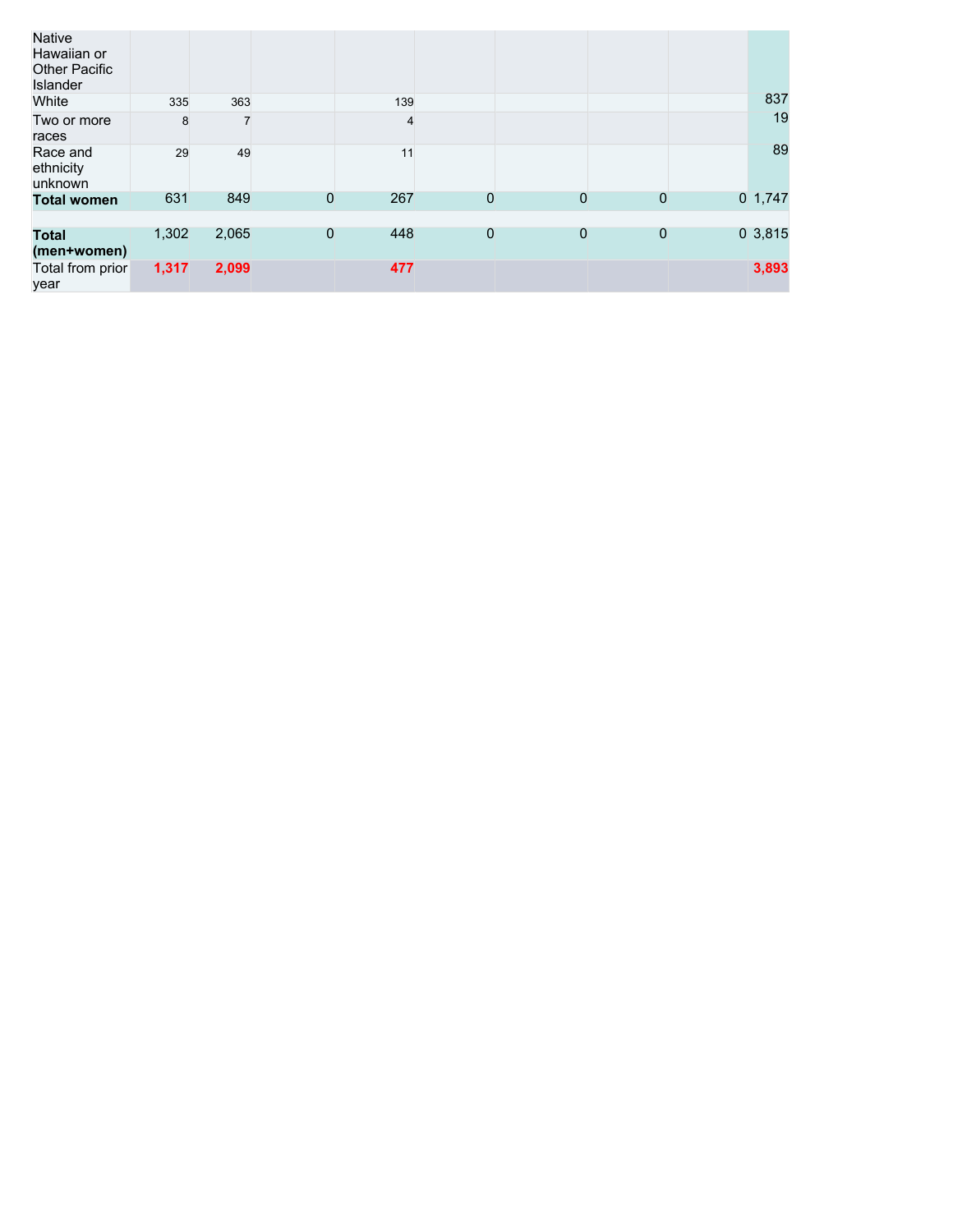### **Part E - Part-time Staff by Occupational Category and Tenure Status Number of Part-time Staff**

|  | As of November 1, 2014 |  |
|--|------------------------|--|
|--|------------------------|--|

| Non-medical school staff                                                                                                            |                |              |                                             |                     |                         |                |                |
|-------------------------------------------------------------------------------------------------------------------------------------|----------------|--------------|---------------------------------------------|---------------------|-------------------------|----------------|----------------|
| Occupational category                                                                                                               |                |              | With Faculty status                         |                     |                         | Without Total  |                |
|                                                                                                                                     | Tenured        | On           |                                             | Not on Tenure Track |                         | Faculty        |                |
|                                                                                                                                     |                | Tenure       | Multi-year,                                 |                     | Annual Less-than-annual | status         |                |
|                                                                                                                                     |                | Track        | continuing, or contract<br>at-will contract |                     | contract                |                |                |
| Primarily Instruction                                                                                                               | 30             | 3            | 0                                           | 348                 | $\mathbf{0}$            | $\overline{0}$ | 381            |
|                                                                                                                                     | 30             | 3            |                                             | 348                 |                         |                | 381            |
| Exclusively credit<br>Exclusively not-for-                                                                                          |                |              |                                             |                     |                         |                | $\overline{0}$ |
| credit                                                                                                                              |                |              |                                             |                     |                         |                | $\overline{0}$ |
| Combined credit/not-<br>for-credit                                                                                                  |                |              |                                             |                     |                         |                |                |
| Instruction/research/public service staff                                                                                           | 3              |              |                                             | 1                   |                         |                | $\overline{4}$ |
| Research staff                                                                                                                      | $\overline{2}$ |              |                                             | 54                  |                         |                | 56             |
| <b>Public Service staff</b>                                                                                                         |                | $\mathbf{1}$ |                                             | 131                 |                         |                | 132            |
| Archivists, Curators, and Museum<br>Technicians<br>25-4010                                                                          |                |              |                                             |                     |                         | 3              | 3              |
| Librarians<br>25-4020                                                                                                               |                |              |                                             |                     |                         |                | $\overline{0}$ |
| Library Technicians<br>25-4030                                                                                                      |                |              |                                             |                     |                         | $\mathbf{1}$   | 1              |
| <b>O</b> Student and Academic Affairs and Other<br><b>Education Services Occupations</b><br>25-2000 + 25-3000 + 25-9000             | $\overline{2}$ |              |                                             |                     |                         | 8              | 11             |
| <b>Management Occupations</b><br>11-0000                                                                                            | 1              |              |                                             | 1                   |                         | 5              | $\overline{7}$ |
| <b>Business and Financial Operations</b><br>Occupations<br>13-0000                                                                  |                |              |                                             |                     |                         | 13             | 13             |
| Computer, Engineering, and Science<br>Occupations<br>$15-0000 + 17-0000 + 19-0000$                                                  |                |              |                                             |                     |                         | 32             | 32             |
| Community, Social Service, Legal, Arts,<br>Design, Entertainment, Sports, and Media<br>Occupations<br>$21-0000 + 23-0000 + 27-0000$ |                |              |                                             |                     |                         | 8              | 8              |
| <b>Healthcare Practitioners and Technical</b><br>Occupations<br>29-0000                                                             |                |              |                                             |                     |                         | 13             | 13             |
| <b>Total</b>                                                                                                                        | 38             | 4            | $\mathbf{0}$                                | 536                 | 0                       | 83             | 661            |
| Total from prior year                                                                                                               | 38             | 5            |                                             | 519                 |                         |                | 78 640         |

# **Medical school staff**

| Occupational category                     |                                    | With Faculty status |        |                                             |                     |                         |         |                |
|-------------------------------------------|------------------------------------|---------------------|--------|---------------------------------------------|---------------------|-------------------------|---------|----------------|
|                                           |                                    | Tenured             | On     |                                             | Not on Tenure Track |                         | Faculty |                |
|                                           |                                    |                     | Tenure | Multi-year,                                 |                     | Annual Less-than-annual | status  |                |
|                                           |                                    |                     | Track  | continuing, or contract<br>at-will contract |                     | contract                |         |                |
| <b>Primarily Instruction</b>              |                                    | 19                  | 5      |                                             | 60                  |                         |         | 84             |
|                                           |                                    |                     |        |                                             |                     |                         |         |                |
|                                           | <b>Exclusively credit</b>          | 19                  | 5      |                                             | 60                  |                         |         | 84             |
|                                           | Exclusively not-for-<br>credit     |                     |        |                                             |                     |                         |         | 0              |
|                                           | Combined credit/not-<br>for-credit |                     |        |                                             |                     |                         |         | $\mathbf 0$    |
| Instruction/research/public service staff |                                    | 2                   |        |                                             |                     |                         |         | $\overline{2}$ |
| Research staff                            |                                    |                     |        |                                             | 22                  |                         |         | 22             |
| <b>Public Service staff</b>               |                                    |                     |        |                                             | 215                 |                         |         | 215            |
|                                           |                                    |                     |        |                                             |                     |                         |         | 0              |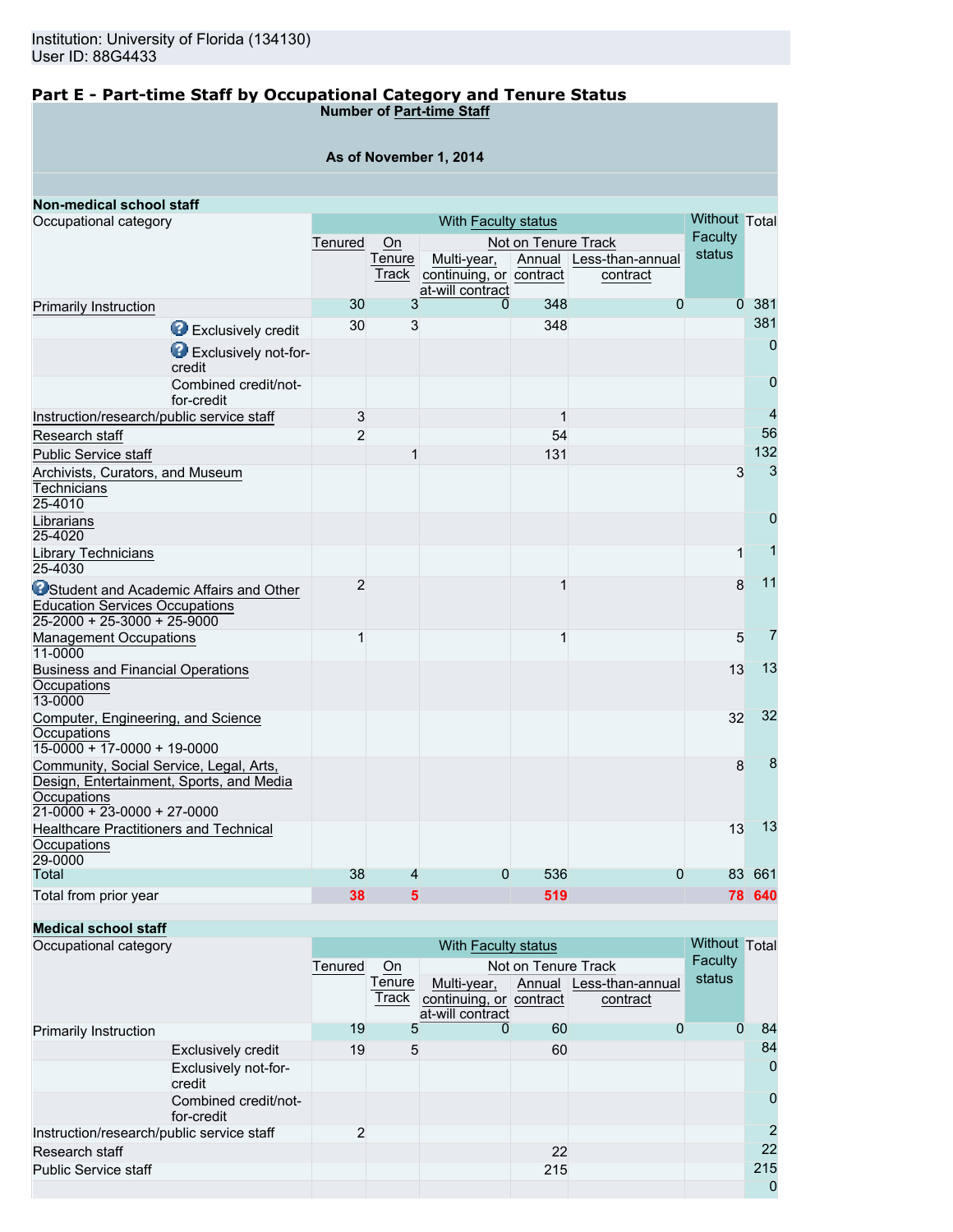| Archivists, Curators, and Museum<br><b>Technicians</b><br>25-4010                                                                         |    |   |   |     |          |                |     |
|-------------------------------------------------------------------------------------------------------------------------------------------|----|---|---|-----|----------|----------------|-----|
| Librarians<br>25-4020                                                                                                                     |    |   |   |     |          |                | 0   |
| <b>Library Technicians</b><br>25-4030                                                                                                     |    |   |   |     |          |                | 0   |
| Student and Academic Affairs and Other<br><b>Education Services Occupations</b><br>$25 - 2000 + 25 - 3000 + 25 - 9000$                    |    |   |   |     |          | 3              | 3   |
| <b>Management Occupations</b><br>11-0000                                                                                                  |    |   |   |     |          | $\overline{2}$ |     |
| <b>Business and Financial Operations</b><br>Occupations<br>13-0000                                                                        |    |   |   |     |          | 4              |     |
| Computer, Engineering, and Science<br>Occupations<br>$15-0000 + 17-0000 + 19-0000$                                                        |    |   |   |     |          | 9              | 9   |
| Community, Social Service, Legal, Arts,<br>Design, Entertainment, Sports, and Media<br>Occupations<br>$21 - 0000 + 23 - 0000 + 27 - 0000$ |    |   |   |     |          |                |     |
| <b>Healthcare Practitioners and Technical</b><br>Occupations<br>29-0000                                                                   |    |   |   |     |          | 28             | 28  |
| Total                                                                                                                                     | 21 | 6 | 0 | 298 | $\Omega$ | 53             | 378 |
| Total from prior year                                                                                                                     | 25 | 5 |   | 299 |          | 54.            | 383 |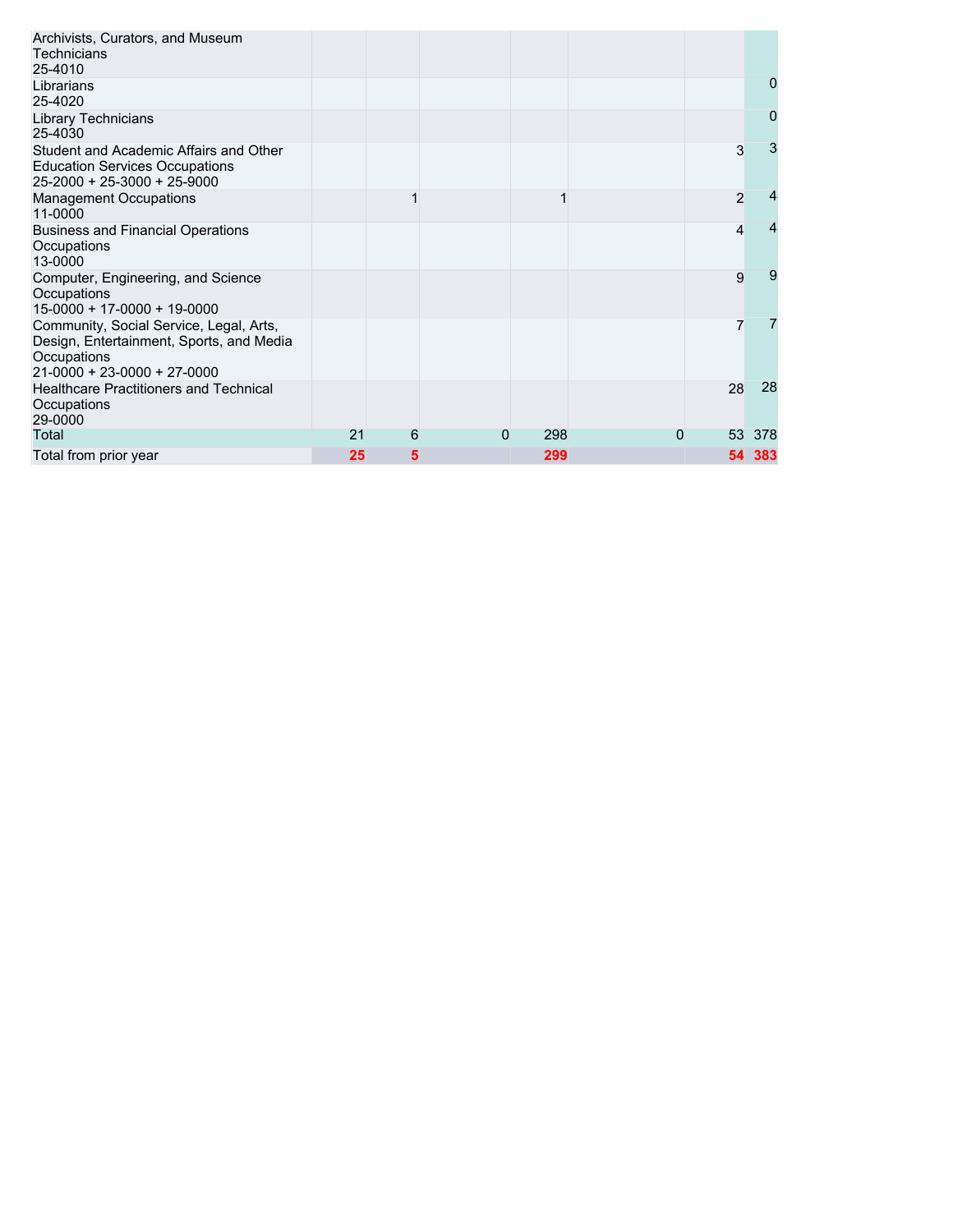# **Part E - Part-time Staff by Medical School Status**

**Number of Part-time Staff**

# **As of November 1, 2014**

| Occupational category                                                                                                                   | Total<br>(carried<br>forward<br>from Part D) | Non-Medical Medical<br>school staff | school<br>staff |
|-----------------------------------------------------------------------------------------------------------------------------------------|----------------------------------------------|-------------------------------------|-----------------|
| <b>Service Occupations</b><br>$31-0000 + 33-0000 + 35-0000 + 37-0000 + 39-0000$                                                         | 10                                           | 9                                   | 1               |
| Sales and Related Occupations<br>41-0000                                                                                                | $\overline{0}$                               |                                     |                 |
| Office and Administrative Support Occupations<br>43-0000                                                                                | 31                                           | 26                                  | 5               |
| Natural Resources, Construction, and Maintenance Occupations<br>$45-0000 + 47-0000 + 49-0000$                                           | 4                                            | $\overline{4}$                      |                 |
| Production, Transportation, and Material Moving Occupations<br>$51-0000 + 53-0000$                                                      | $\overline{0}$                               |                                     |                 |
| Total                                                                                                                                   |                                              | 39                                  | 6               |
| PY Total                                                                                                                                |                                              | 34                                  | 8               |
|                                                                                                                                         |                                              |                                     |                 |
| <b>Graduate Assistants</b>                                                                                                              | 3,815                                        | 3,399                               | 416             |
| <b>PY Graduate Assistants</b>                                                                                                           |                                              | 3,476                               | 417             |
| Teaching<br>25-1191                                                                                                                     | 1,302                                        | 1,246                               | 56              |
| Research                                                                                                                                | 2,065                                        | 1.765                               | 300             |
| <b>Management Occupations</b><br>11-0000                                                                                                | 0                                            |                                     |                 |
| <b>Business and Financial Operations Occupations</b><br>13-0000                                                                         | 448                                          | 388                                 | 60              |
| Computer, Engineering, and Science Occupations<br>15-0000 + 17-0000 + 19-0000                                                           | 0                                            |                                     |                 |
| Community, Social Service, Legal, Arts, Design, Entertainment, Sports, and<br><b>Media Occupations</b><br>$21-0000 + 23-0000 + 27-0000$ | $\overline{0}$                               |                                     |                 |
| Library and Student and Academic Affairs and Other Education Services<br>Occupations                                                    | $\overline{0}$                               |                                     |                 |
| $25-4000 + 25-2000 + 25-3000 + 25-9000$                                                                                                 | $\overline{0}$                               |                                     |                 |
| Healthcare Practitioners and Technical Occupations<br>29-0000                                                                           |                                              |                                     |                 |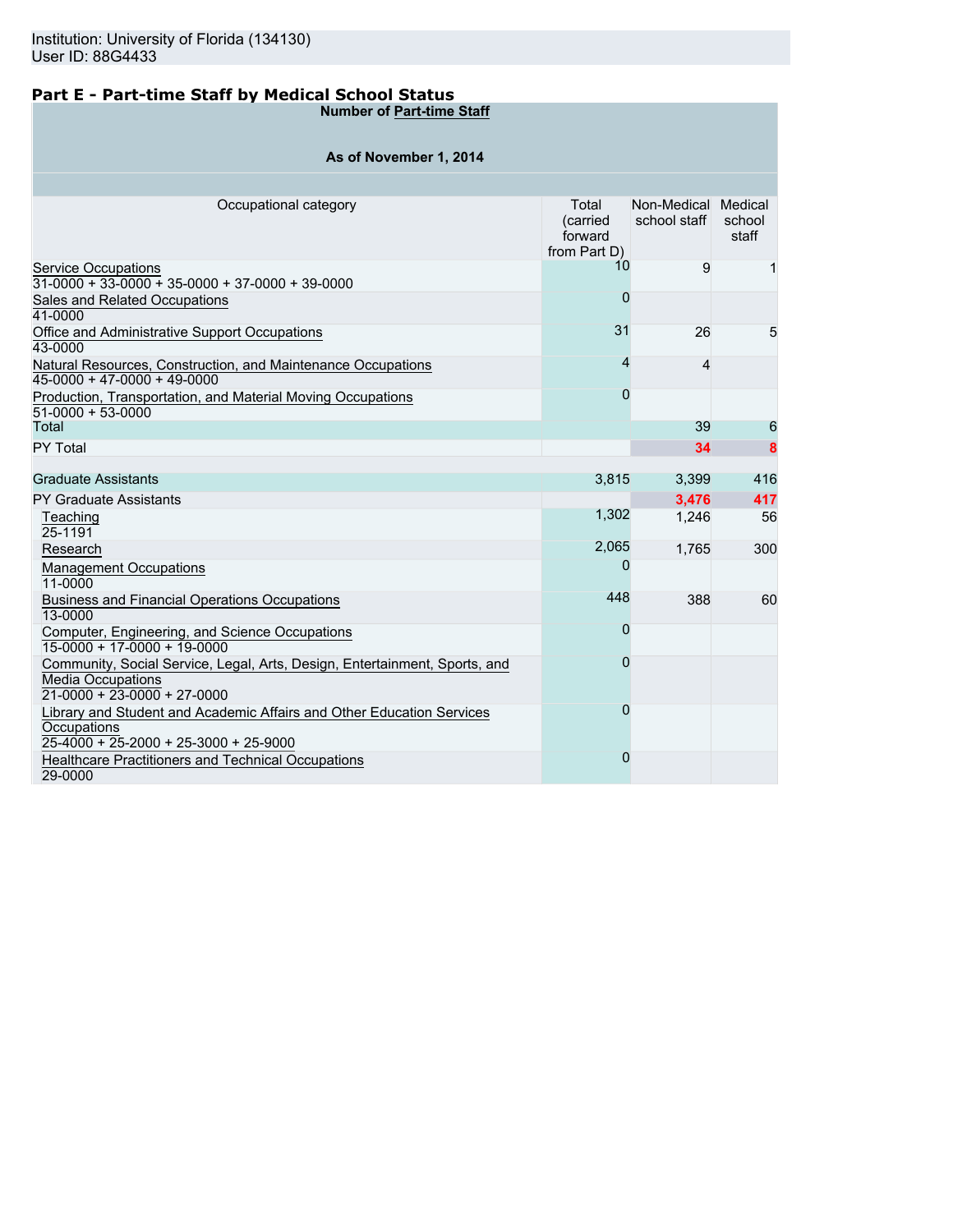13-0000

# **Part F - Part-time Summary Non-medical school staff**

**Summary of Part-time Non-medical School Staff**

|                                                                                                                |                 |                 | As of November 1, 2014                                     |                     |                                     |              |                |
|----------------------------------------------------------------------------------------------------------------|-----------------|-----------------|------------------------------------------------------------|---------------------|-------------------------------------|--------------|----------------|
|                                                                                                                |                 | <b>Without</b>  | Total                                                      |                     |                                     |              |                |
| Occupational category                                                                                          | Tenured         | <b>On</b>       | With Faculty status                                        | Not on Tenure Track |                                     | Faculty      |                |
|                                                                                                                |                 | Tenure<br>Track | Multi-year,<br>continuing, or contract<br>at-will contract |                     | Annual Less-than-annual<br>contract | status       |                |
| Primarily Instruction                                                                                          | 30              | 3               | 0                                                          | 348                 | $\mathbf{0}$                        | $\mathbf 0$  | 381            |
| <b>Exclusively credit</b>                                                                                      | 30 <sup>°</sup> | 3               |                                                            | 348                 |                                     |              | 381            |
| Exclusively not-for-credit                                                                                     |                 |                 |                                                            |                     |                                     |              | $\overline{0}$ |
| Combined credit/not-for-credit                                                                                 |                 |                 |                                                            |                     |                                     |              | 0              |
| Instruction/research/public service staff                                                                      | 3               |                 |                                                            | 1                   |                                     |              | $\overline{4}$ |
| Research staff                                                                                                 | $\overline{2}$  |                 |                                                            | 54                  |                                     |              | 56             |
| <b>Public Service staff</b>                                                                                    |                 | 1               |                                                            | 131                 |                                     |              | 132            |
| Archivists, Curators, and Museum<br>Technicians<br>25-4010                                                     |                 |                 |                                                            |                     |                                     | 3            | 3              |
| Librarians<br>25-4020                                                                                          |                 |                 |                                                            |                     |                                     |              | $\mathbf 0$    |
| Library Technicians<br>25-4030                                                                                 |                 |                 |                                                            |                     |                                     | $\mathbf{1}$ | $\overline{1}$ |
| Student and Academic Affairs and Other<br><b>Education Services Occupations</b><br>25-2000 + 25-3000 + 25-9000 | $\overline{2}$  |                 |                                                            | 1                   |                                     | 8            | 11             |
| <b>Management Occupations</b><br>11-0000                                                                       | $\overline{1}$  |                 |                                                            | $\overline{1}$      |                                     | 5            | $\overline{7}$ |
| <b>Business and Financial Operations</b><br>Occupations<br>13-0000                                             |                 |                 |                                                            |                     |                                     | 13           | 13             |
| Computer, Engineering, and Science<br>Occupations<br>15-0000 + 17-0000 + 19-0000                               |                 |                 |                                                            |                     |                                     | 32           | 32             |
| Community, Social Service, Legal, Arts,<br>Design, Entertainment, Sports, and Media<br>Occupations             |                 |                 |                                                            |                     |                                     | 8            | 8              |
| 21-0000 + 23-0000 + 27-0000<br><b>Healthcare Practitioners and Technical</b><br>Occupations                    |                 |                 |                                                            |                     |                                     | 13           | 13             |
| 29-0000<br><b>Service Occupations</b>                                                                          |                 |                 |                                                            |                     |                                     |              | 9              |
| $31-0000 + 33-0000 + 35-0000 + 37-0000$<br>$+39-0000$                                                          |                 |                 |                                                            |                     |                                     |              |                |
| Sales and Related Occupations<br>41-0000                                                                       |                 |                 |                                                            |                     |                                     |              |                |
| Office and Administrative Support<br>Occupations<br>43-0000                                                    |                 |                 |                                                            |                     |                                     |              | 26             |
| Natural Resources, Construction, and<br><b>Maintenance Occupations</b><br>45-0000 + 47-0000 + 49-0000          |                 |                 |                                                            |                     |                                     |              | 4              |
| Production, Transportation, and Material<br><b>Moving Occupations</b><br>$51-0000 + 53-0000$                   |                 |                 |                                                            |                     |                                     |              |                |
| <b>Graduate Assistants</b>                                                                                     |                 |                 |                                                            |                     |                                     |              | 3,399          |
| Teaching<br>25-1191                                                                                            |                 |                 |                                                            |                     |                                     |              | 1,246          |
| Research                                                                                                       |                 |                 |                                                            |                     |                                     |              | 1,765          |
| <b>Management Occupations</b><br>11-0000                                                                       |                 |                 |                                                            |                     |                                     |              |                |
| <b>Business and Financial Operations</b><br>Occupations                                                        |                 |                 |                                                            |                     |                                     |              | 388            |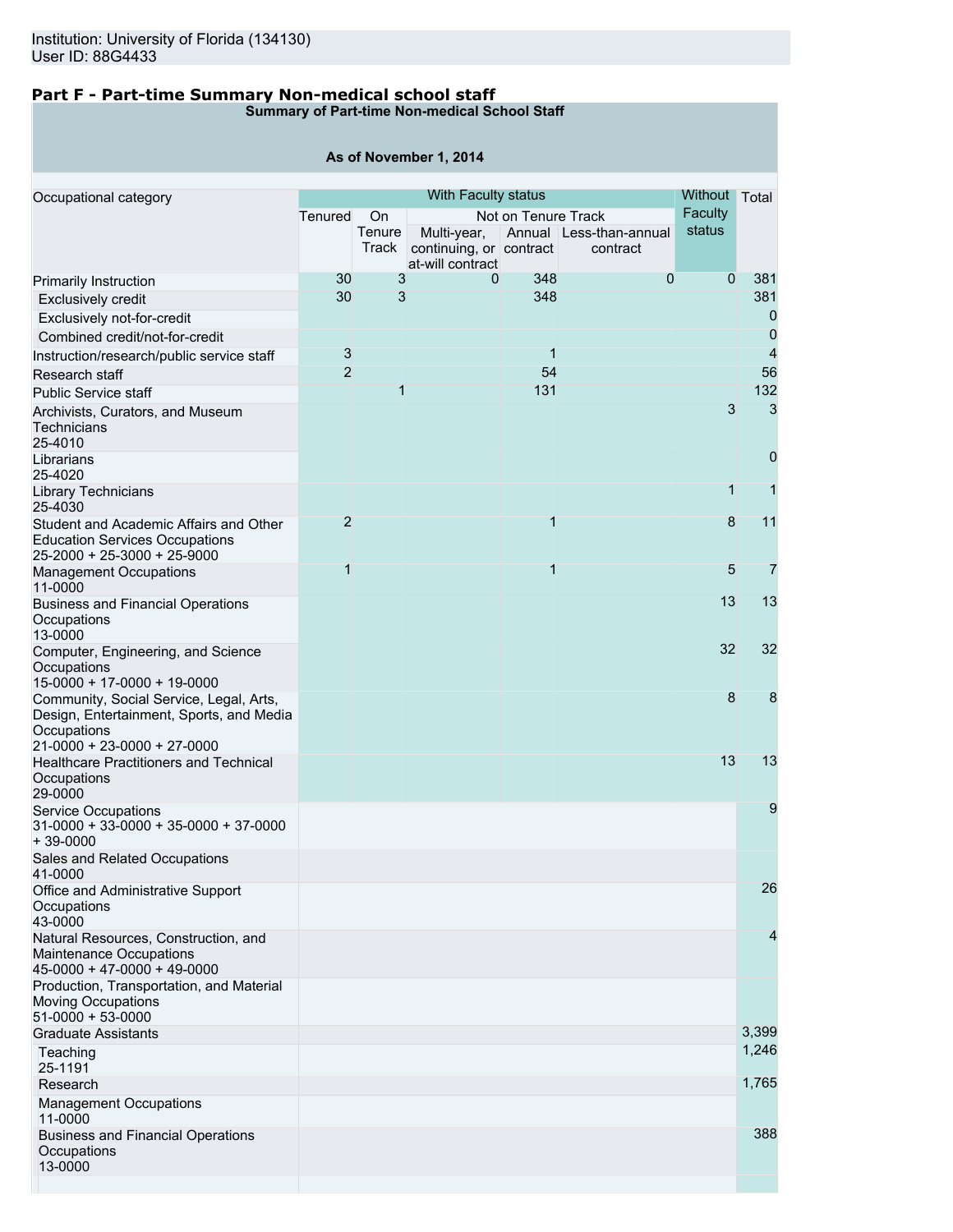| Computer, Engineering, and Science<br>Occupations<br>15-0000 + 17-0000 + 19-0000                                                           |       |
|--------------------------------------------------------------------------------------------------------------------------------------------|-------|
| Community, Social Service, Legal, Arts,<br>Design, Entertainment, Sports, and<br><b>Media Occupations</b><br>$21-0000 + 23-0000 + 27-0000$ |       |
| Library and Student and Academic Affairs<br>and Other Education Services<br>Occupations<br>$25-4000 + 25-2000 + 25-3000 + 25-9000$         |       |
| <b>Healthcare Practitioners and Technical</b><br>Occupations<br>29-0000                                                                    |       |
| Total                                                                                                                                      | 4,099 |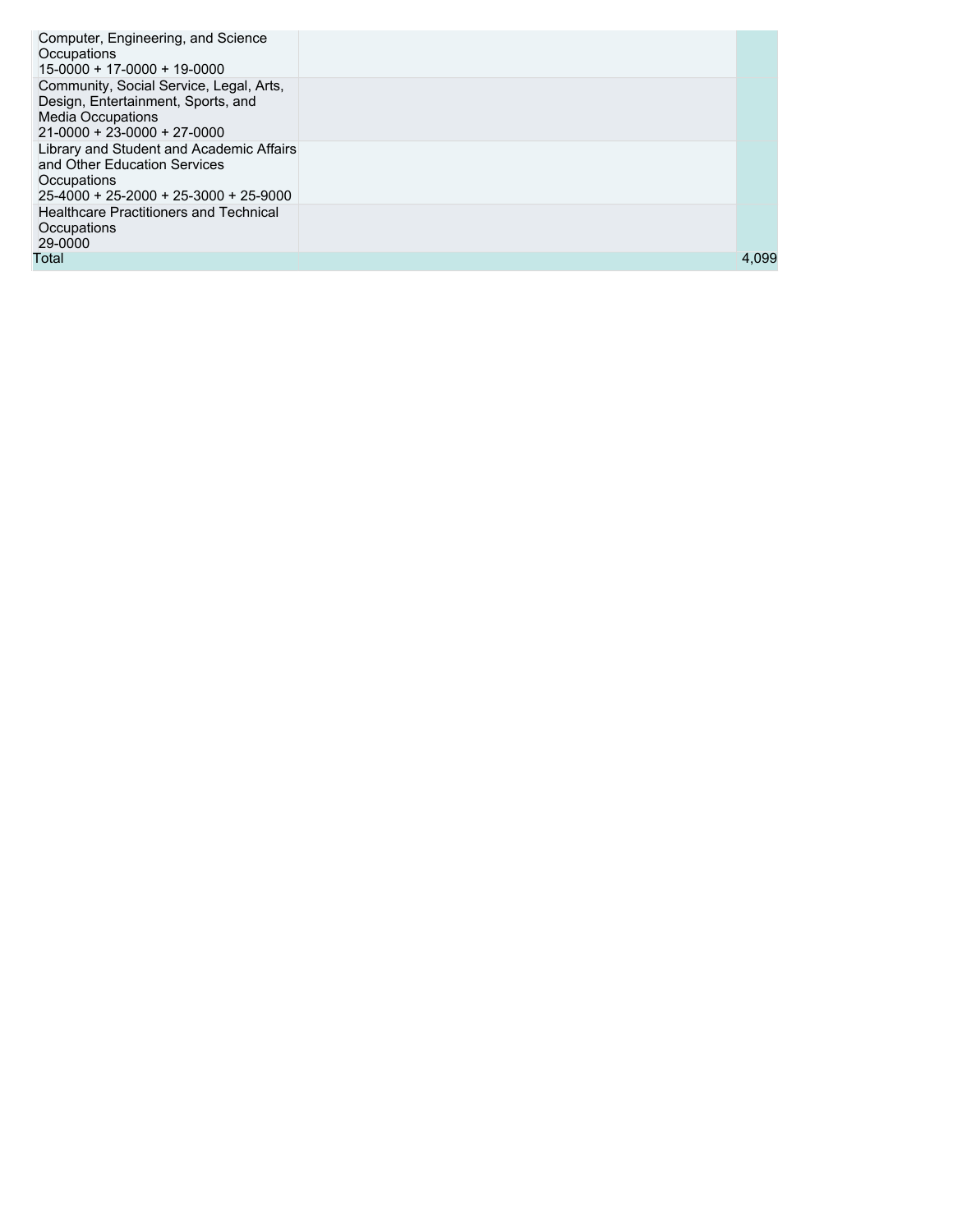# **Part F - Part-time Summary Medical school staff**

# **Summary of Part-time Medical School Staff**

# **As of November 1, 2014**

| Occupational category                                                                                                                     |                | With Faculty status |                                                 |                     |                                                        |                |                |
|-------------------------------------------------------------------------------------------------------------------------------------------|----------------|---------------------|-------------------------------------------------|---------------------|--------------------------------------------------------|----------------|----------------|
|                                                                                                                                           | Tenured        | On                  |                                                 | Not on Tenure Track |                                                        | Faculty        |                |
|                                                                                                                                           |                |                     | Track continuing, at contract<br>-will contract |                     | Tenure Multi-year, Annual Less-than-annual<br>contract | status         |                |
| <b>Primarily Instruction</b>                                                                                                              | 19             | 5                   | 0                                               | 60                  | 0                                                      | $\overline{0}$ | 84             |
| <b>Exclusively credit</b>                                                                                                                 | 19             | 5                   |                                                 | 60                  |                                                        |                | 84             |
| Exclusively not-for-credit                                                                                                                |                |                     |                                                 |                     |                                                        |                | $\overline{0}$ |
| Combined credit/not-for-credit                                                                                                            |                |                     |                                                 |                     |                                                        |                | 0              |
| Instruction/research/public service staff                                                                                                 | $\overline{2}$ |                     |                                                 |                     |                                                        |                | $\overline{2}$ |
| Research staff                                                                                                                            |                |                     |                                                 | 22                  |                                                        |                | 22             |
| <b>Public Service staff</b>                                                                                                               |                |                     |                                                 | 215                 |                                                        |                | 215            |
|                                                                                                                                           |                |                     |                                                 |                     |                                                        |                | 0              |
| Archivists, Curators, and Museum Technicians<br>25-2000 + 25-3000 + 25-9000                                                               |                |                     |                                                 |                     |                                                        |                | 0              |
| Librarians<br>25-4020                                                                                                                     |                |                     |                                                 |                     |                                                        |                |                |
| Library Technicians<br>25-4030                                                                                                            |                |                     |                                                 |                     |                                                        |                | $\mathbf 0$    |
| Student and Academic Affairs and Other<br><b>Education Services Occupations</b><br>25-2000 + 25-3000 + 25-9000                            |                |                     |                                                 |                     |                                                        | 3              | 3              |
| <b>Management Occupations</b><br>11-0000                                                                                                  |                | 1                   |                                                 | 1                   |                                                        | $\overline{2}$ | 4              |
| <b>Business and Financial Operations</b><br>Occupations<br>13-0000                                                                        |                |                     |                                                 |                     |                                                        | 4              | 4              |
| Computer, Engineering, and Science<br>Occupations<br>15-0000 + 17-0000 + 19-0000                                                          |                |                     |                                                 |                     |                                                        | 9              | 9              |
| Community, Social Service, Legal, Arts,<br>Design, Entertainment, Sports, and Media<br>Occupations<br>$21 - 0000 + 23 - 0000 + 27 - 0000$ |                |                     |                                                 |                     |                                                        | $\overline{7}$ | 7              |
| <b>Healthcare Practitioners and Technical</b><br>Occupations<br>29-0000                                                                   |                |                     |                                                 |                     |                                                        | 28             | 28             |
| <b>Service Occupations</b><br>$31-0000 + 33-0000 + 35-0000 + 37-0000 + 39-$<br>0000                                                       |                |                     |                                                 |                     |                                                        |                | 1              |
| Sales and Related Occupations<br>41-0000                                                                                                  |                |                     |                                                 |                     |                                                        |                |                |
| Office and Administrative Support Occupations<br>43-0000                                                                                  |                |                     |                                                 |                     |                                                        |                | 5              |
| Natural Resources, Construction, and<br>Maintenance Occupations<br>$45-0000 + 47-0000 + 49-0000$                                          |                |                     |                                                 |                     |                                                        |                |                |
| Production, Transportation, and Material<br><b>Moving Occupations</b><br>$51-0000 + 53-0000$                                              |                |                     |                                                 |                     |                                                        |                |                |
| <b>Graduate Assistants</b>                                                                                                                |                |                     |                                                 |                     |                                                        |                | 416            |
| Teaching<br>25-1191                                                                                                                       |                |                     |                                                 |                     |                                                        |                | 56             |
| Research                                                                                                                                  |                |                     |                                                 |                     |                                                        |                | 300            |
| <b>Management Occupations</b><br>11-0000                                                                                                  |                |                     |                                                 |                     |                                                        |                |                |
| <b>Business and Financial Operations</b><br>Occupations<br>13-0000                                                                        |                |                     |                                                 |                     |                                                        |                | 60             |
| Computer, Engineering, and Science<br>Occupations<br>15-0000 + 17-0000 + 19-0000                                                          |                |                     |                                                 |                     |                                                        |                |                |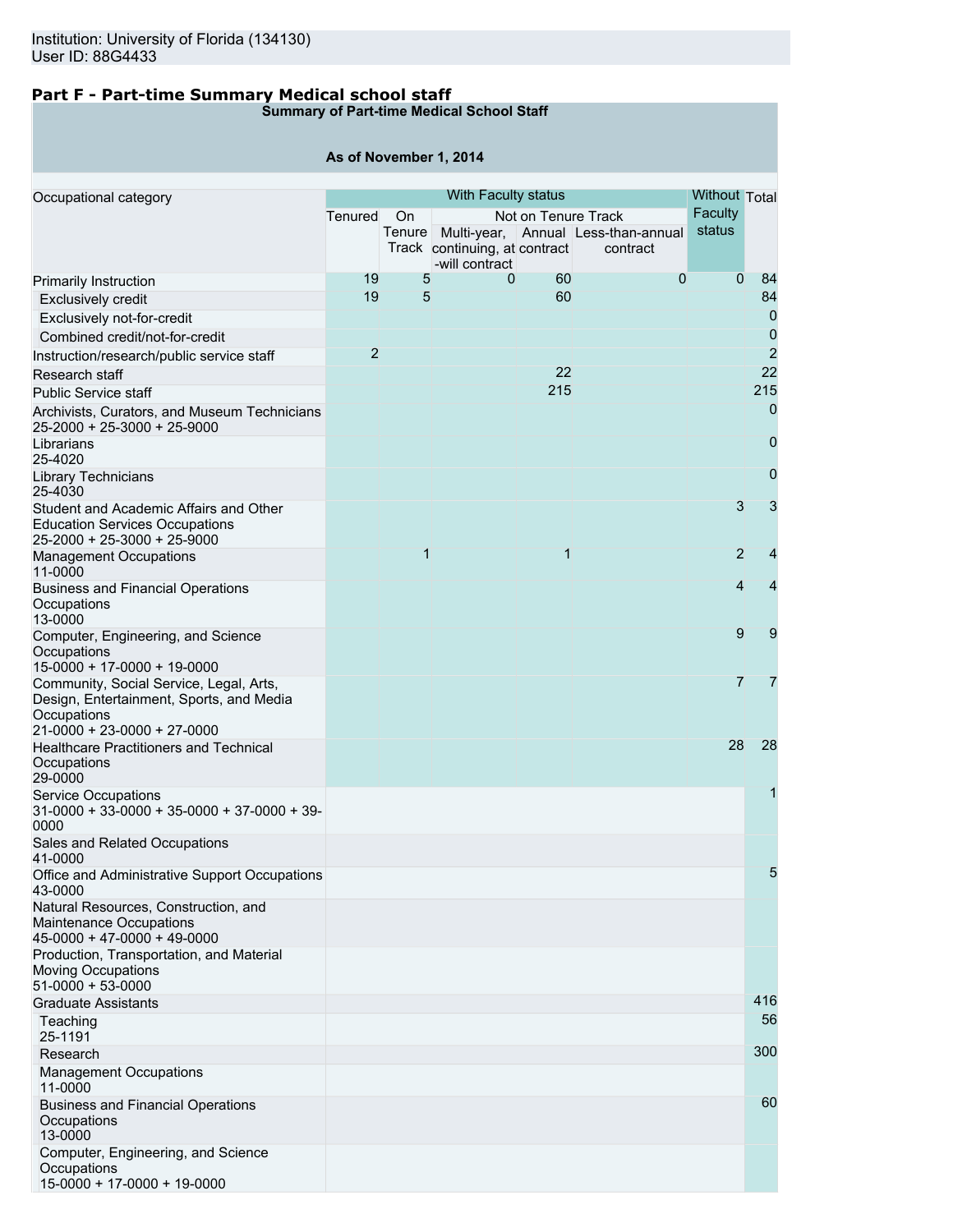| Community, Social Service, Legal, Arts,<br>Design, Entertainment, Sports, and Media<br>Occupations<br>$21-0000 + 23-0000 + 27-0000$ |     |
|-------------------------------------------------------------------------------------------------------------------------------------|-----|
| Library and Student and Academic Affairs<br>and Other Education Services Occupations<br>$25-4000 + 25-2000 + 25-3000 + 25-9000$     |     |
| <b>Healthcare Practitioners and Technical</b><br>Occupations<br>29-0000                                                             |     |
| Total                                                                                                                               | 800 |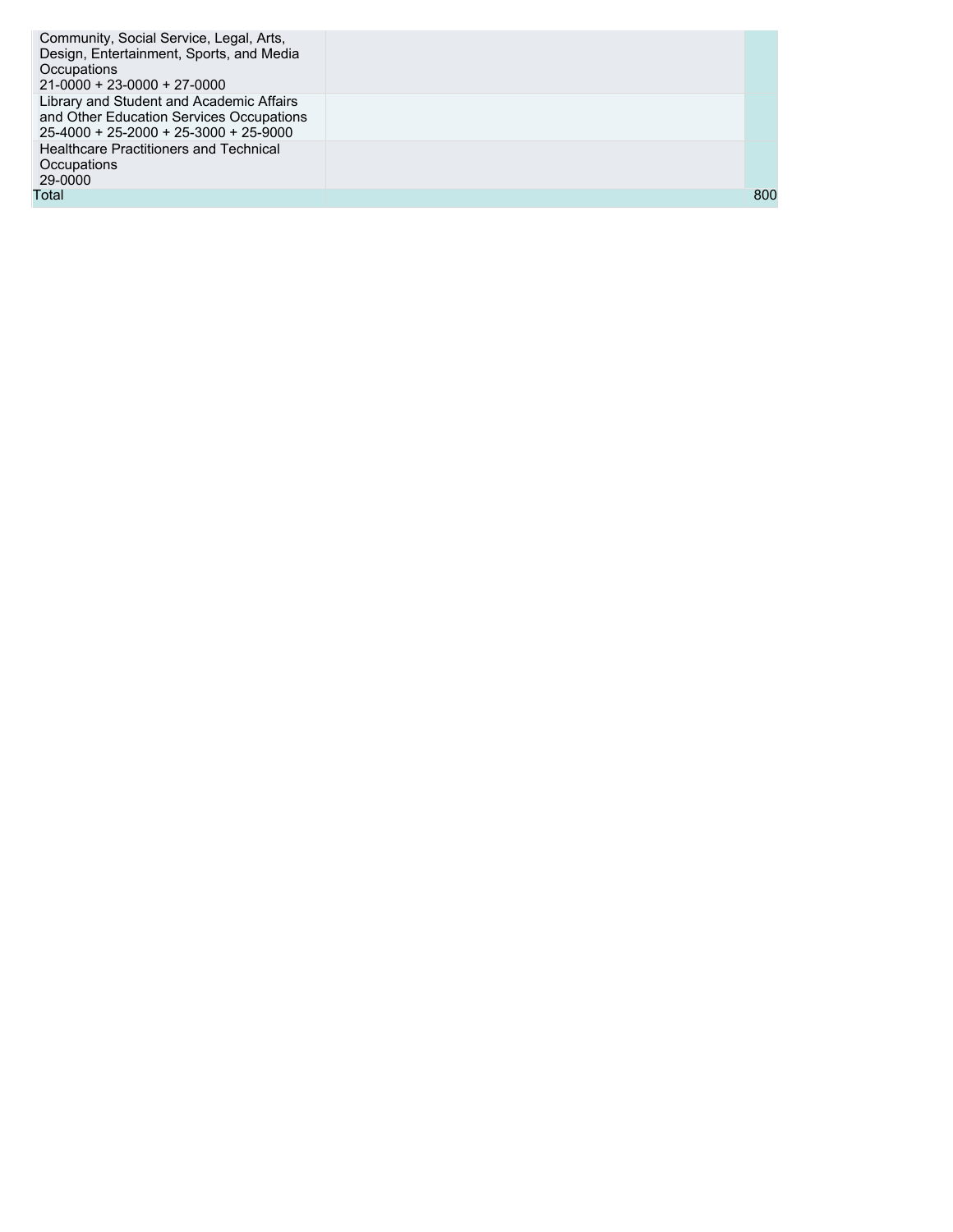Institution: University of Florida (134130) User ID: 88G4433

### **Part H - New Hires, Full-time Instructional Staff by Tenure Status Number of Newly Hired Full-time Permanent Instructional Staff**

**(Hired full-time between July 1 and October 31, 2014 and still on the payroll of the institution as of November 1, 2014)**

•**Report Hispanic/Latino individuals of any race as Hispanic/Latino**

•**Report race for non-Hispanic/Latino individuals only**

**Men**

•**Include Primarily Instruction and Instruction Combined with Research and Public Service**

•**Include both medical school and non-medical school staff**

| Race/ethnicity                               |                                          | <b>Without</b> | Total                                          |                    |                              |         |    |
|----------------------------------------------|------------------------------------------|----------------|------------------------------------------------|--------------------|------------------------------|---------|----|
|                                              | Tenured On Tenure<br>Not on Tenure Track |                |                                                |                    |                              | Faculty |    |
|                                              |                                          | Track          | Multi-year, continuing,<br>or at-will contract | Annual<br>contract | Less-than-annual<br>contract | status  |    |
| Nonresident alien                            |                                          |                |                                                |                    |                              |         | 5  |
| Hispanic/Latino                              |                                          |                |                                                |                    |                              |         | 3  |
| American Indian or<br>Alaska Native          |                                          |                |                                                |                    |                              |         | 0  |
| Asian                                        |                                          | 3              |                                                |                    |                              |         | 8  |
| <b>Black or African</b><br>American          |                                          |                |                                                |                    |                              |         | 3  |
| Native Hawaiian or Other<br>Pacific Islander |                                          |                |                                                |                    |                              |         | 0  |
| White                                        |                                          | 6              |                                                | 10                 |                              |         | 20 |
| Two or more races                            |                                          |                |                                                |                    |                              |         | 2  |
| Race and ethnicity<br>unknown                |                                          |                |                                                |                    |                              |         |    |
| <b>Total men</b>                             | 6                                        | 13             | 0                                              | 23                 |                              |         | 42 |

**Women**<br>Race/ethnicity With Faculty status Tenured On Tenure **Track** Not on Tenure Track Multi-year, continuing, or at-will contract Annual contract Less-than-annual contract **Without Faculty** status **Total** Nonresident alien 1 4 5 Hispanic/Latino 1 1 American Indian or Alaska Native 0 Asian 1 1 2 4 Black or African American  $\sim$  3 3 Native Hawaiian or Other Pacific Islander 0 White 6 3 17 26 Two or more races 0 Race and ethnicity unknown 2 2 **Total women** 8 8 0 25 0 0 41 **Total (men+women)** 14 21 0 48 0 0 83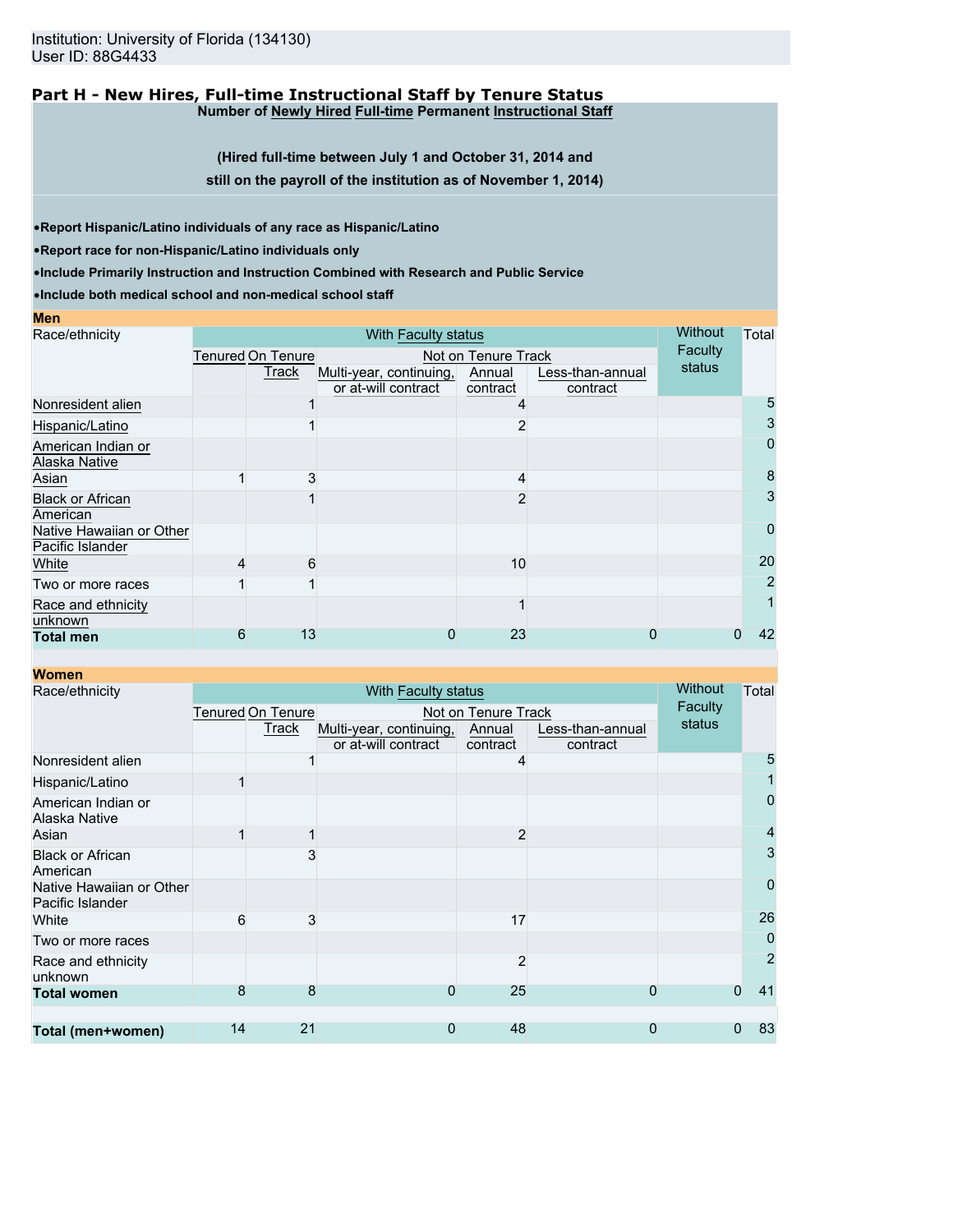Institution: University of Florida (134130) User ID: 88G4433

### **Part H - New Hires, Full-time Staff by Occupational Category Number of Newly Hired Full-time Staff**

**(Hired full-time between July 1 and October 31, 2014 and still on the payroll of the institution as of November 1, 2014)**

•**Report Hispanic/Latino individuals of any race as Hispanic/Latino**

•**Report race for non-Hispanic/Latino individuals only**

•**Include both medical school and non-medical school staff**

**Men**

| Race/ethnicity                               | Instructional<br>Staff<br>(from Part H,<br>screen 1) | Research<br>staff | Public<br>Service<br>staff | Library and Student and Academic Affairs and Other<br><b>Education Services Occupations</b><br>$25-4000 + 25-2000 + 25-3000 + 25-9000$ |
|----------------------------------------------|------------------------------------------------------|-------------------|----------------------------|----------------------------------------------------------------------------------------------------------------------------------------|
| Nonresident alien                            |                                                      |                   | 6                          |                                                                                                                                        |
| Hispanic/Latino                              |                                                      |                   | 5                          |                                                                                                                                        |
| American Indian or<br>Alaska Native          |                                                      |                   |                            |                                                                                                                                        |
| Asian                                        |                                                      |                   | 6                          |                                                                                                                                        |
| <b>Black or African</b><br>American          |                                                      |                   |                            |                                                                                                                                        |
| Native Hawaiian or Other<br>Pacific Islander |                                                      |                   |                            |                                                                                                                                        |
| White                                        | 20                                                   |                   | 11                         |                                                                                                                                        |
| Two or more races                            |                                                      |                   |                            |                                                                                                                                        |
| Race and ethnicity<br>unknown                |                                                      |                   | 2                          |                                                                                                                                        |
| <b>Total men</b>                             | 42                                                   |                   | 32                         | 9                                                                                                                                      |

| Race/ethnicity                               | Instructional<br>Staff<br>(from Part H,<br>screen 1) | Research<br>staff | Public<br>Service<br>staff | Library and Student and Academic Affairs and Other<br><b>Education Services Occupations</b><br>25-4000 + 25-2000 + 25-3000 + 25-9000 |
|----------------------------------------------|------------------------------------------------------|-------------------|----------------------------|--------------------------------------------------------------------------------------------------------------------------------------|
| Nonresident alien                            |                                                      |                   | $\overline{2}$             |                                                                                                                                      |
| Hispanic/Latino                              |                                                      |                   | $\overline{2}$             |                                                                                                                                      |
| American Indian or<br>Alaska Native          |                                                      |                   |                            |                                                                                                                                      |
| Asian                                        |                                                      |                   |                            |                                                                                                                                      |
| <b>Black or African</b><br>American          |                                                      |                   | $\mathcal{P}$              |                                                                                                                                      |
| Native Hawaiian or Other<br>Pacific Islander |                                                      |                   |                            |                                                                                                                                      |
| White                                        | 26                                                   | $\overline{2}$    | 20                         | 11                                                                                                                                   |
| Two or more races                            |                                                      |                   |                            |                                                                                                                                      |
| Race and ethnicity<br>unknown                | $\mathcal{P}$                                        |                   |                            |                                                                                                                                      |
| <b>Total women</b>                           | 41                                                   | 3                 | 33                         | 17                                                                                                                                   |
|                                              |                                                      |                   |                            |                                                                                                                                      |
| Total (men+women)                            | 83                                                   | 10                | 65                         | 26                                                                                                                                   |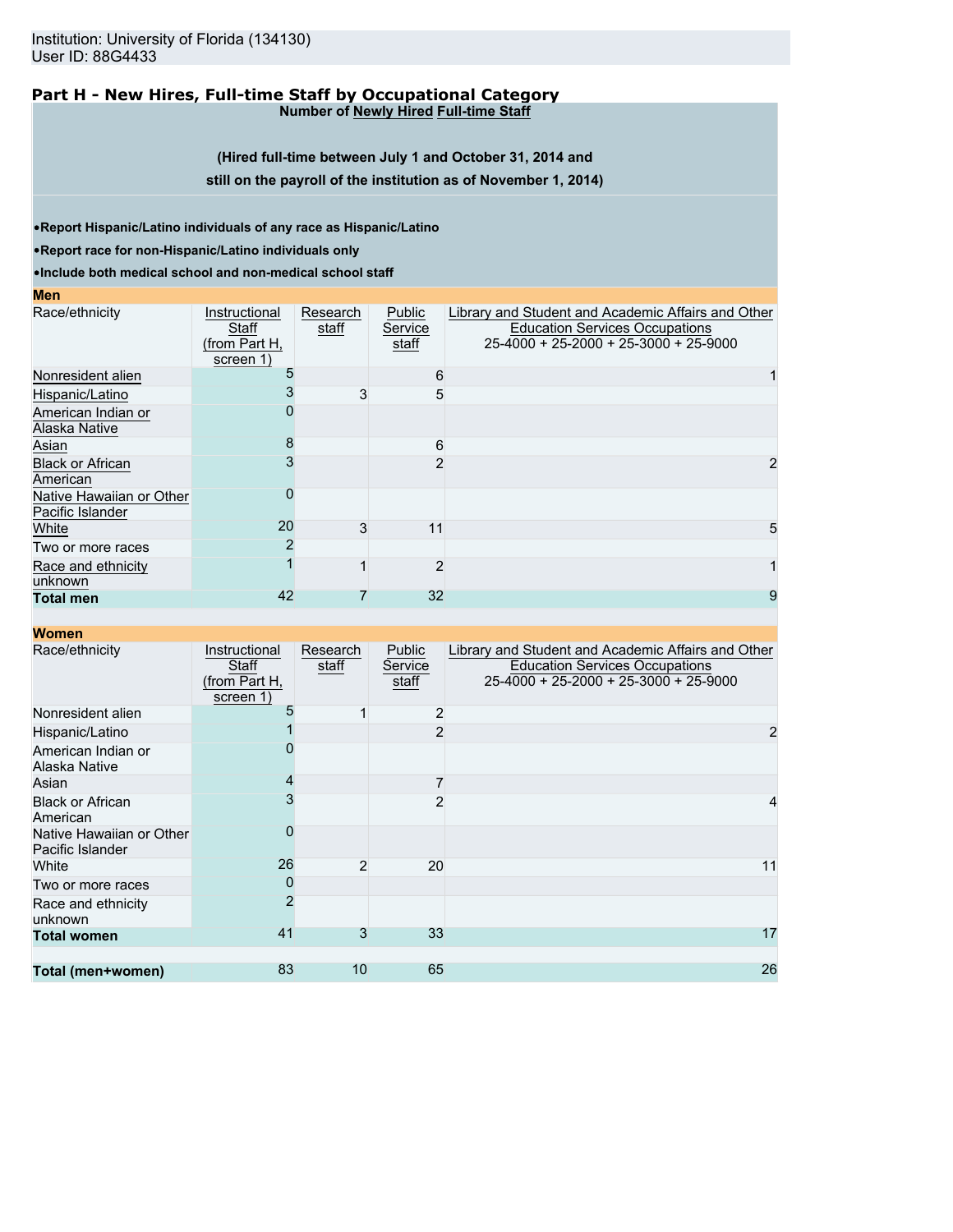### **Part H - New Hires, Full-time Staff by Occupational Category Number of Newly Hired Full-time Staff**

**(Hired full-time between July 1 and October 31, 2014 and**

# **still on the payroll of the institution as of November 1, 2014)**

•**Report Hispanic/Latino individuals of any race as Hispanic/Latino**

### •**Report race for non-Hispanic/Latino individuals only**

# **Men**

| .                                               |                                      |                                                                   |                                                                                       |                                                                                                                                             |                                                                        |
|-------------------------------------------------|--------------------------------------|-------------------------------------------------------------------|---------------------------------------------------------------------------------------|---------------------------------------------------------------------------------------------------------------------------------------------|------------------------------------------------------------------------|
| Race/ethnicity                                  | Management<br>Occupations<br>11-0000 | Business and<br>Financial<br>Operations<br>Occupations<br>13-0000 | Computer, Engineering,<br>and Science Occupations<br>$15-0000 + 17-0000 + 19$<br>0000 | Community, Social Service,<br>Legal, Arts, Design,<br>Entertainment, Sports, and<br><b>Media Occupations</b><br>21-0000 + 23-0000 + 27-0000 | Healthcare<br>Practitioners<br>and Technical<br>Occupations<br>29-0000 |
| Nonresident<br>alien                            |                                      |                                                                   |                                                                                       |                                                                                                                                             |                                                                        |
| Hispanic/Latino                                 |                                      |                                                                   |                                                                                       |                                                                                                                                             |                                                                        |
| American Indian<br>or Alaska Native             |                                      |                                                                   |                                                                                       |                                                                                                                                             |                                                                        |
| Asian                                           |                                      |                                                                   | 2                                                                                     |                                                                                                                                             |                                                                        |
| <b>Black or African</b><br>American             |                                      |                                                                   | 2                                                                                     |                                                                                                                                             |                                                                        |
| Native Hawaiian<br>or Other Pacific<br>Islander |                                      |                                                                   |                                                                                       |                                                                                                                                             |                                                                        |
| White                                           | 5                                    | 8                                                                 | 15                                                                                    | $\overline{2}$                                                                                                                              |                                                                        |
| Two or more<br>races                            |                                      |                                                                   |                                                                                       |                                                                                                                                             |                                                                        |
| Race and<br>ethnicity<br>unknown                |                                      |                                                                   |                                                                                       |                                                                                                                                             |                                                                        |
| <b>Total men</b>                                |                                      | 8                                                                 | 21                                                                                    | 3                                                                                                                                           |                                                                        |
|                                                 |                                      |                                                                   |                                                                                       |                                                                                                                                             |                                                                        |

| Race/ethnicity                                         | Management<br>Occupations<br>11-0000 | Business and<br>Financial<br>Operations<br>Occupations<br>13-0000 | Computer, Engineering,<br>and Science Occupations<br>$15-0000 + 17-0000 + 19$<br>0000 | Community, Social Service,<br>Legal, Arts, Design,<br>Entertainment, Sports, and<br><b>Media Occupations</b><br>$21-0000 + 23-0000 + 27-0000$ | Healthcare<br><b>Practitioners</b><br>and Technical<br>Occupations<br>29-0000 |
|--------------------------------------------------------|--------------------------------------|-------------------------------------------------------------------|---------------------------------------------------------------------------------------|-----------------------------------------------------------------------------------------------------------------------------------------------|-------------------------------------------------------------------------------|
| Nonresident<br>alien                                   |                                      |                                                                   |                                                                                       |                                                                                                                                               |                                                                               |
| Hispanic/Latino<br>American Indian<br>or Alaska Native |                                      |                                                                   | $\overline{2}$                                                                        |                                                                                                                                               | 3                                                                             |
| Asian                                                  |                                      |                                                                   | 3                                                                                     |                                                                                                                                               |                                                                               |
| <b>Black or African</b><br>American                    |                                      | $\overline{2}$                                                    |                                                                                       |                                                                                                                                               | 3                                                                             |
| Native Hawaiian<br>or Other Pacific<br><b>Islander</b> |                                      |                                                                   |                                                                                       |                                                                                                                                               |                                                                               |
| White                                                  | 8                                    | 17                                                                | 13                                                                                    | 9                                                                                                                                             | 16                                                                            |
| Two or more<br>races                                   |                                      |                                                                   |                                                                                       |                                                                                                                                               |                                                                               |
| Race and<br>ethnicity<br>unknown                       |                                      |                                                                   |                                                                                       |                                                                                                                                               |                                                                               |
| <b>Total women</b>                                     | 9                                    | 20                                                                | 22                                                                                    | 11                                                                                                                                            | 22                                                                            |
|                                                        |                                      |                                                                   |                                                                                       |                                                                                                                                               |                                                                               |
| <b>Total</b><br>(men+women)                            | 16                                   | 28                                                                | 43                                                                                    | 14                                                                                                                                            | 23                                                                            |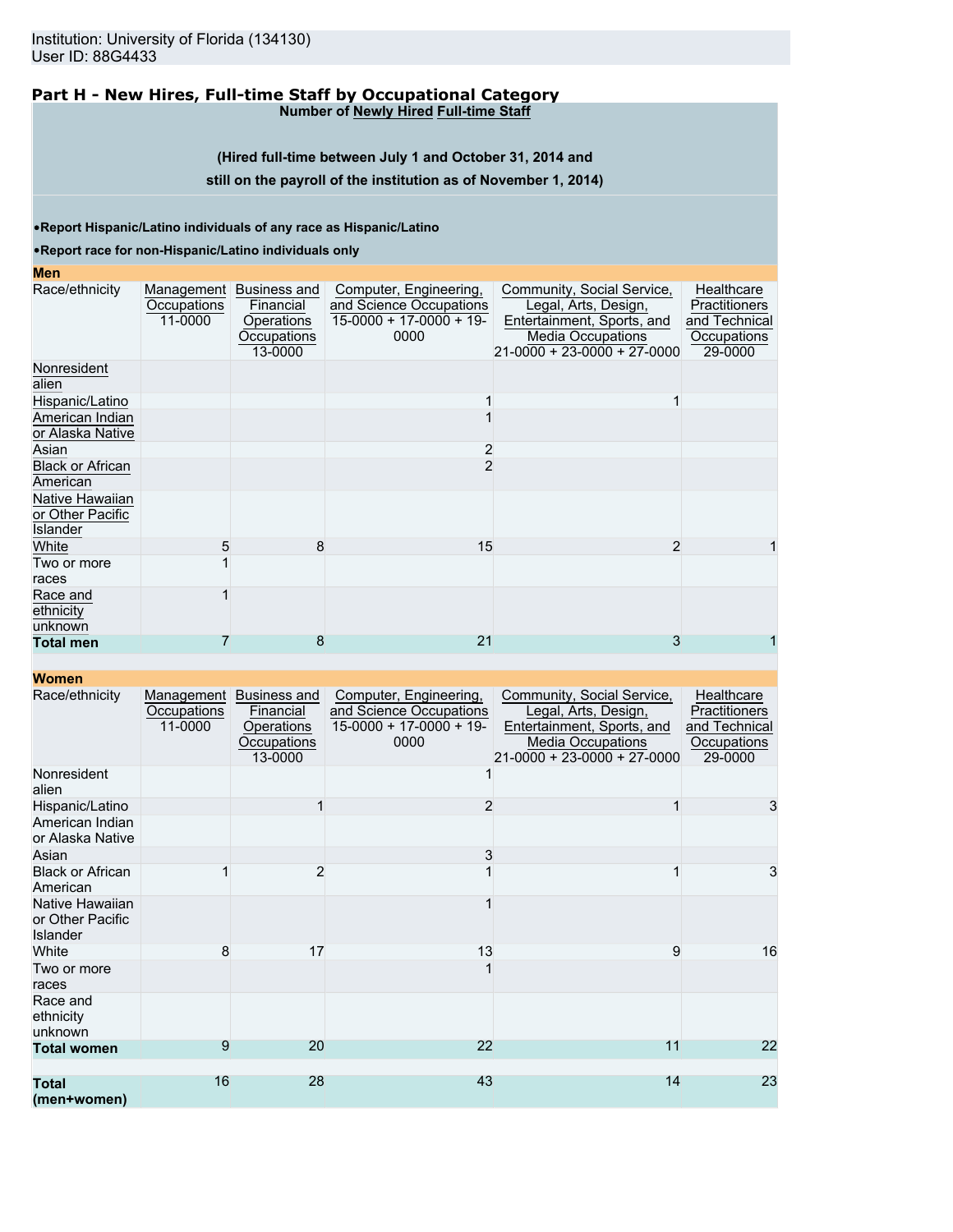# **Part H - New Hires, Full-time Staff by Occupational Category**

**Number of Newly Hired Full-time Staff**

### **(Hired full-time between July 1 and October 31, 2014 and**

### **still on the payroll of the institution as of November 1, 2014)**

•**Report Hispanic/Latino individuals of any race as Hispanic/Latino**

•**Report race for non-Hispanic/Latino individuals only**

•**Include both medical school and non-medical school staff**

| <b>Men</b>                                         |                                                                                             |                                                        |                                      |                                                                                                                                        |                                                                                     |                                                                     |
|----------------------------------------------------|---------------------------------------------------------------------------------------------|--------------------------------------------------------|--------------------------------------|----------------------------------------------------------------------------------------------------------------------------------------|-------------------------------------------------------------------------------------|---------------------------------------------------------------------|
|                                                    | Race/ethnicity Service Occupations<br>$31-0000 + 33-0000 + 35-0000 + 37-0000$<br>$+39-0000$ | Sales and<br>Related<br>Occupations Support<br>41-0000 | Office and<br>Occupations<br>43-0000 | Natural Resources,<br>Administrative Construction, and<br>Maintenance<br>Occupations<br>$45-0000 + 47-0000 + 49 -$ Occupations<br>0000 | Production,<br>Transportation,<br>and Material<br>Moving<br>$51-0000 + 53-$<br>0000 | <b>Grand</b><br><b>Total</b><br>(All full-<br>time<br>new<br>hires) |
| Nonresident<br>alien                               |                                                                                             |                                                        |                                      |                                                                                                                                        |                                                                                     | 12                                                                  |
| Hispanic/Latino                                    |                                                                                             |                                                        |                                      |                                                                                                                                        |                                                                                     | 15                                                                  |
| American<br>Indian or<br>Alaska Native             |                                                                                             |                                                        |                                      |                                                                                                                                        |                                                                                     | $\overline{2}$                                                      |
| Asian                                              |                                                                                             |                                                        |                                      |                                                                                                                                        |                                                                                     | 17                                                                  |
| <b>Black or</b><br>African<br>American             |                                                                                             |                                                        |                                      |                                                                                                                                        |                                                                                     | 11                                                                  |
| Native<br>Hawaiian or<br>Other Pacific<br>Islander |                                                                                             |                                                        |                                      |                                                                                                                                        |                                                                                     | 0                                                                   |
| White                                              | 9                                                                                           |                                                        | 6                                    | 16                                                                                                                                     |                                                                                     | 102                                                                 |
| Two or more<br>races                               |                                                                                             |                                                        |                                      |                                                                                                                                        |                                                                                     | 4                                                                   |
| Race and<br>ethnicity<br>unknown                   |                                                                                             |                                                        |                                      |                                                                                                                                        |                                                                                     | 6                                                                   |
| <b>Total men</b>                                   | 10                                                                                          | 0                                                      | 11                                   | 17                                                                                                                                     |                                                                                     | 169                                                                 |

| <b>Women</b>                                                     |                                                                                     |                                                        |                                      |                                                                                                                                        |                                                                                    |                                                              |
|------------------------------------------------------------------|-------------------------------------------------------------------------------------|--------------------------------------------------------|--------------------------------------|----------------------------------------------------------------------------------------------------------------------------------------|------------------------------------------------------------------------------------|--------------------------------------------------------------|
| Race/ethnicity                                                   | <b>Service Occupations</b><br>$31-0000 + 33-0000 + 35-0000 + 37-0000$<br>$+39-0000$ | Sales and<br>Related<br>Occupations Support<br>41-0000 | Office and<br>Occupations<br>43-0000 | Natural Resources,<br>Administrative Construction, and<br>Maintenance<br>Occupations<br>$45-0000 + 47-0000 + 49 -$ Occupations<br>0000 | Production,<br>Transportation,<br>and Material<br>Moving<br>$51-0000 + 53$<br>0000 | Grand<br><b>Total</b><br>(All full-<br>time<br>new<br>hires) |
| Nonresident<br>alien                                             |                                                                                     |                                                        |                                      |                                                                                                                                        |                                                                                    | 10                                                           |
| Hispanic/Latino                                                  | 3                                                                                   |                                                        |                                      |                                                                                                                                        |                                                                                    | 16                                                           |
| American<br>Indian or<br>Alaska Native                           |                                                                                     |                                                        |                                      |                                                                                                                                        |                                                                                    | $\mathbf{0}$                                                 |
| Asian                                                            |                                                                                     |                                                        | 4                                    |                                                                                                                                        |                                                                                    | 18                                                           |
| Black or<br>African<br>American                                  | 5                                                                                   |                                                        | 6                                    |                                                                                                                                        |                                                                                    | 28                                                           |
| <b>Native</b><br>Hawaiian or<br><b>Other Pacific</b><br>Islander |                                                                                     |                                                        |                                      |                                                                                                                                        |                                                                                    |                                                              |
| White                                                            | 3                                                                                   |                                                        | 43                                   |                                                                                                                                        |                                                                                    | 169                                                          |
| Two or more<br>races                                             |                                                                                     |                                                        |                                      |                                                                                                                                        |                                                                                    | $\mathbf{1}$                                                 |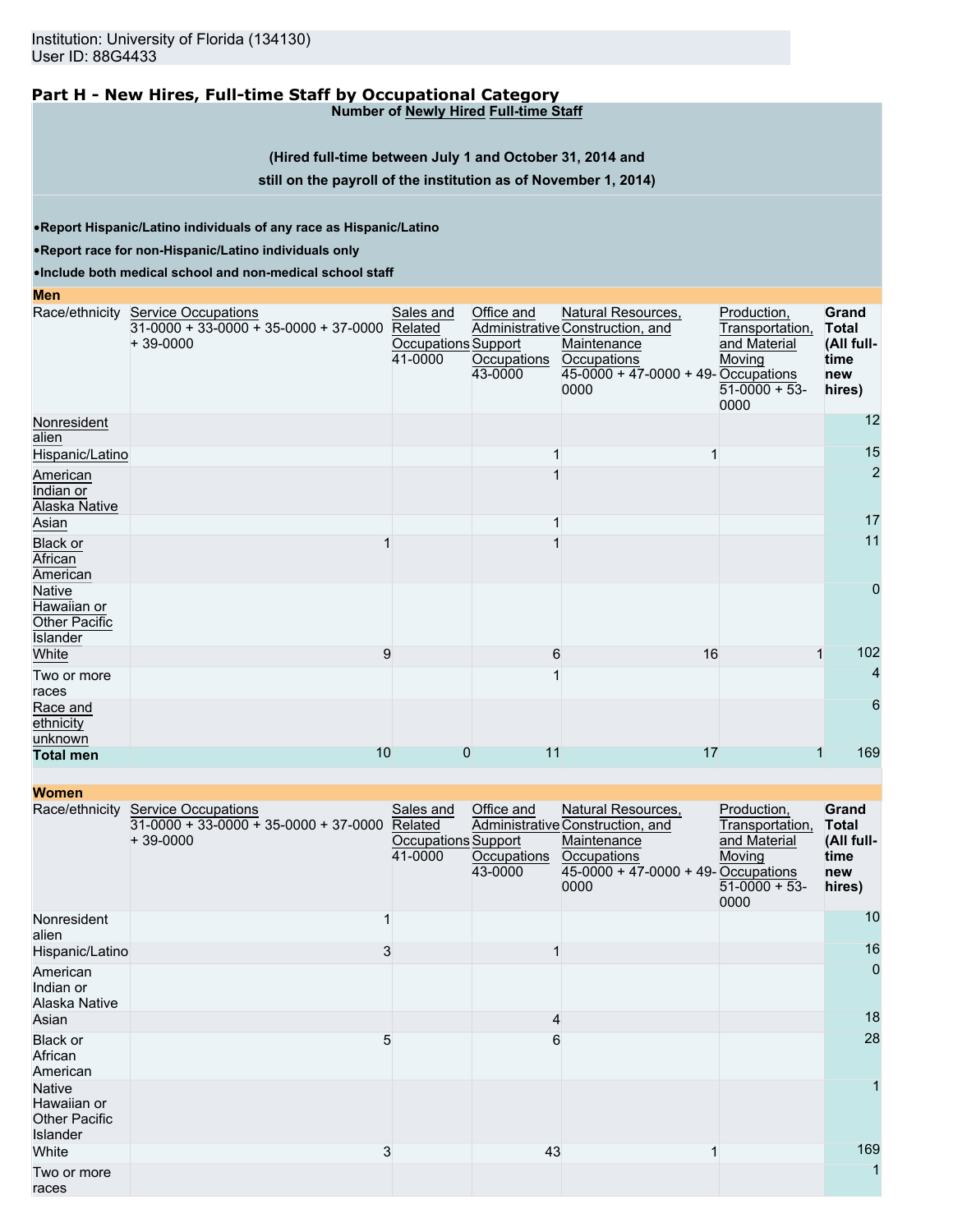| Race and<br>ethnicity<br>unknown<br><b>Total women</b> | 14 | 54 |    | $\overline{4}$<br>247 |
|--------------------------------------------------------|----|----|----|-----------------------|
| <b>Total</b><br>(men+women)                            | 24 | 65 | 18 | 416                   |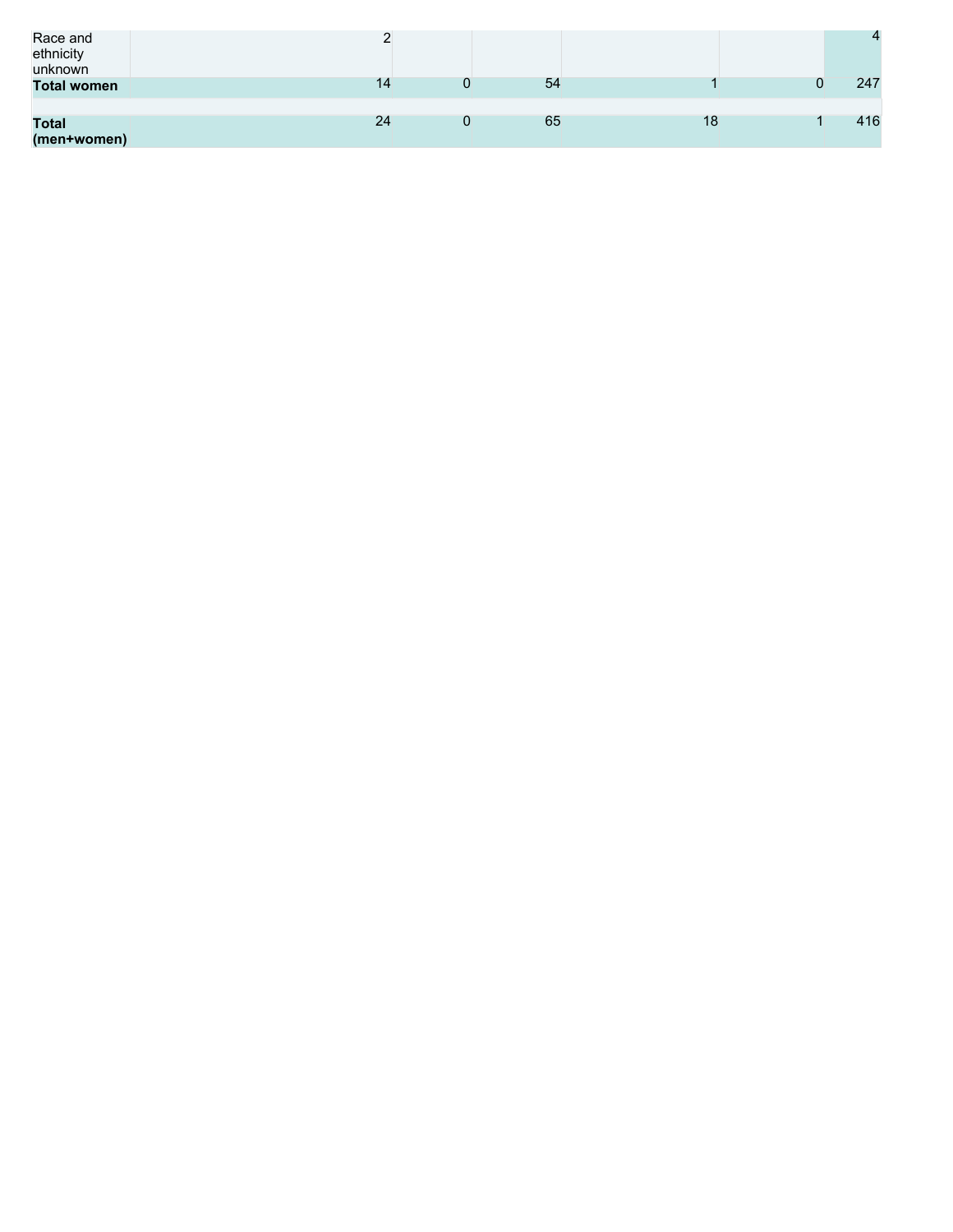# **Human Resources Survey Evaluation**

**Were any staff members difficult to categorize? If so, please explain in the box below.**

No.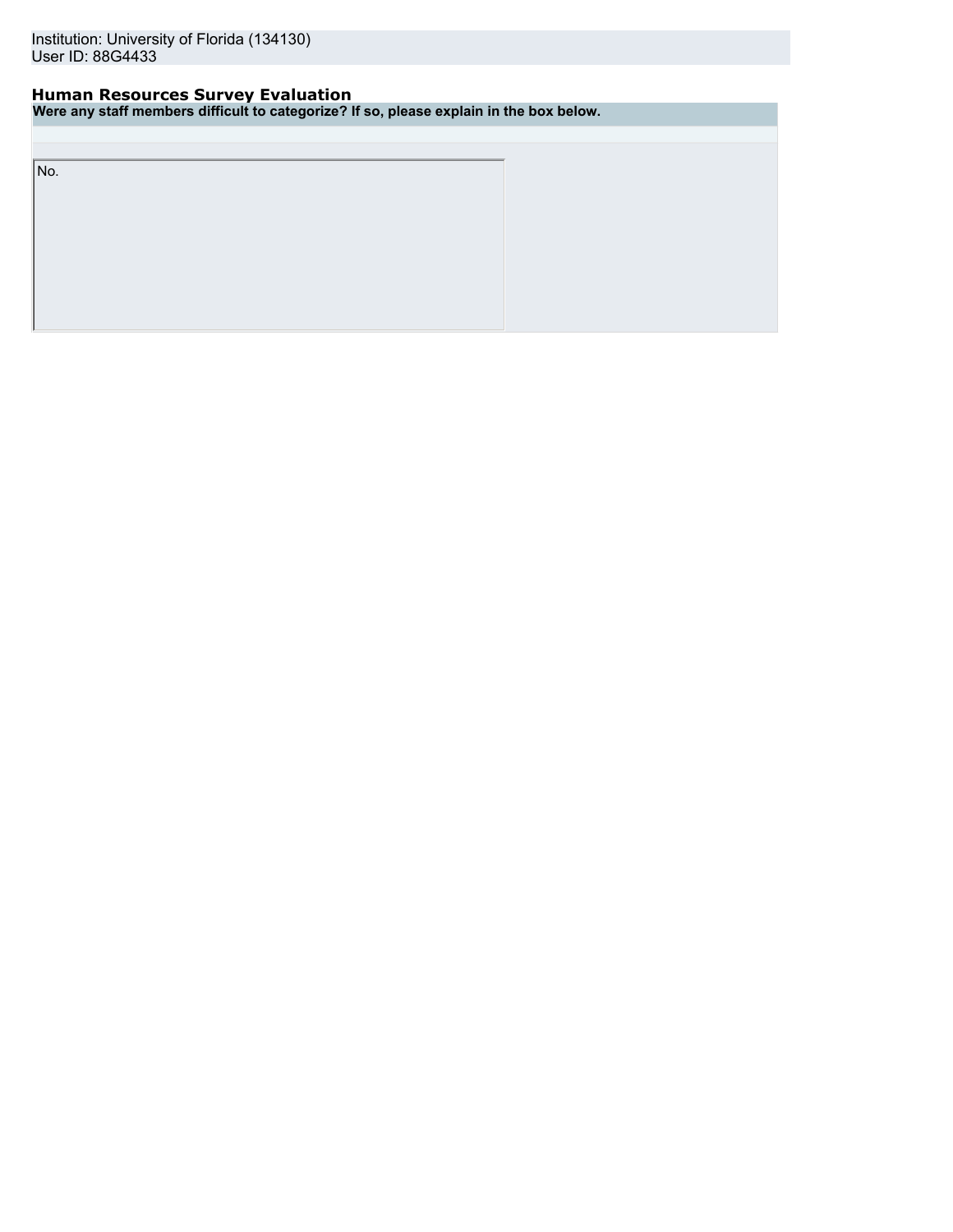# **Prepared by**

|                   | This survey component was prepared by:     |                          |                   |
|-------------------|--------------------------------------------|--------------------------|-------------------|
|                   | Keyholder                                  | SFA Contact              | <b>HR Contact</b> |
|                   | Finance Contact                            | Academic Library Contact | o Other           |
|                   | Name: Noelle A. Mecoli, Assistant Director |                          |                   |
|                   | Email: nmecoli@aa.ufl.edu                  |                          |                   |
|                   |                                            |                          |                   |
| survey component? | How long did it take to prepare this       | 20 hours                 | minutes           |
|                   |                                            |                          |                   |

The name of the preparer is being collected so that we can follow up with the appropriate person in the event that there are questions concerning the data. The Keyholder will be copied on all email correspondence to other preparers. The time it took to prepare this component is being collected so that we can continue to improve our estimate of the reporting burden associated with IPEDS. Please include in your estimate the time it took for you to review instructions, query and search data sources, complete and review the component, and submit the data through the Data Collection System.

Thank you for your assistance.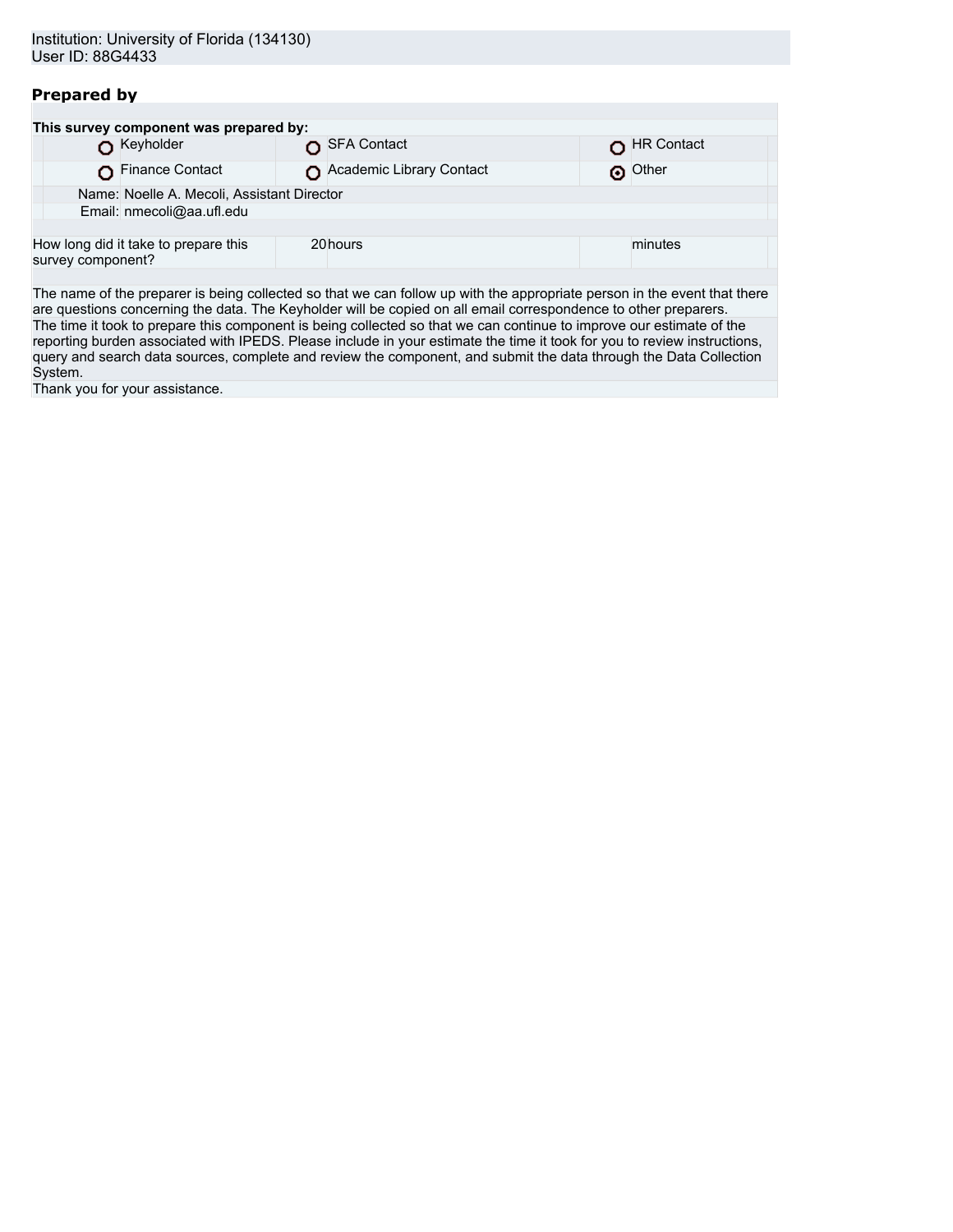### **Summary**

### **Human Resources Component Summary**

IPEDS collects important information regarding your institution. All data reported in IPEDS survey components become available in the IPEDS Data Center and appear as aggregated data in various Department of Education reports. Additionally, some of the reported data appears specifically for your institution through the College Navigator website and is included in your institution's Data Feedback Report (DFR). The purpose of this summary is to provide you an opportunity to view some of the data that, when accepted through the IPEDS quality control process, will appear on the College Navigator website and/or your DFR. College Navigator is updated approximately three months after the data collection period closes and Data Feedback Reports will be available through the [Data Center](http://nces.ed.gov/ipeds/datacenter/) and sent to your institution's CEO in November 2015.

Please review your data for accuracy. If you have questions about the data displayed below after reviewing the data reported on the survey screens, please contact the IPEDS Help Desk at: 1-877-225-2568 or ipedshelp@rti.org.

| Number of staff by employment status and occupational category:<br><b>Fall 2014</b>                                               |                                     |                                     |                     |  |
|-----------------------------------------------------------------------------------------------------------------------------------|-------------------------------------|-------------------------------------|---------------------|--|
| <b>Occupational category</b>                                                                                                      | <b>Reported values</b>              |                                     | <b>FTE</b><br>staff |  |
|                                                                                                                                   | <b>Number of</b><br>full-time staff | <b>Number of</b><br>part-time staff |                     |  |
| <b>Total number of staff</b>                                                                                                      | 13,135                              | 1,084                               | 13,496              |  |
| <b>Instructional Staff</b>                                                                                                        | 2,472                               | 471                                 | 2,629               |  |
| Primary Instruction                                                                                                               | 2,192                               | 465                                 | 2,347               |  |
| Exclusively credit                                                                                                                | 2,192                               | 465                                 | 2,347               |  |
| Exclusively not-for-credit                                                                                                        | 0                                   | 0                                   | 0                   |  |
| Combined credit/not-for-credit                                                                                                    | $\Omega$                            | 0                                   | 0                   |  |
| Instruction/research/public service                                                                                               | 280                                 | 6                                   | 282                 |  |
| Research Staff                                                                                                                    | 482                                 | 78                                  | 508                 |  |
| <b>Public Service Staff</b>                                                                                                       | 1,275                               | 347                                 | 1,391               |  |
| Library and Student and Academic Affairs and Other Education<br>Services Occupations SOC                                          | 732                                 | 18                                  | 738                 |  |
| Librarians, Curators, and Archivists<br>SOC 25-4000                                                                               | 187                                 | 4                                   | 188                 |  |
| Archivists, Curators, and Museum Technicians<br>SOC 25-4010                                                                       | 56                                  | 3                                   | 57                  |  |
| Librarians<br>SOC 25-4020                                                                                                         | 72                                  | 0                                   | 72                  |  |
| Library Technicians<br>SOC 25-4030                                                                                                | 59                                  | $\mathbf{1}$                        | 59                  |  |
| Student and Academic Affairs and Other Education Services<br>Occupations<br>SOC 25-2000 + 25-3000 + 25-9000                       | 545                                 | 14                                  | 550                 |  |
| <b>Management Occupations</b><br>SOC 11-0000                                                                                      | 864                                 | 11                                  | 868                 |  |
| Business and Financial Operations Occupations<br>SOC 13-0000                                                                      | 887                                 | 17                                  | 893                 |  |
| Computer, Engineering, and Science Occupations<br>SOC 15-0000 + 17-0000 + 19-0000                                                 | 1,961                               | 41                                  | 1,975               |  |
| Community, Social Service, Legal, Arts, Design, Entertainment,<br>Sports and Media Occupations<br>SOC 21-0000 + 23-0000 + 27-0000 | 349                                 | 15                                  | 354                 |  |
| Healthcare Practitioners and Technical Occupations<br>SOC 29-0000                                                                 | 563                                 | 41                                  | 577                 |  |
| Service Occupations<br>$SOC$ 31-0000 + 33-0000 + 35-0000 + 37-0000 + 39-0000                                                      | 879                                 | 10                                  | 882                 |  |
| Sales and Related Occupations<br>SOC 41-0000                                                                                      | $\overline{7}$                      |                                     | 7                   |  |
| Office and Administrative Support Occupations<br>SOC 43-0000                                                                      | 2,004                               | 31                                  | 2,014               |  |
| Natural Resources, Construction, and Maintenance Occupations<br>$SOC$ 45-0000 + 47-0000 + 49-0000                                 | 607                                 | 4                                   | 608                 |  |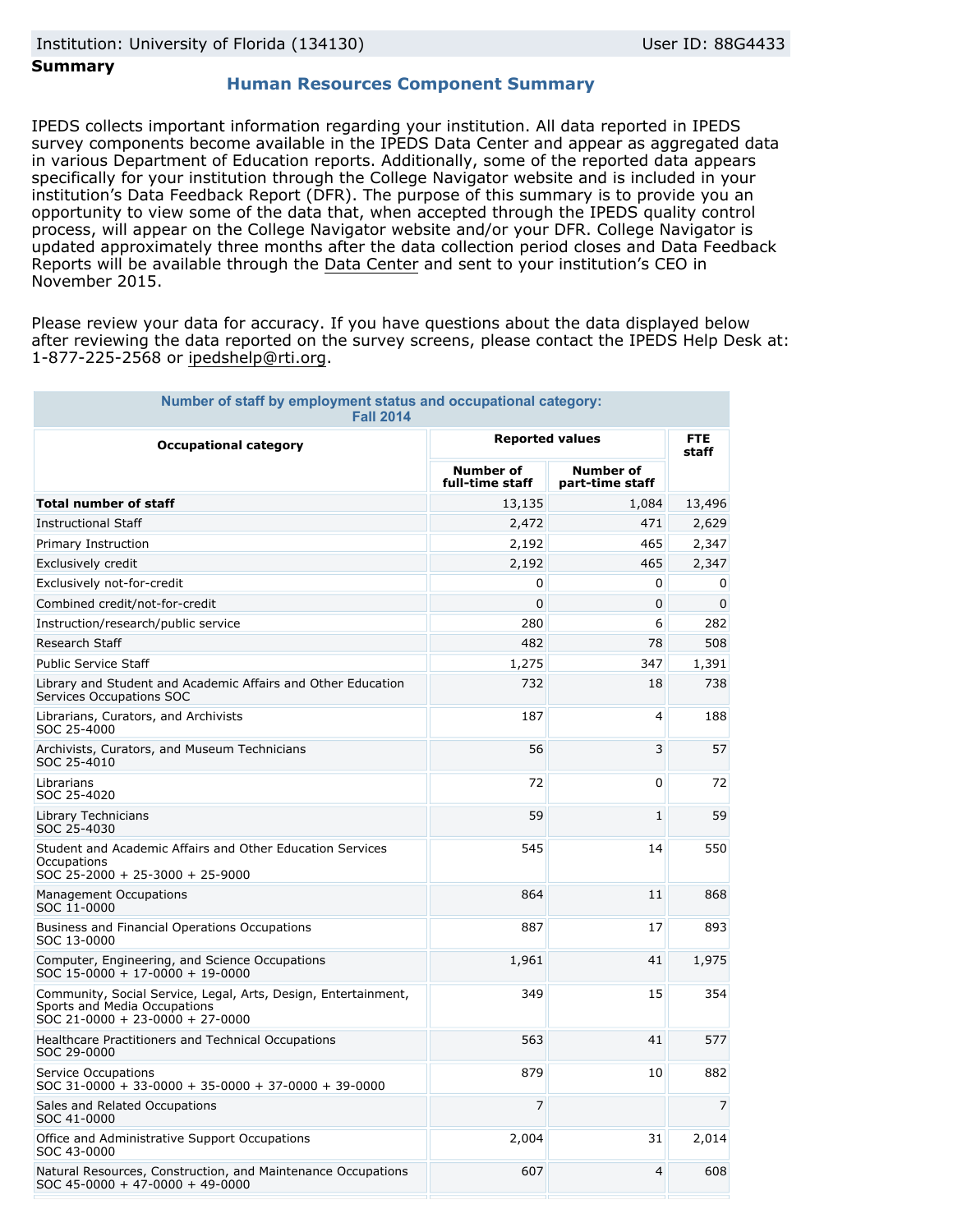| Number of staff by employment status and occupational category:<br><b>Fall 2014</b>  |    |  |    |  |  |  |
|--------------------------------------------------------------------------------------|----|--|----|--|--|--|
| Production, Transportation, and Material Moving Occupations<br>SOC 51-0000 + 53-0000 | 53 |  | 53 |  |  |  |

NOTE: Full-time-equivalent (FTE) staff is calculated by summing the total number of full-time staff and adding onethird of the total number of part-time staff. Graduate assistants are not included in the above figures. Many of the FTE figures may be included in the DFR.

| Salaries of full-time instructional staff by contract length and academic rank:<br><b>Academic year 2014-15</b> |                                        |              |              |          |                         |                            |                          |                                       |  |
|-----------------------------------------------------------------------------------------------------------------|----------------------------------------|--------------|--------------|----------|-------------------------|----------------------------|--------------------------|---------------------------------------|--|
| Academic<br>rank                                                                                                | <b>Months Covered by Annual Salary</b> |              |              |          | <b>Total Staff</b>      | Total                      |                          | Weighted                              |  |
|                                                                                                                 | 12<br>months                           | 11<br>months | 10<br>months | 9 months | for Salary<br>reporting | <b>Number</b><br>of Months | <b>Salarv</b><br>Outlays | Average<br>Monthly<br><b>Salaries</b> |  |
| <b>All Ranks</b>                                                                                                | 795                                    |              |              | 1,241    | 2,036                   | 20,709                     | \$224,685,714            | \$10,850                              |  |
| Professor                                                                                                       | 279                                    |              |              | 507      | 786                     | 7,911                      | \$115,342,536            | \$14,580                              |  |
| Associate<br>professor                                                                                          | 174                                    |              |              | 373      | 547                     | 5,445                      | \$53,830,298             | \$9,886                               |  |
| Assistant<br>professor                                                                                          | 127                                    |              |              | 177      | 304                     | 3,117                      | \$28,100,356             | \$9,015                               |  |
| Instructor                                                                                                      |                                        |              |              |          |                         |                            |                          |                                       |  |
| Lecturer                                                                                                        | 95                                     |              |              | 180      | 275                     | 2,760                      | \$18,284,133             | \$6,625                               |  |
| No academic<br>rank                                                                                             | 120                                    |              |              | 4        | 124                     | 1,476                      | \$9,128,391              | \$6,185                               |  |

NOTE: The above data are based on the Salary Outlays part of the IPEDS HR component. The Weighted average monthly salaries of full-time instructional staff by academic rank are calculated by adding the salary outlays reported for Men plus Women by academic rank, then dividing the sum by the "Total Number of Months" for Men plus Women by academic rank. Salaries of full-time instructional staff paid less than 9 months per year are not collected. Also, salaries of medical school staff are not collected. The weighted average monthly salaries may be included in the DFR.